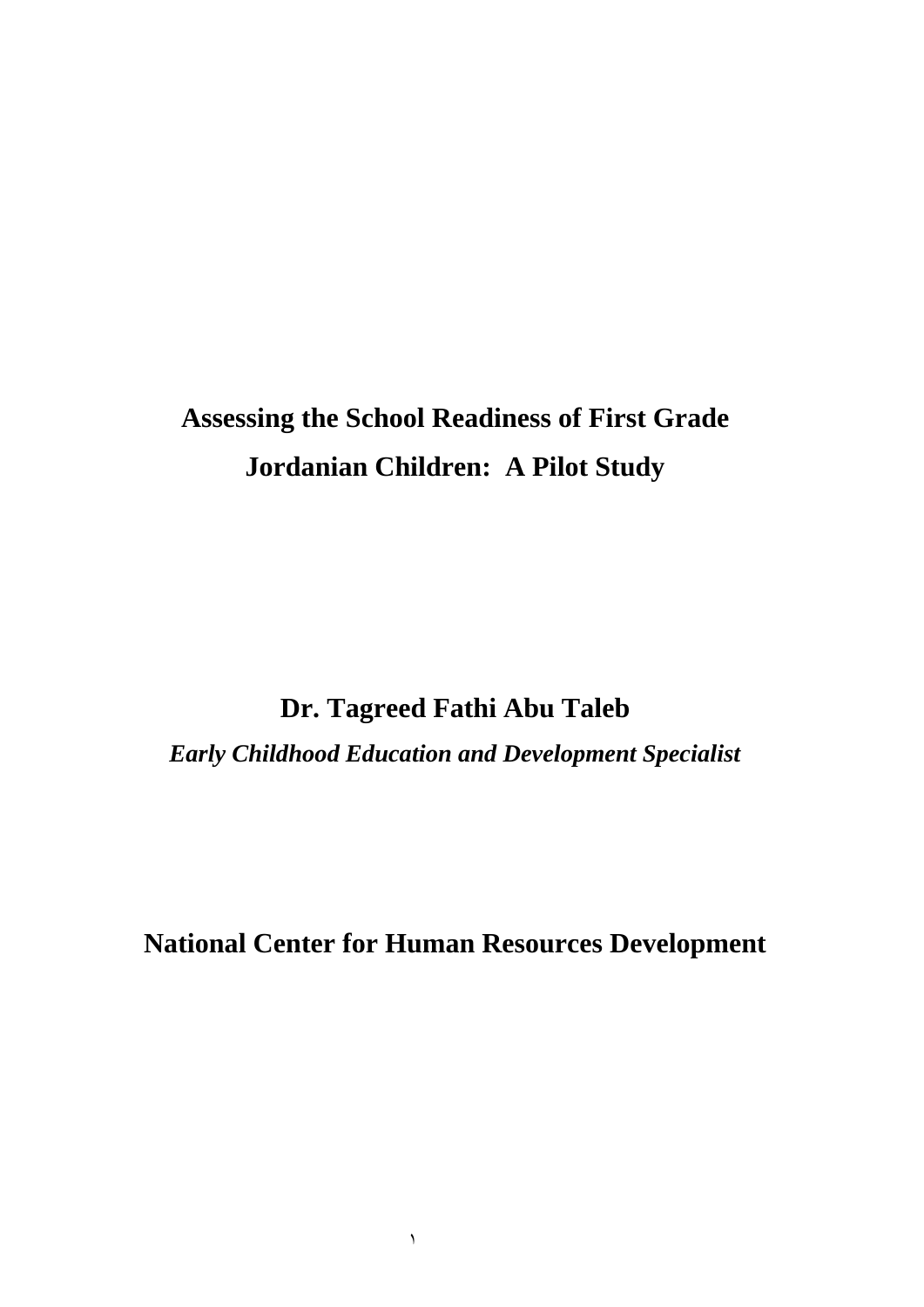**Field Researchers**

**Laila Sayegh Shereen Sadi Manar Shukri**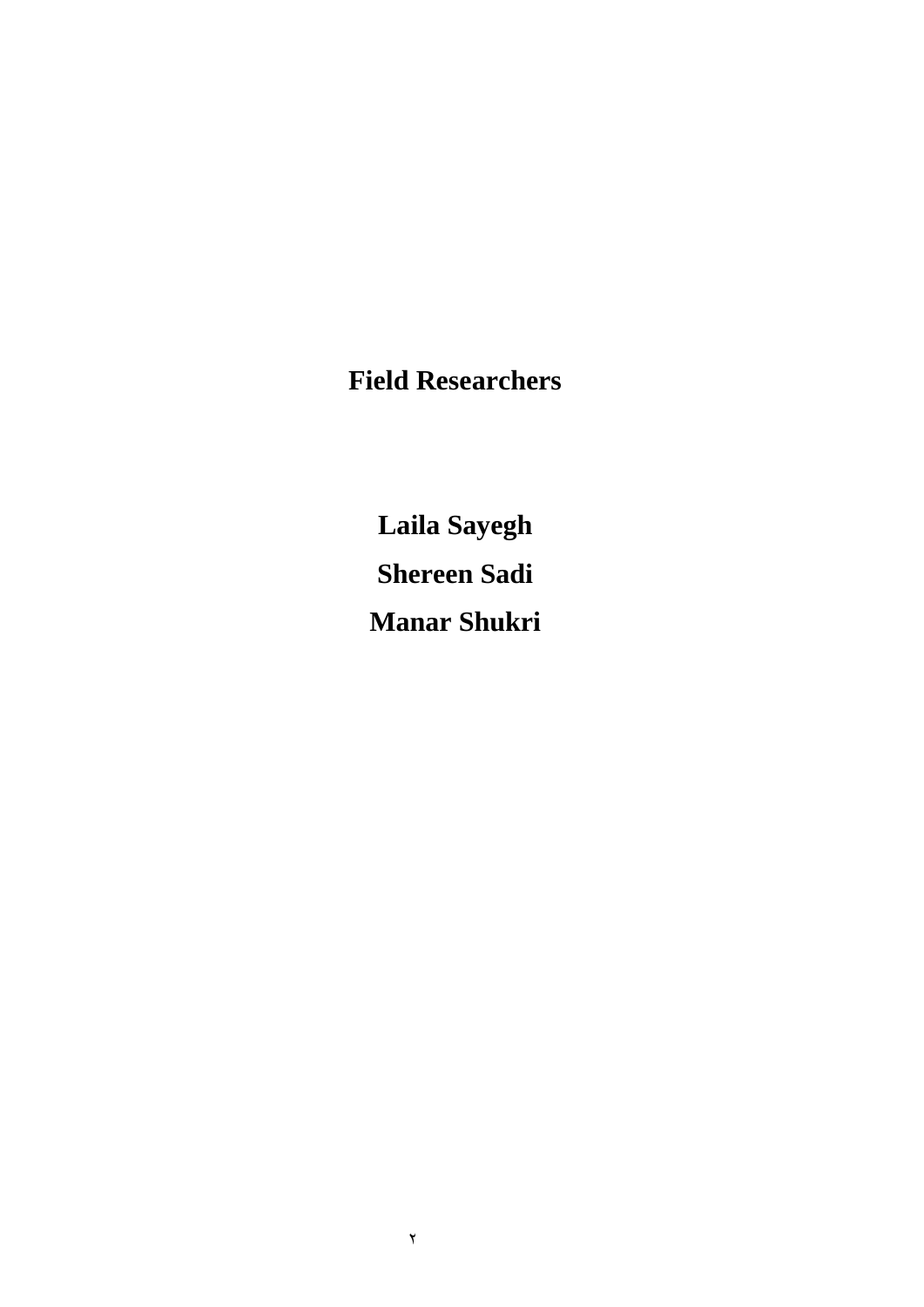### **Report Summary**

 The main objective of this pilot study was to determine the reliability of the Early Years Evaluation Instrument. Also investigated were differences among first grade children's achievement abilities according to their gender, kindergarten attendance, residential area (urban, rural), and geographical location (north, middle, south). The sample of the study consisted of 302 first grade children who were administered the evaluation instrument in September of 2003. The instrument consisted of five domains; social skills and behavior, awareness of self and environment, cognitive skills, language and communication, physical development.

 Data analysis indicated evidence for the high reliability of the EYE instrument (.91) and its domains. Validity results indicated some discrepancies between the conceptualized domains of the EYE Instrument and analysis generated domains. Analysis also showed the existence of differences among children with regard to kindergarten attendance, residential area, and geographical regions. Children who attended kindergarten and those from urban areas had higher achievement outcomes than children from rural areas and those who did not attend kindergarten. Children from the middle region of Jordan achieved higher outcomes on some domains while not on others when compared to children from the north and the south. No gender differences were found between the children as determined by the instrument.

 It is recommended that the Early Years Evaluation Instrument be used in the national survey in September of 2004 due to its suitability as determined by this pilot study.

 $\mathbf{r}$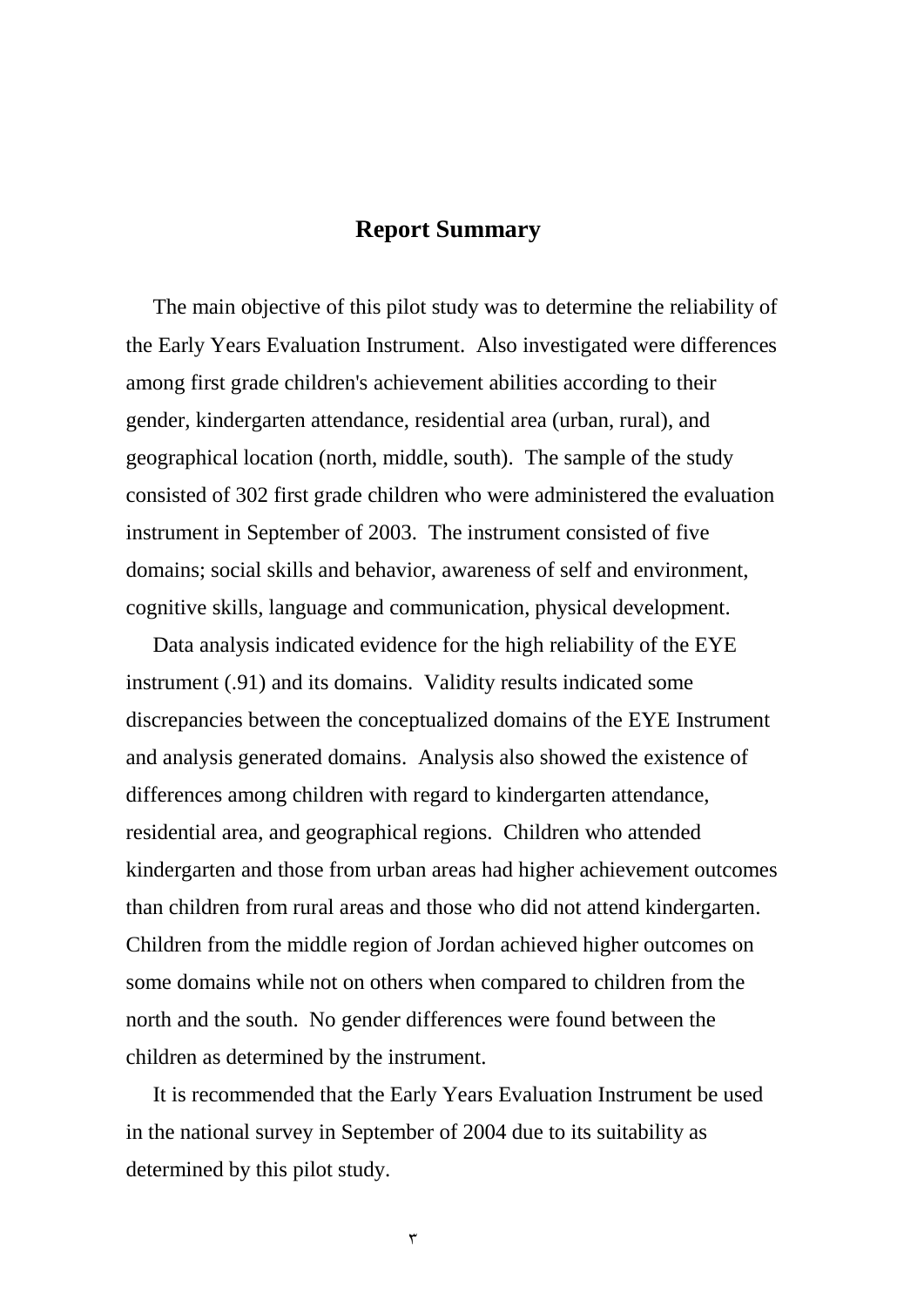## **School Readiness: A Review**

Children's learning processes begin at birth and so does their readiness for school. Research on early learning and readiness indicates that children's early experiences have lasting effects, that early childhood is the crucial period of neurological and social development, and that all children enter early childhood programs with active minds (Katz, 1997). The early childhood years provide the foundation for many of the knowledge bases and skills required for successful school adjustment and later adult competence. It is for these reasons that school readiness has been a widely recognized issue by researchers, parents, policy makers, and educators. There are several factors that present themselves as positive bridges between the child and his/her future success in school and general well-being. Crucial among them are stability and safety (National Education Goals Panel, 1998). Children who are exposed to stable, loving, primary caretakers, who protect them and respond to their needs, are more likely to be ready for school and succeed in their endeavors. A safe and predictable family environment also contributes to the well-being of the developing child. Such an environment provides children with the continuous opportunity to develop their cognitive, language, social, emotional, moral, and physical skills.

 School readiness is the result of a complex process of interactions between the child's genetic abilities and the environment they are exposed to. It involves much more than simply teaching children to read, write, and learn how to count. Edwards (1999) defined readiness as the preparedness of children to learn what schools expect or want them to learn. The

4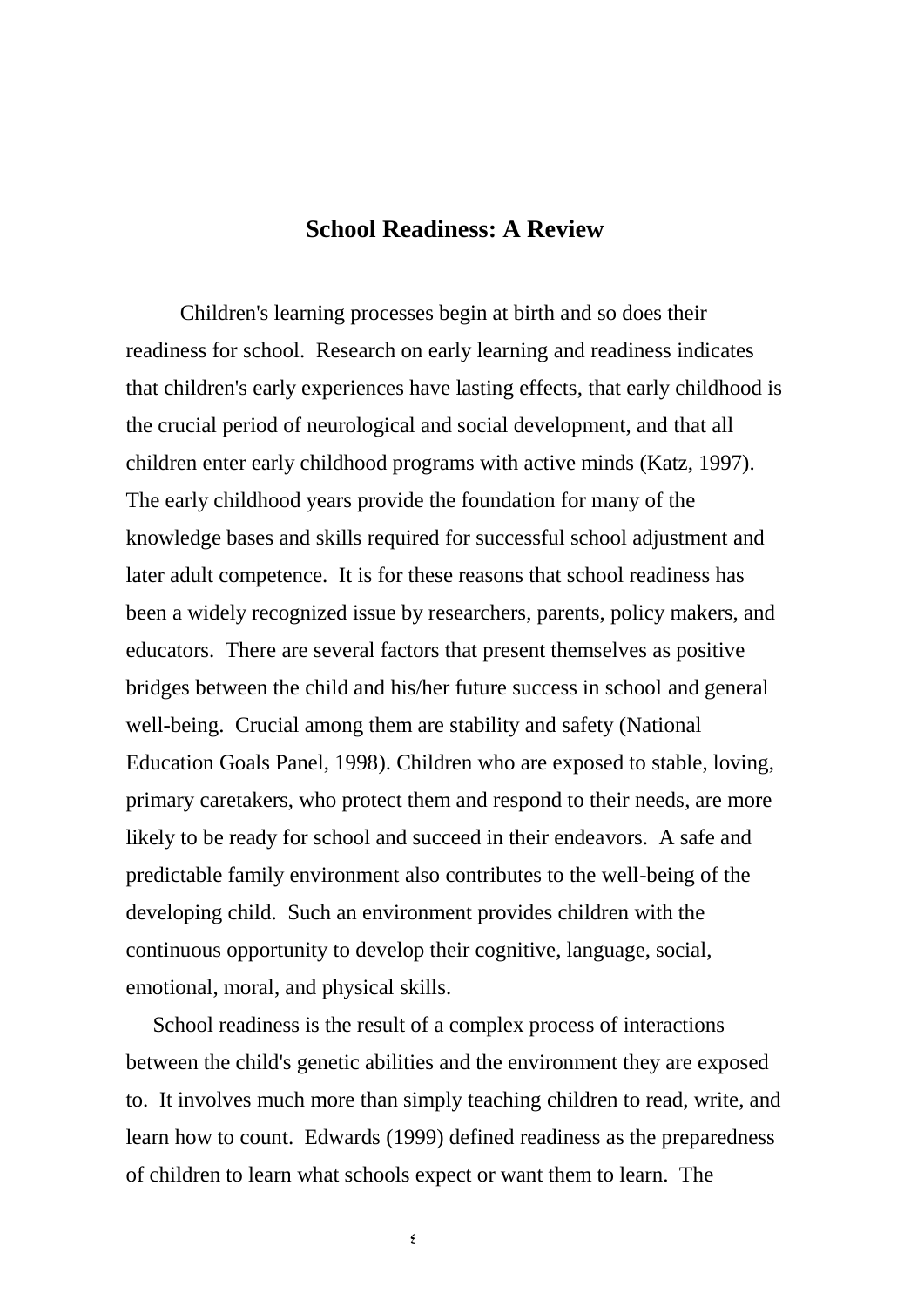tendency to view readiness as defined by Edwards prompted researchers to clarify this erroneous belief. Willer and Bredekamp (1990) summarized six misconception concerning the concept of school readiness and these are: (1) learning occurs only in school, (2) readiness is an inherent condition present within each child, (3) readiness can be easily measured, (4) readiness develops as a function of time, (5) children are ready to learn when they are able to sit quietly and listen to the teacher, (6) there is no place in schools for children who are not ready to learn. These misconceptions were limited through efforts of professional groups, organizations, and associations such as the National Education Goals Panel and the National Association for the Education of Young Children.

 According to the National Education Goals Panel (1997), the concept of school readiness refers to children's readiness to enter school, school's readiness for children, and family and community support that contribute to children's readiness. To promote readiness for school, children need to be exposed to secure, nurturing relationships with their parents and be provided with good nutrition and numerous opportunities for physical activities. It is also recommended that children are provided with high quality early childhood care and education. Improving the quality of early childhood care and preschool programs through teacher training and developmentally appropriate curriculums also supports young children's readiness for school and ability to learn. Special attention and effort should also be given to the transitions in the child's life, such as the transition into kindergarten and first grade.

 Getting schools ready for children is a strategy that enables schools to be responsive to the wide range of backgrounds, experiences, and needs of the children who are starting school (National Association for the Education of Young Children, 1995). NAEYC stated that schools are

 $\Delta$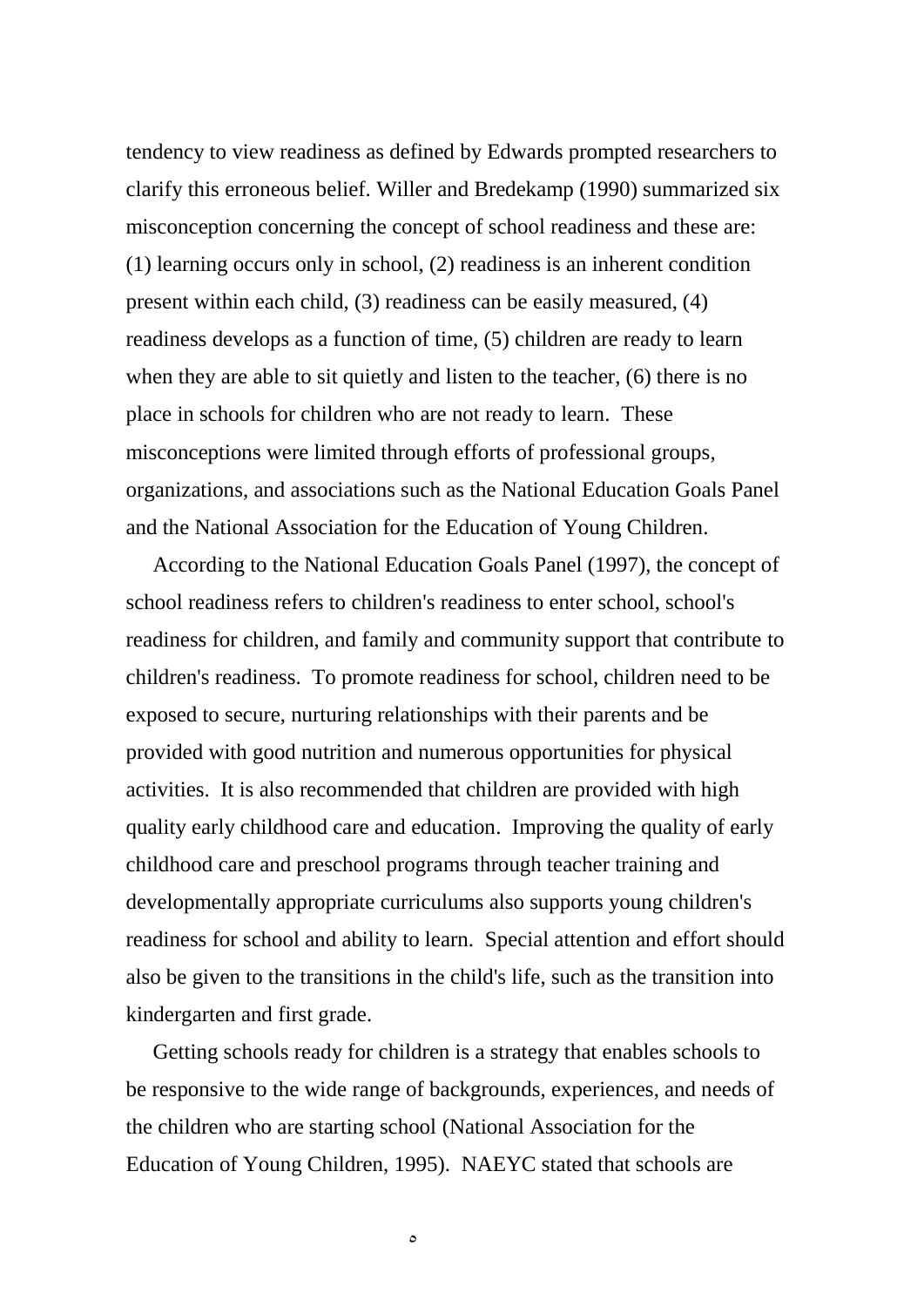responsible for meeting children's needs as they enter school and should provide all services needed in a developmentally appropriate environment to enable each child to reach his/her fullest potential. To establish this goal, schools have a responsibility to prepare for the differences in family cultures, and strive for continuity between early childhood programs and elementary school experiences (National Education Goals Panel, 1997). Making schools more responsive to the needs of individual children requires that teachers and administrators fully comprehend children's development and learning processes (NAEYC, 1995). A developmentally appropriate curriculum should be planned for and implemented with greater emphasis on interactive procedures as opposed to strict demarcations between subject areas. Ready schools are also considered as learning organizations committed to the success of every child, teacher, and adults who come in contact with children during the school day. Those schools introduce approaches that have been shown to raise achievement and alter unbeneficial practices and programs through their strong leadership (Murphy & Burns, 2002).

 Another contributing factor to school readiness is improving support for families and communities. Parents need to be provided with the education, support, and training that enables them to provide their children with safe, nurturing environments. Those parents need to be continuously associated with social support systems that promote their parenting skills.

 Defining the multidimensional concept of school readiness has been a controversial issue. Another controversial issue concerns school readiness assessment instruments. The specific forms these assessments take vary from screening tests to comprehensive, in-depth child studies (Murphy, 2003). Most schools, however, determine a child's eligibility for school by his or her age, which is one characteristic that children generally share

 $\mathbf{r}$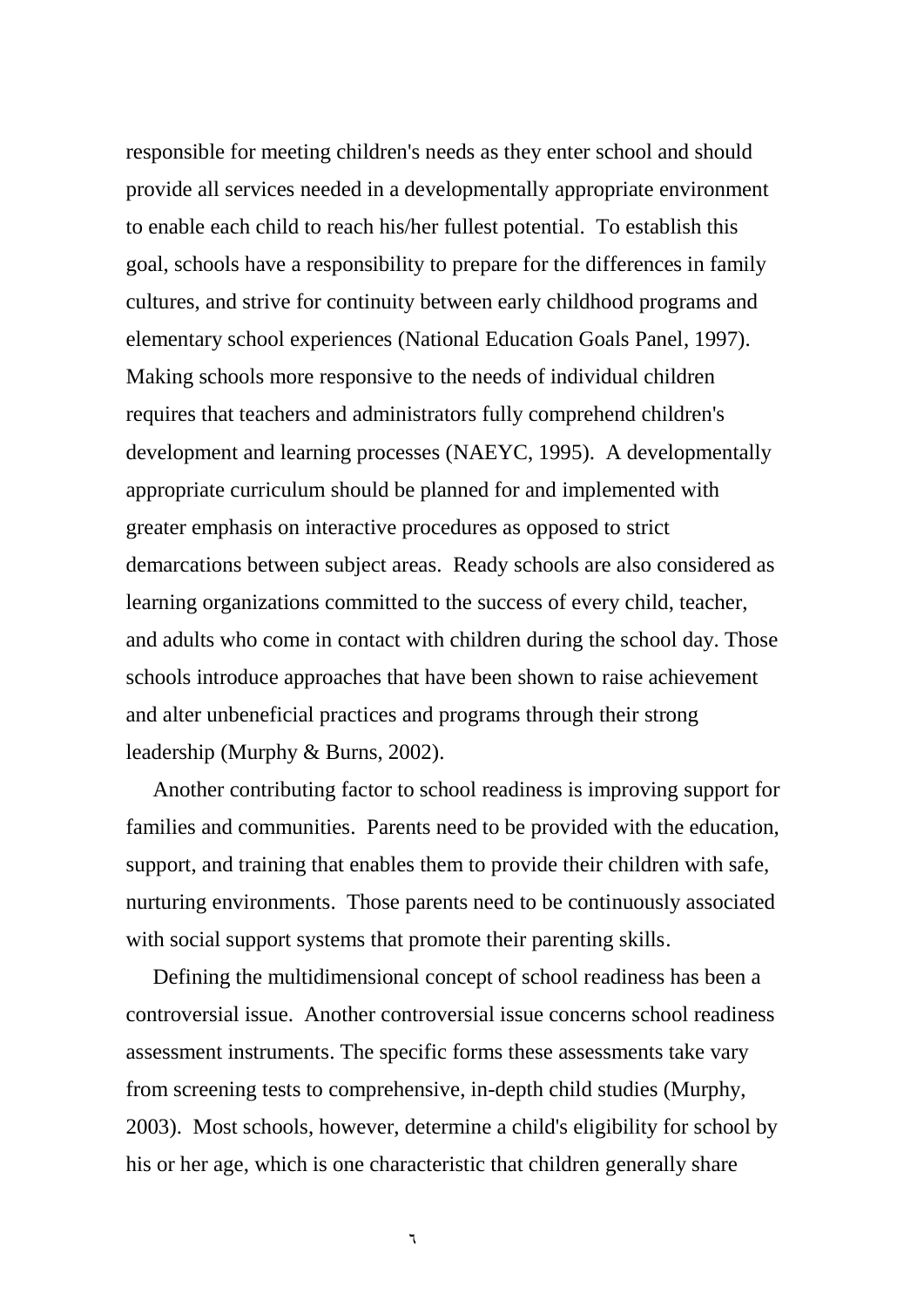when they start school. Despite of this shared characteristic, these children vary greatly with respect to their social, emotional, cognitive, and physical development (Saluja, Scott-Little & Clifford, 2000).

 Any attempt made to assess children's success in school is significantly affected by five dimensions in which children vary (National Education Goals Panel, 1991). The goals Panel identified these dimensions in which children must be developing in optimally to start school ready to learn. These dimensions are health and physical development, emotional wellbeing and social competence, approaches to learning, communicative and language skills, cognitive and general knowledge. Despite the difficulties encountered in reliably assessing young children, these five dimensions serve as a guide of what should be measured.

 The physical well-being and motor development dimension indicates that for children to be ready for school, they must be physically healthy, immunized, growing well, and have developmentally appropriate fine and gross motor abilities. Socially and emotionally ready children are those who have the self-control and self-regulatory abilities that enable them to interact positively with other children and adults. Ready children also approach learning with curiosity and enthusiasm, are flexible in their approach to problem solving, and have the task persistence appropriate for their age group. The language dimension emphasizes that children must be able to listen and understand, carry on conversation, and use expressive language. Children need rich vocabularies, experience with written text, and emergent pre-literacy skills. Ready children also need to possess cognitive and general knowledge skills such as knowledge of objects, people, concepts, and conventions of their world (National Education Goals Panel, 1991).

 $\checkmark$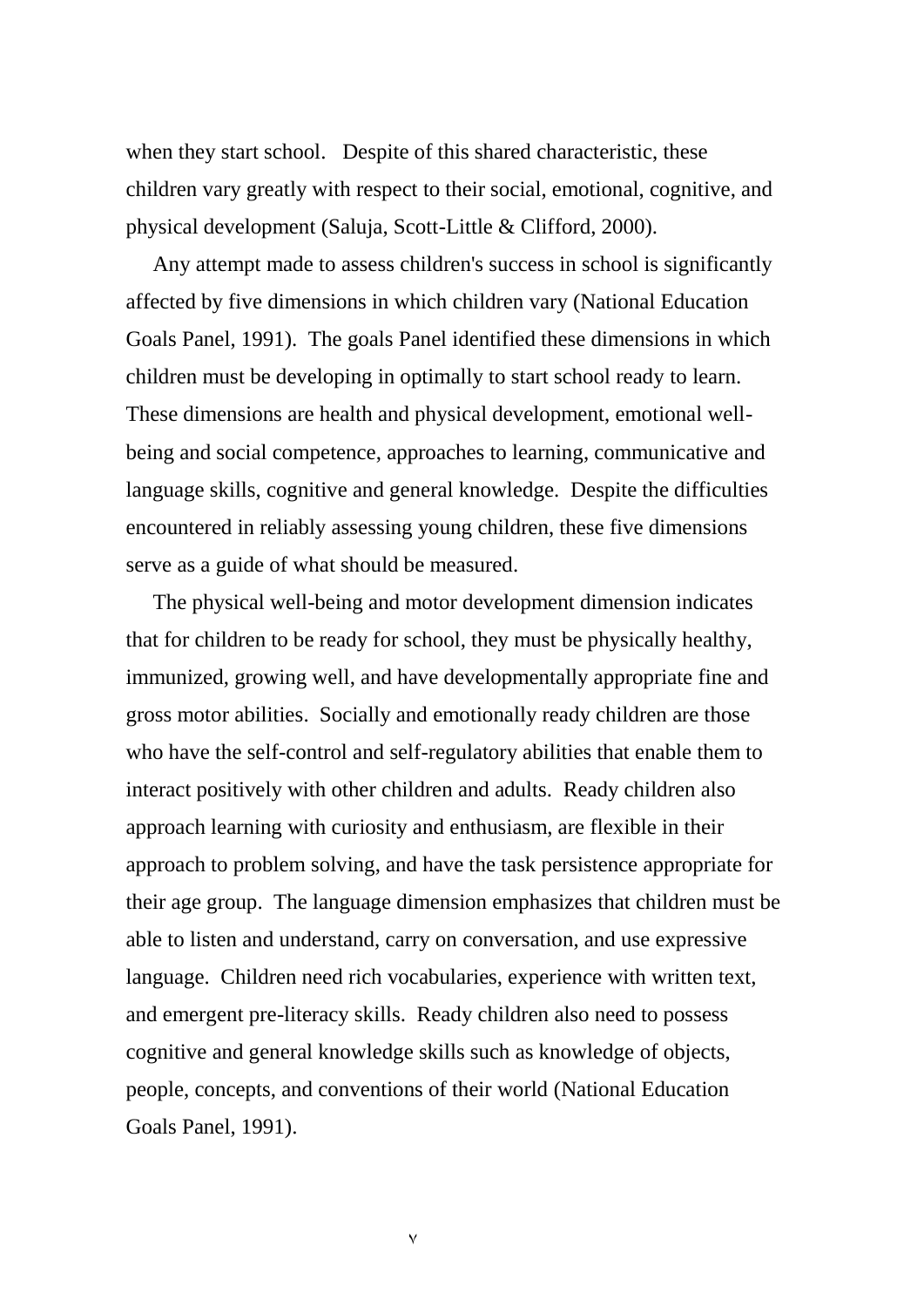Measuring young children's developmental abilities using readiness tools and surveys is a difficult task due to the differences in children's abilities. However, any attempt to assess children should be implemented with the following considerations (Saluja, Scott-Little & Clifford, 2000). Readiness assessments should be used solely for the purposes for which they were designed and only after determining their validity and reliability. They should also be age appropriate and holistic, collecting data on every domain of children's development. Assessments should also be linguistically and culturally appropriate and use a variety of methods to collect information. This information is used to benefit children and the adults who work with them by guiding their instructional strategies.

#### **The Importance of School Readiness for Children and for Society**

 Children entering school with the expected readiness skills have the opportunity to benefit from all that school has to offer, in both the academic and social domains of development. This readiness allows children to successfully approach and complete tasks, which in return contributes to the development of a positive self-image. The more positively children view themselves, the greater the chances are for their present and future achievement.

 During the first six years of their lives, children are exposed to numerous experiences that help shape their personalities and readiness skills. Several factors contribute to this readiness. Positive family support for the developing child is one factor. Another is the quality of preschool and kindergarten programs that children have been enrolled in. A longterm study by Reynolds, Temple, Robertson, and Mann (2001) concluded that children from low-income families highly benefited socially and academically from early childhood education and intervention programs.

 $\lambda$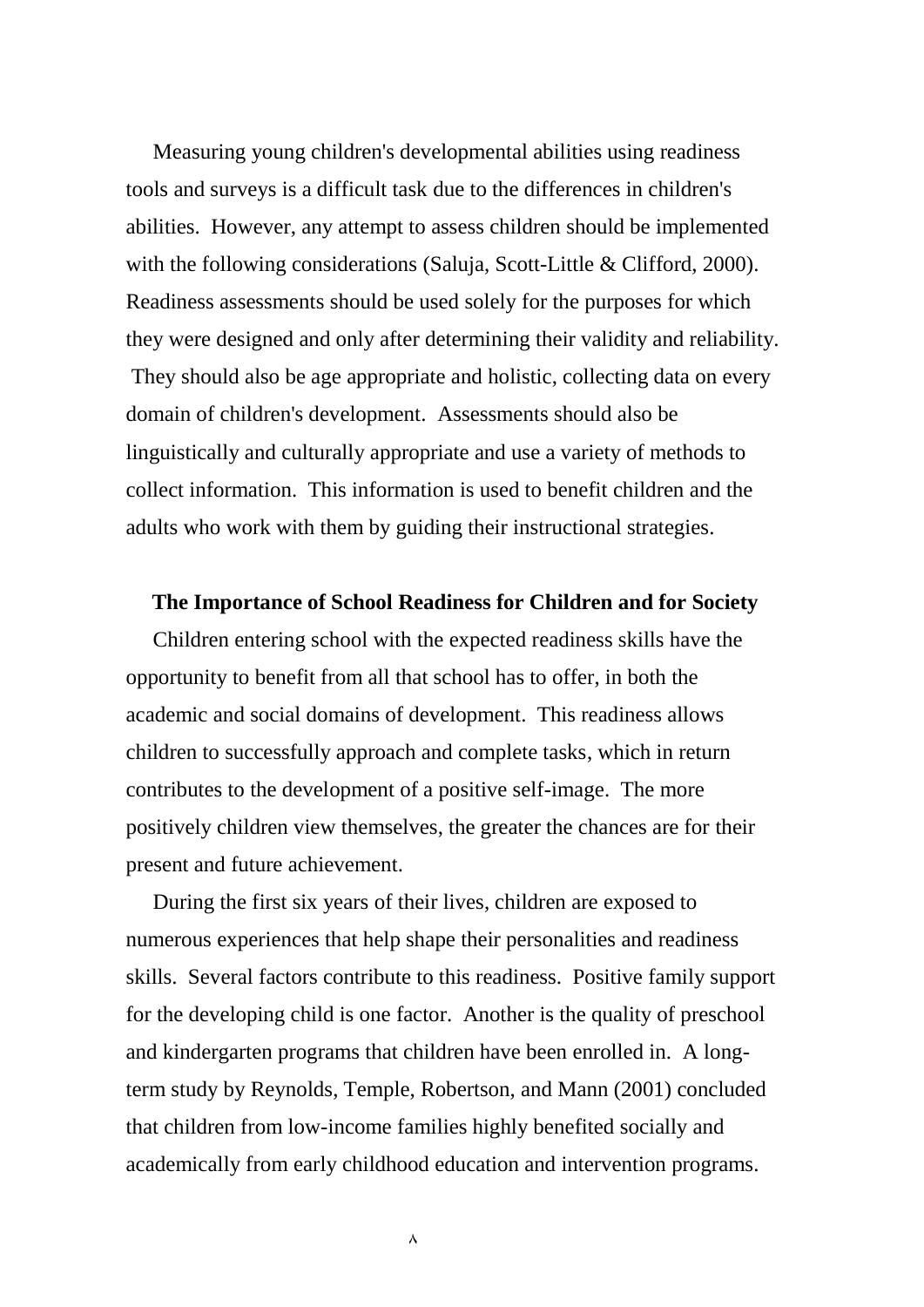These benefits were found to persist until completion of school and into college. Providing comprehensive services and family support to children before they enter school better prepares them for school expectations (National Association for the Education of Young Children, 1995). When children enter school ready to learn, they become better academic achievers with skills persisting into later school years. They are also capable of dealing with the behavioral demands required of them while in the classrooms and in the playgrounds. Cooperative behaviors emerge as a consequence of early school preparedness and promote higher levels of peer acceptance. This acceptance includes the child in various school activities and allows for higher levels of belonging.

 Being school ready not only benefits developing children but also the societies they belong to. When children enter school ready to learn, this increases the likelihood that they will complete their elementary and secondary education, find employment, become positive contributors to society as parents and professional (Doherty, 1997). Children who lack readiness skills may require special education services and are more likely to be retained. Grade retention places great financial burdens on government expenditure because it is paying twice to teach the child skills from the grade that was repeated.

 Given these positions, it is well worth it that time and effort is placed on getting children ready for school. The benefits of readiness are positively overwhelming to the child and society as a whole.

### **The Importance of this Pilot Study**

Jordan has, in the past decade, taken substantial steps in supporting the field of early childhood education and development. This support was encouraged by the overwhelming global literature that indicates the

9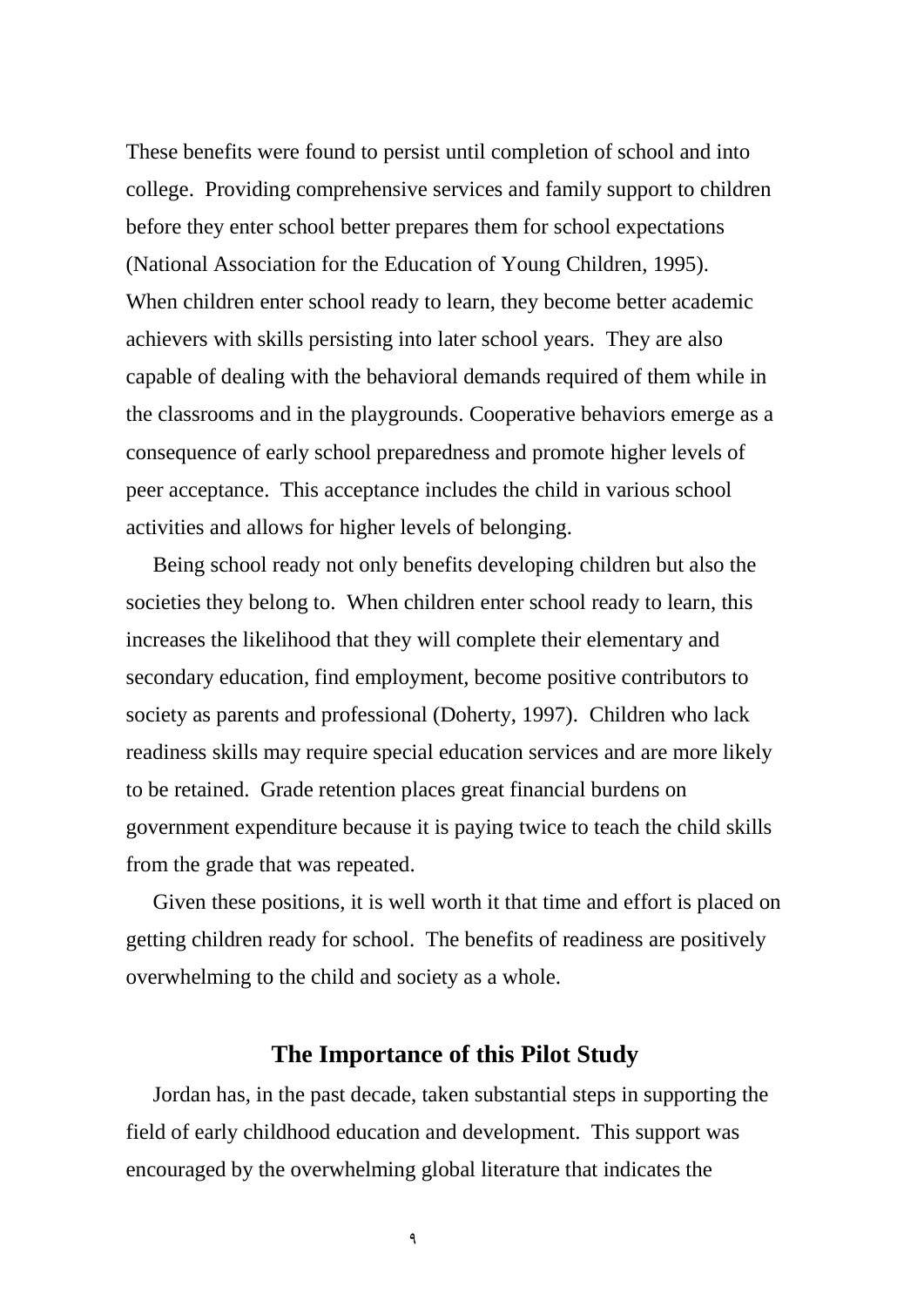importance of these early years. In accordance with the perspective of the international community, The Jordanian Ministry of Education implemented a long term strategy to provide all kindergarten age children with developmentally appropriate preschool services. Currently, approximately 29% of children are enrolled in kindergartens (Ministry of Education, 2002). The vast majorities of these kindergartens are owned by the private sector and provide services to families who are financially capable.

 The current pilot study provides policy makers with preliminary information regarding the readiness status of Jordanian children. The Early Years Evaluation Instrument used in this study will be implemented with a national sample of 5,000 first grade children. The information gathered from the final stage of this study may be used by policy makers to benefit preschool children. Most critical is to offer preschool education to all children at the kindergarten level.

### **Research Objectives**

 The overall objective of this pilot school readiness study was to validate the reliability of the Early Years Evaluation Instrument by assessing the social, self and environment, cognitive, language, and physical skills of first grade children. An attempt was also made to gain knowledge of the general abilities of these children. More specifically, this research attempted:

- 1. To assess the reliability of the Early Years Evaluation Instrument.
- 2. To determine the validity of the Early Years Evaluation Instrument.
- 3. To determine gender differences in the abilities of first grade children.
- 4. To determine if differences exist between first grade children who attended kindergarten and those who did not attend kindergarten.

 $\lambda$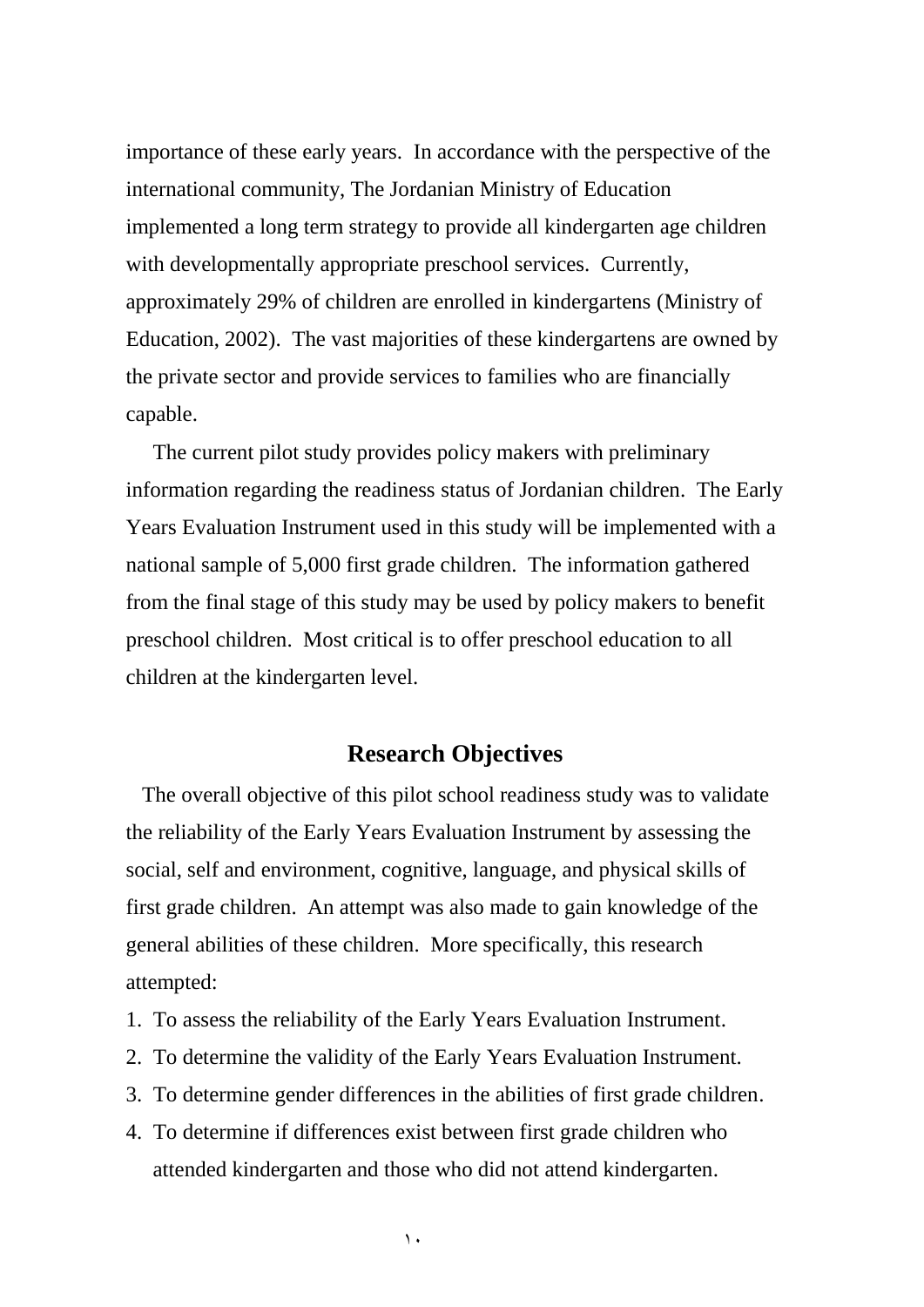- 5. To determine differences in abilities between fist grade children according to their residential area (rural, urban).
- 6. To determine differences in first grade children's abilities according to geographical region (north, middle, south).

## **Methodology**

### **Subjects**

 The sample of the study was selected to represent the national population. It consisted of 302 first grade children; 145 boys and 157 girls. Of the total sample, 194 children had attended kindergarten and 108 had no prior kindergarten experience. The sampling of the subjects was also conducted according to area (rural, urban) and geographic location (north, middle, south). 102 participants were from rural areas, and 200 were from urban areas. The number of participants from the northern region of Jordan was 102, from the middle region 150, and 50 from the southern region. Table 1 presents the distribution of the sample according to the study variables.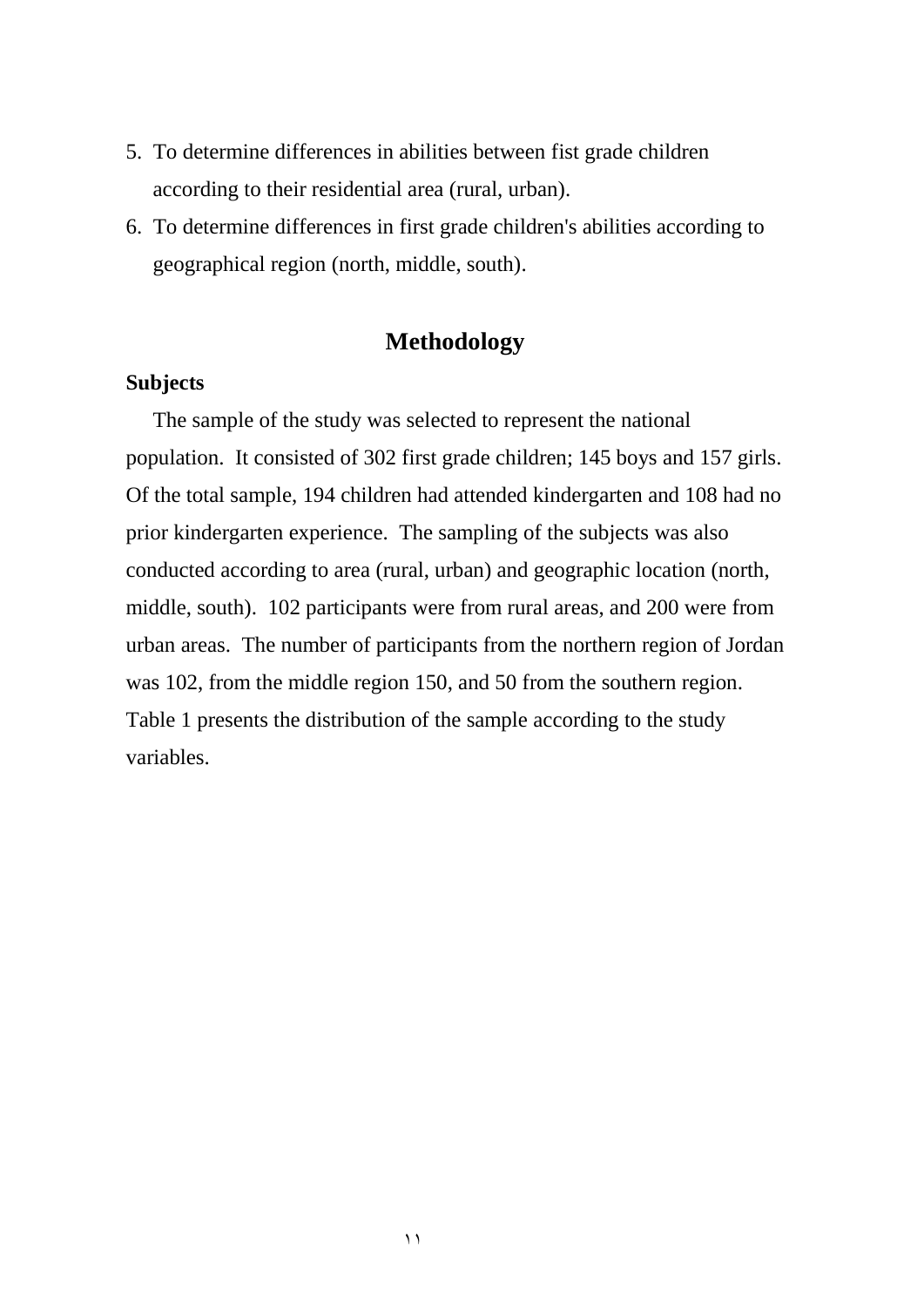| Table 1 |
|---------|
|         |

| <b>Variable</b>            | Number of<br><b>Children</b> |
|----------------------------|------------------------------|
| <b>Gender</b>              |                              |
| <b>Boys</b>                | 145                          |
| Girls                      | 157                          |
| Kindergarten               |                              |
| <b>Attendance</b>          |                              |
| Yes                        | 194                          |
| N <sub>o</sub>             | 108                          |
| Area                       |                              |
| Rural                      | 102                          |
| Urban                      | 200                          |
| <b>Geographic Location</b> |                              |
| North                      |                              |
| Middle                     | 102                          |
| South                      | 150                          |
|                            | 50                           |
| <b>Total</b>               | 302                          |

Distribution of the Sample According to the Study Variables

 The sample consisted of children whose ages, at the date of entry to first grade, ranged between 5 years and 9 months and 6 years and 6 months. Table (2) shows the distribution of the sample according to the children's age.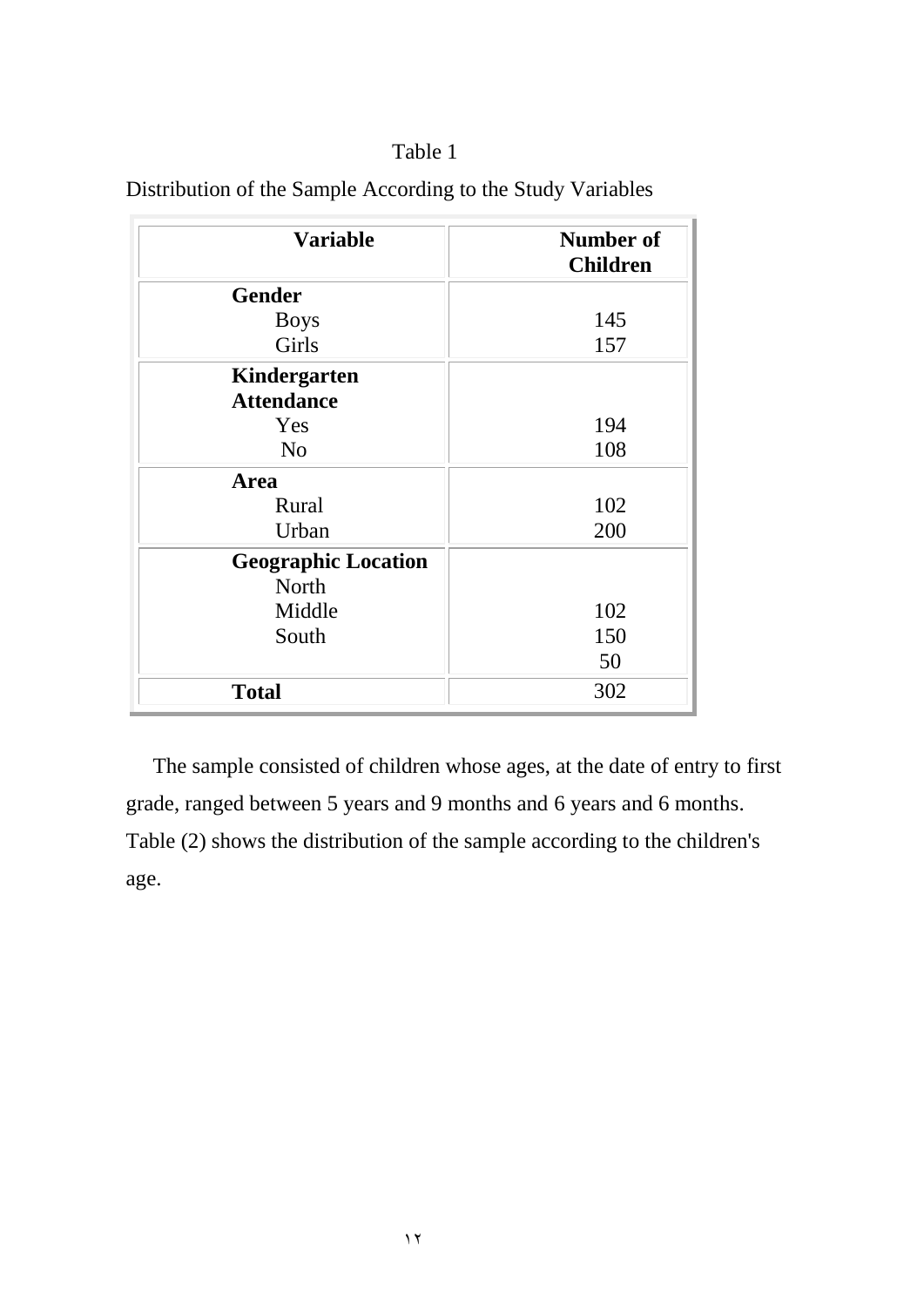| Year:<br>1997<br><b>Month</b> | Number of<br><b>Children</b> | <b>Valid</b><br><b>Percent</b> |
|-------------------------------|------------------------------|--------------------------------|
| January                       | 2                            | .7                             |
| April                         |                              | 1.4                            |
| May                           |                              | .3                             |
| June                          | 6                            | 2.1                            |
| July                          | 6                            | 2.1                            |
| August                        | 8                            | 2.7                            |
| September                     | 71                           | 24.3                           |
| October                       | 54                           | 18.5                           |
| November                      | 61                           | 20.9                           |
| December                      | 79                           | 27.1                           |

### Distribution of the Sample According to Age

### **Research Instrument**

 The instrument used in this study (Early Years Evaluation) was developed in Canada as part of a five year World Bank comparative project. This project "Understanding the Early Years" is a Human Resources Development Canada (HRDC) initiative. The main goal of this initiative is to assess children's physical, social, language, and cognitive capabilities for the purpose of improving learning outcomes through a multifaceted approach which involves the community and educational system.

 The (EYE) instrument, which measures children's achievement and performance abilities, consisted of 50 items that were categorized into five domains; social skills and behavior (12 items), awareness of self and environment (11 items), cognitive skills (10 items), language and communication (9 items), physical development (8 items). Each item was responded to on a four point scale (unable to perform 1, skill is developing 2, skill occurs sometimes 3, able to perform 4).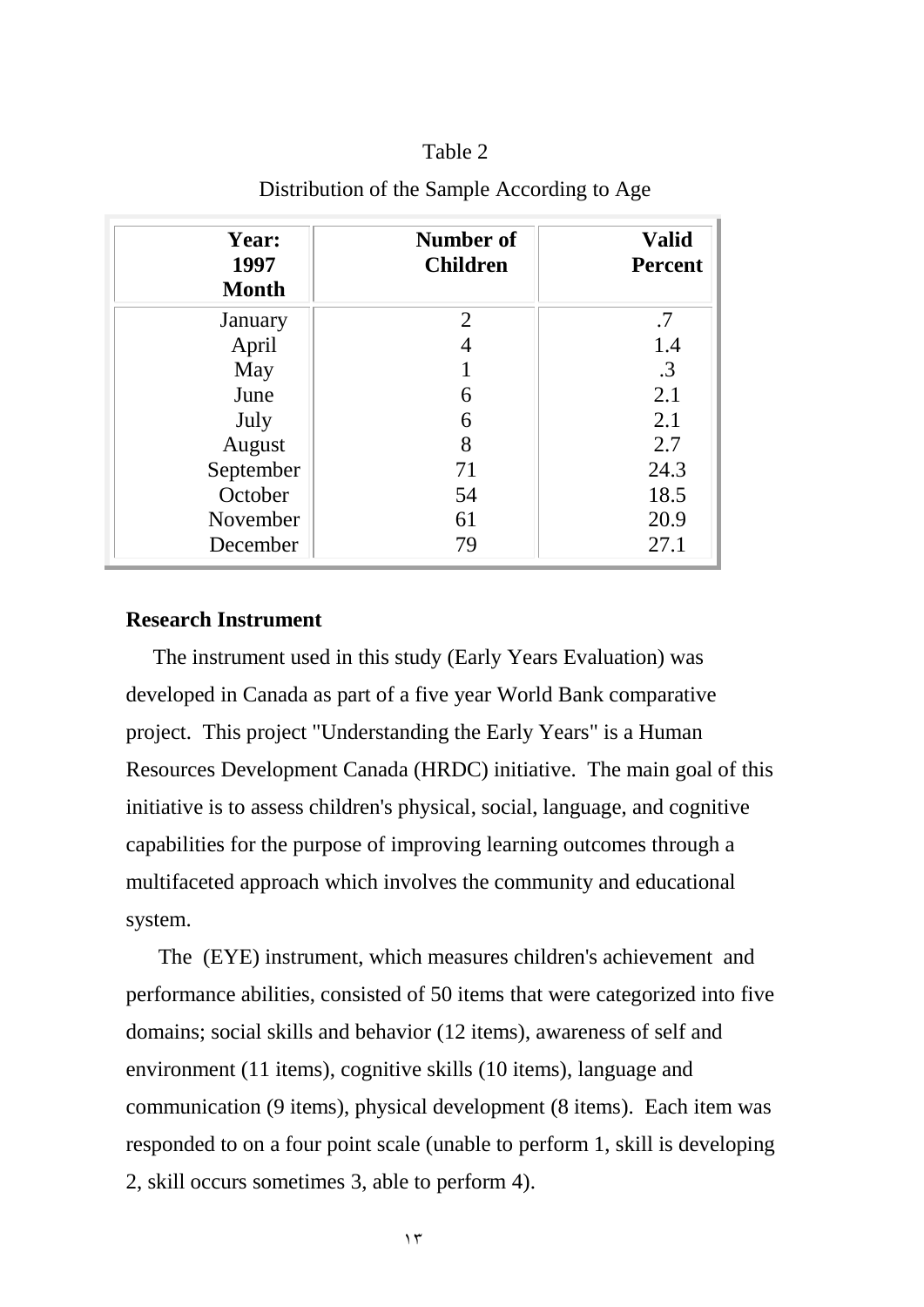The first part of the EYE instrument consisted of a section which provided information about each participating child; name, date of birth, gender, kindergarten attendance, child's height, residential area, geographical region, date of evaluation.

 After data collection and analysis, the reliability coefficients (cronbach alpha) for each domain and for the total scale were calculated. The reliability data is presented in Table 3.

#### Table 3

| Domain                               | <b>Number of items</b> | <b>Alpha</b> |
|--------------------------------------|------------------------|--------------|
| Social skills and behavior           | 12                     | .841         |
| Awareness of self and<br>environment |                        | .805         |
| Cognitive skills                     | 10                     | .820         |
| Language and communication           |                        | .793         |
| <b>Physical Development</b>          | 8                      | .730         |
| Total score                          | 50                     | .912         |

Reliability Coefficients for Domains in School Readiness Scale

 Table 3 shows the reliability coefficients for each domain. The reliability of the domains ranged between .73 and .84; values considered acceptable. The coefficient for the total scale was .91, indicating a high reliability value.

### **Data Collection**

 The data for this pilot study was collected during the third and forth weeks of September 2003. The national survey will be conducted on 5,000 first grade children at the onset of the 2004 school year, with a main objective of assessing the level of school readiness. The field researchers collected the data from schools that were identified for their area (rural,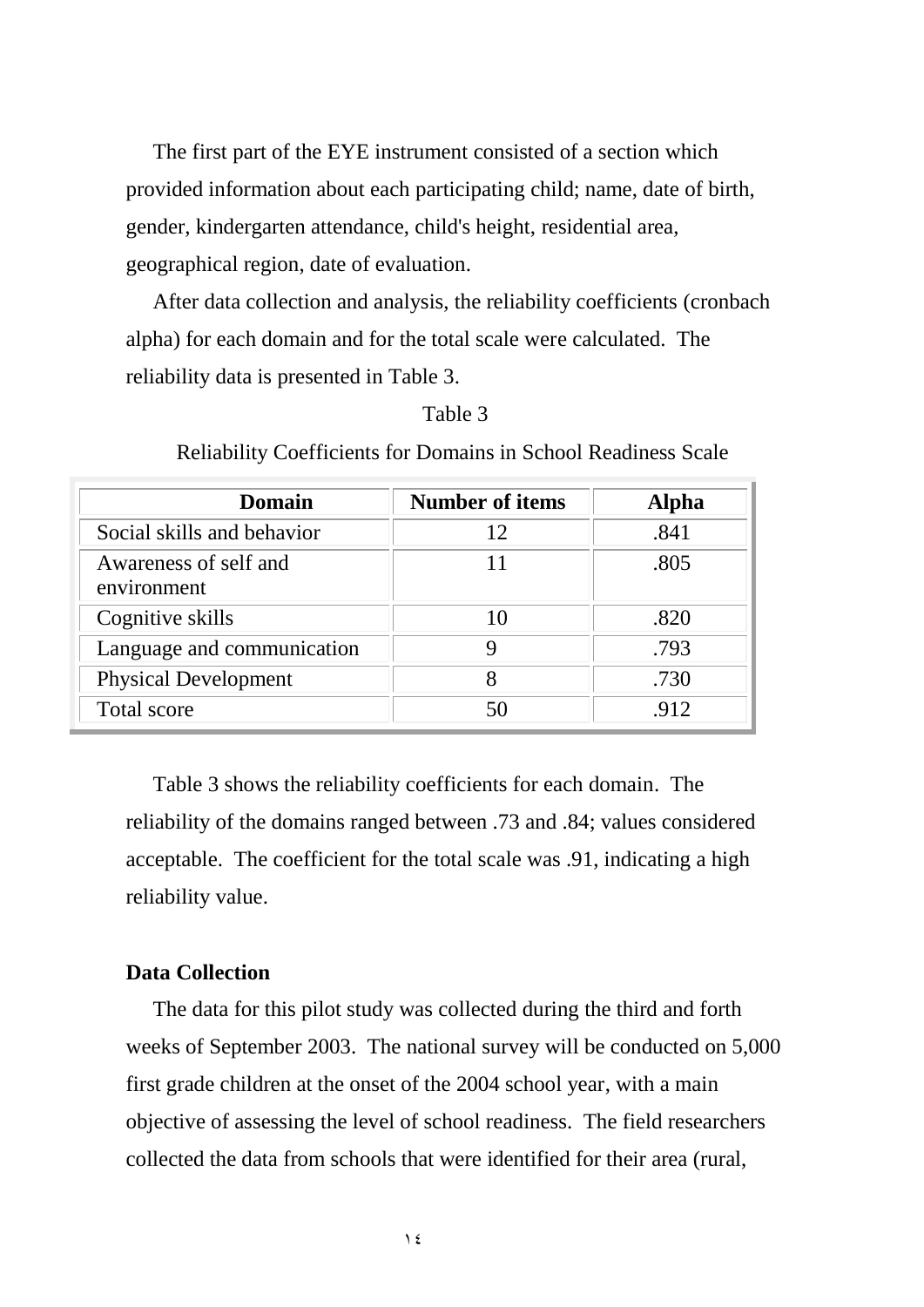urban) and geographical location (north, middle, south). These distributions were obtained from the Ministry of Education's data base. Each child in the sample was asked by the researchers to respond to the scale items, either by direct answers or through direct observations of practical behaviors. Each session with individual children took an average of 25 minutes to complete. After completion of each session, participating children were presented with a small gift. Each child's teacher was requested to rate children individually on the social skills and behavior domain, through recollection rather than direct assessment.

### **Data Analysis**

 The data was analyzed using descriptives for means, standard deviations, and percentages. Data analysis also included t-tests and analysis of variance. Factor analysis was also conducted.

### **Results**

# **Research Objective (1): Reliability of the Early Years Evaluation Instrument**

 The main objective of this study was to determine the reliability of the Early Years Evaluation instrument. Tables 4, 5, 6, 7 and 8 show the correlations of the items with their domain and with the total scale.

 The correlations of the "social skills and behavior" items with their domain ranged between .35 and .64. These values are considered acceptable and provide evidence for the reliability of the domain (Table 4).

 The correlations of the "awareness of self and environment" items with their domain ranged between .27 and .62. These values are considered acceptable and provide evidence for the reliability of the domain (Table 5).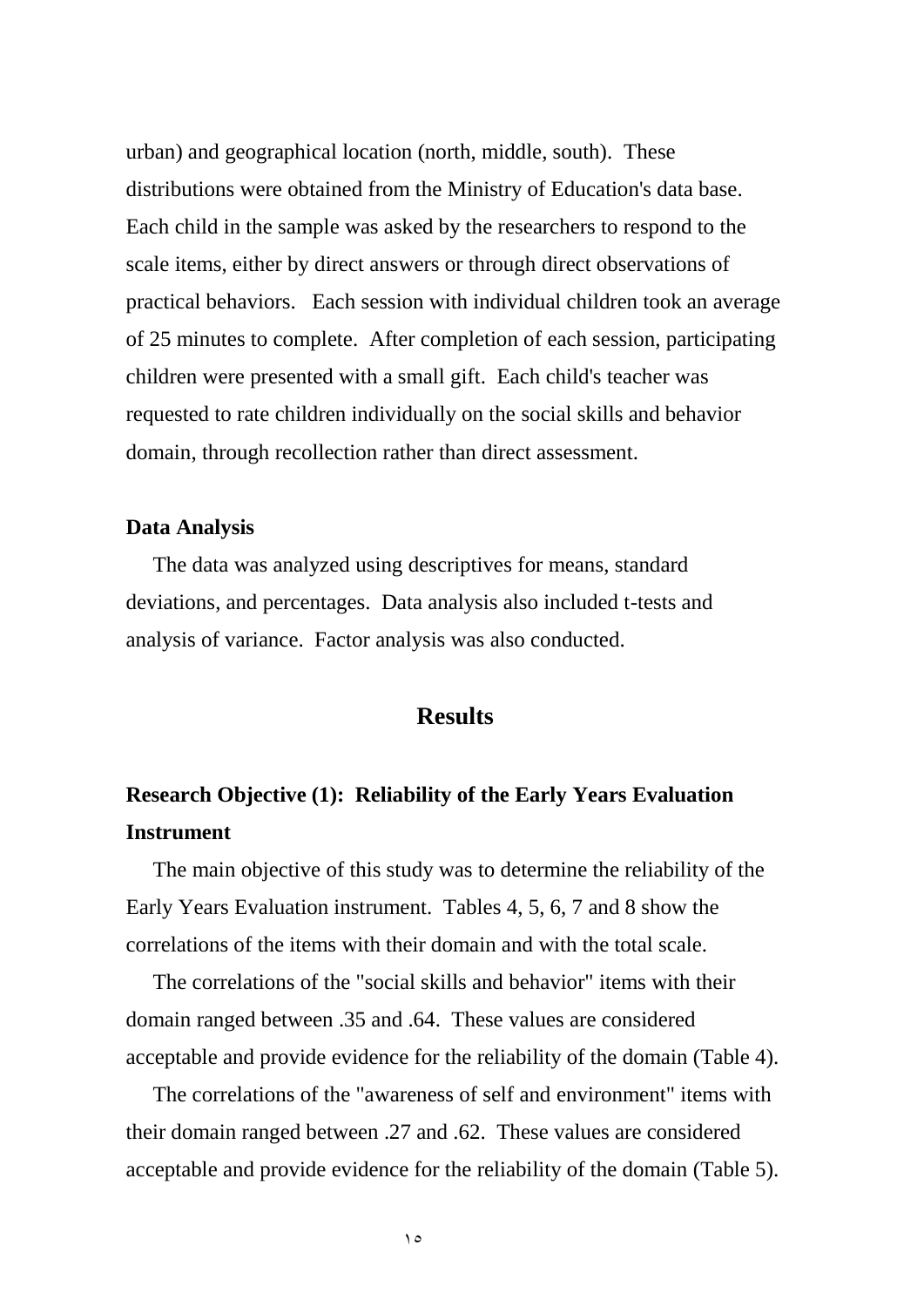The correlations of the "cognitive skills" items with their domain ranged between .33 and .64. The values in this domain are acceptable and provide evidence for its reliability (Table 6).

 The correlations of the "language and communication" items with their domain ranged between .11 and .70. The item that received a low correlation with its domain as well as with the total scale was the one asking children to understand and follow a two step commands. This item needs to be reconsidered due to its low correlation and its inability to discriminate between children's achievement abilities. The remaining values in this domain are acceptable and provide evidence for its reliability (Table 7).

 The correlations of the "physical development" items with their domain ranged between .30 and .50. These values are considered acceptable and provide evidence for the reliability of this domain (Table 8).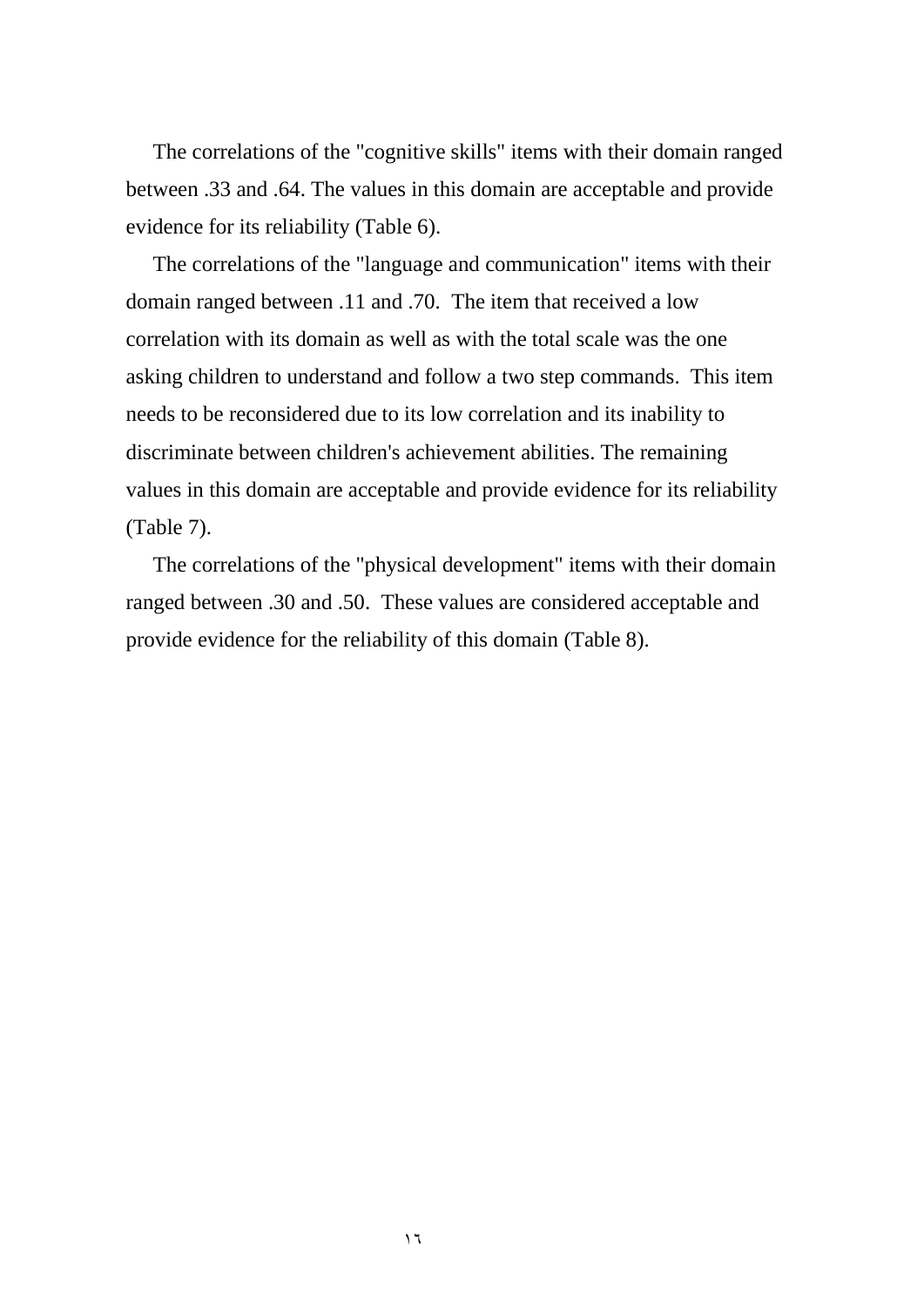| Means, Standard Deviations, Corrected Item Total Score for Each Item with its |  |
|-------------------------------------------------------------------------------|--|
| Domain and with Total Scale                                                   |  |

| <b>Social</b><br><b>Domain</b> | <b>Item</b>                                                                           | <b>Mean</b> | Std.<br>Dev. | <b>Corrected</b><br><b>Item Total</b><br><b>Correlation</b><br>(domain) | <b>Corrected</b><br><b>Item Total</b><br><b>Correlation</b><br>(total scale) |
|--------------------------------|---------------------------------------------------------------------------------------|-------------|--------------|-------------------------------------------------------------------------|------------------------------------------------------------------------------|
| 1.                             | Appears to be unhappy, sad,<br>or depressed                                           | 3.13        | 1.13         | .35                                                                     | .19                                                                          |
| 2.                             | Cries a lot                                                                           | 2.97        | 1.21         | .41                                                                     | .21                                                                          |
| 3.                             | Kicks, bites, or hurts other<br>children                                              | 2.97        | 1.37         | .39                                                                     | .11                                                                          |
| $\boldsymbol{4}$ .             | Gets angry when told to stop<br>an activity                                           | 2.83        | 1.13         | .36                                                                     | .15                                                                          |
| 5.                             | <b>Shows social courtesies such as</b><br>reciprocating a greeting                    | 2.76        | 1.25         | .54                                                                     | .36                                                                          |
| 6.                             | <b>Follows classroom rules and</b><br>routines                                        | 2.81        | 1.1589       | .62                                                                     | .43                                                                          |
| 7.                             | <b>Takes turns with other</b><br>children when working or<br>playing                  | 2.84        | 1.15         | .59                                                                     | .36                                                                          |
| 8.                             | <b>Works or plays cooperatively</b><br>with other children for 15-20<br>minutes       | 2.87        | 1.16         | .64                                                                     | .33                                                                          |
| 9.                             | <b>Works on assigned seatwork</b><br>with minimal supervision for<br>15-20 minutes    | 2.84        | 1.14         | .60                                                                     | .36                                                                          |
| 10.                            | <b>Verbalizes feelings with</b><br>appropriate language                               | 2.82        | 1.15         | .59                                                                     | .36                                                                          |
| 11.                            | Tries to help or comfort other<br>children who are in distress                        | 2.77        | 1.12         | .45                                                                     | .28                                                                          |
| 12.                            | <b>Controls own emotional</b><br>reactions when frustrated,<br>angry, or disappointed | 2.86        | 1.04         | .50                                                                     | .30                                                                          |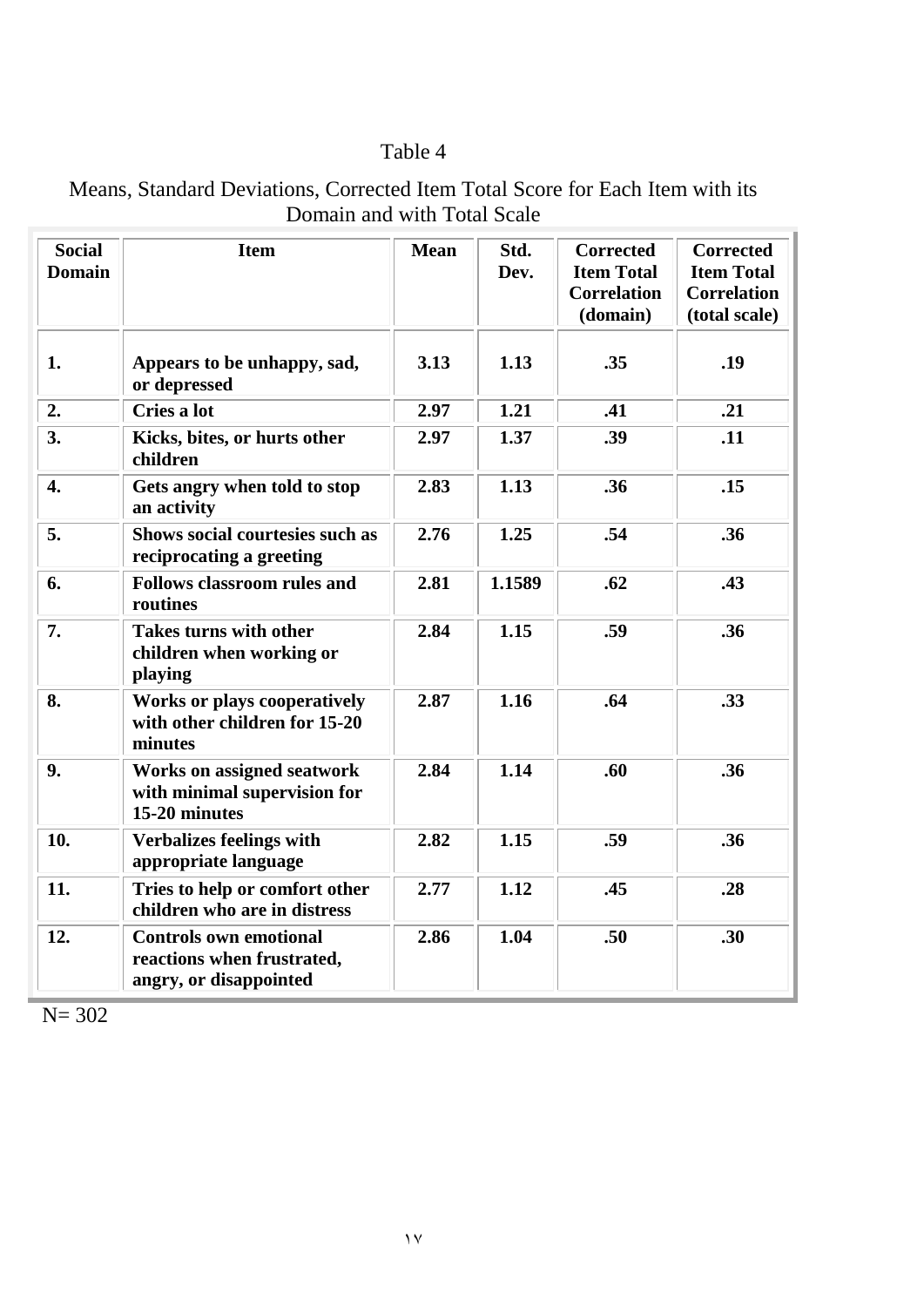| <b>Self</b><br><b>Domain</b> | <b>Item</b>                                                                                         | <b>Mean</b> | Std.<br>Dev. | <b>Corrected</b><br><b>Item Total</b><br><b>Correlation</b><br>(domain) | <b>Corrected</b><br><b>Item Total</b><br><b>Correlation</b><br>(total scale) |
|------------------------------|-----------------------------------------------------------------------------------------------------|-------------|--------------|-------------------------------------------------------------------------|------------------------------------------------------------------------------|
| 13.                          | Tells his/ her name                                                                                 | 3.97        | .26          | .27                                                                     | .19                                                                          |
| 14.                          | Tells his/her age                                                                                   | 3.36        | 1.20         | .38                                                                     | .44                                                                          |
| 15.                          | <b>Names where he/she lives</b>                                                                     | 3.22        | 1.29         | .41                                                                     | .36                                                                          |
| 16.                          | Names these body parts<br>and identifies their<br>function                                          | 3.51        | .90          | .60                                                                     | .58                                                                          |
| 17.                          | Tells what these people do:<br>police, doctor, teacher,<br>farmer                                   | 3.13        | .91          | .59                                                                     | .59                                                                          |
| 18.                          | <b>Names four animals</b>                                                                           | 3.31        | .97          | .59                                                                     | .52                                                                          |
| 19.                          | <b>Names four fruits</b>                                                                            | 2.98        | 1.12         | .62                                                                     | .47                                                                          |
| 20.                          | <b>Names four vegetables</b>                                                                        | 2.83        | 1.17         | .58                                                                     | .46                                                                          |
| 21.                          | Recognizes and points to<br>these animals: cat, dog,<br>cow, monkey, elephant,<br>goat, lion, camel | 2.95        | .77          | .32                                                                     | .37                                                                          |
| 22.                          | <b>Gives culturally</b><br>appropriate response to:<br>"How do we get water?"                       | 3.78        | .72          | .33                                                                     | .24                                                                          |
| 23.                          | <b>Gives culturally</b><br>appropriate response to:<br>"How do we make<br>dinner?"                  | 3.81        | .70          | .44                                                                     | .38                                                                          |

Means, Standard Deviations, Corrected Item Total Score for Each item with its Domain and with Total Scale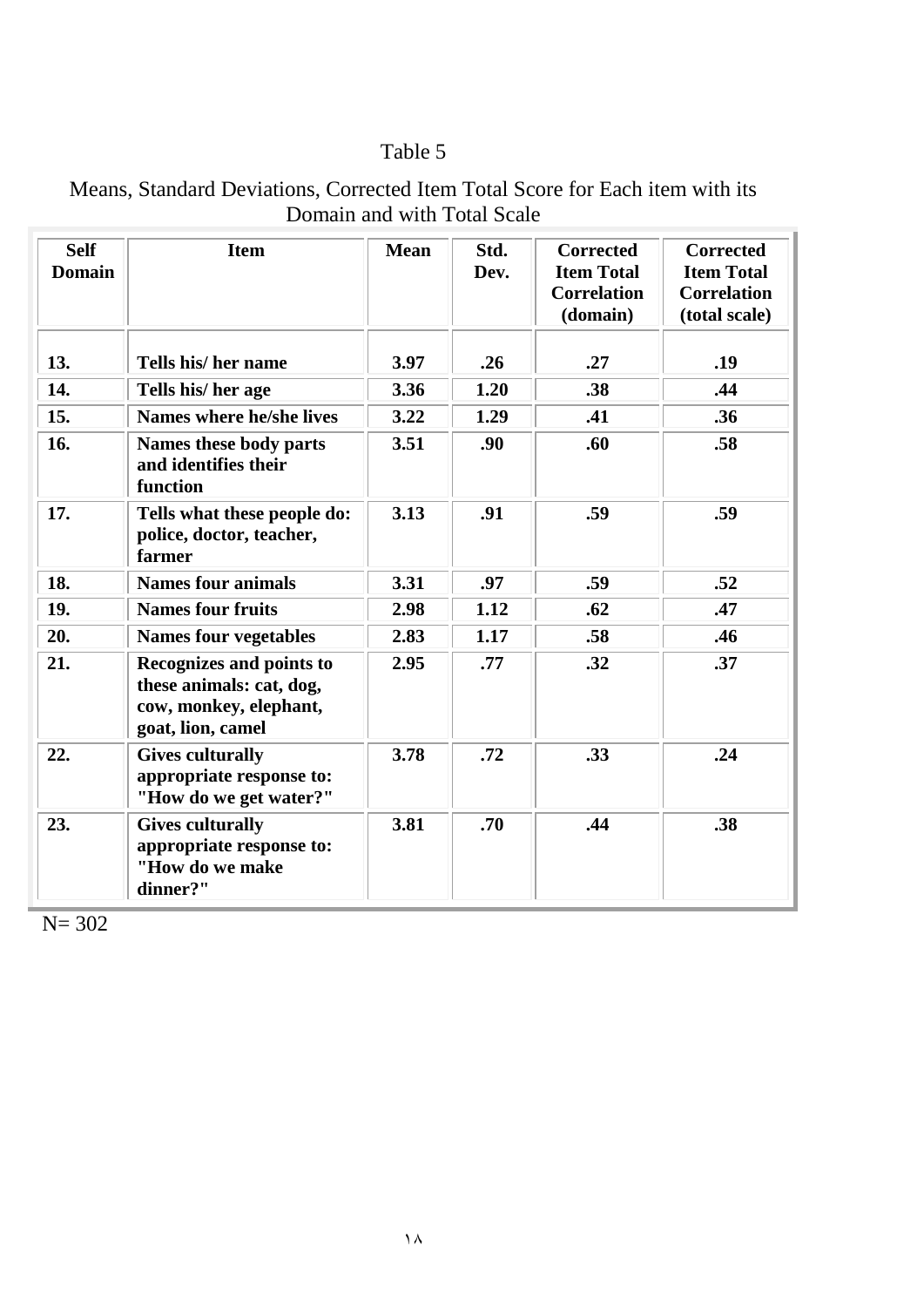| Means, Standard Deviations, Corrected Item Total Score for Each item with its |
|-------------------------------------------------------------------------------|
| Domain and with Total Scale                                                   |
|                                                                               |

| Cognitive<br><b>Domain</b> | <b>Item</b>                                                                                                       | <b>Mean</b> | Std.<br>Dev. | <b>Corrected</b><br><b>Item Total</b><br><b>Correlation</b><br>(domain) | <b>Corrected</b><br><b>Item Total</b><br><b>Correlation</b><br>(total scale) |
|----------------------------|-------------------------------------------------------------------------------------------------------------------|-------------|--------------|-------------------------------------------------------------------------|------------------------------------------------------------------------------|
| 24.                        | Arranges a set of<br>objects from smallest<br>to largest                                                          | 3.60        | .74          | .43                                                                     | .37                                                                          |
| 25.                        | Names or points to<br>missing part of a<br>pictured object (dog<br>without tail, face<br>without mouth)           | 3.67        | .73          | .50                                                                     | .50                                                                          |
| 26.                        | <b>Matches item with its</b><br>function (e.g., needle<br>and thread)                                             | 3.39        | .88          | .59                                                                     | .51                                                                          |
| 27.                        | Sorts objects by size,<br>color, shape, category                                                                  | 3.41        | .87          | .63                                                                     | .54                                                                          |
| 28.                        | <b>Identifies the picture</b><br>which does not belong                                                            | 3.16        | 1.30         | .38                                                                     | .38                                                                          |
| 29.                        | <b>Understands</b><br>relational concepts:<br>more/less, on<br>top/under, right/left,<br>short/long               | 3.70        | .59          | .43                                                                     | .36                                                                          |
| 30.                        | <b>Counts 15 identical</b><br>objects                                                                             | 3.32        | .99          | .64                                                                     | .61                                                                          |
| 31.                        | Matches equal sets of<br>objects, up to five                                                                      | 3.02        | 1.24         | .51                                                                     | .56                                                                          |
| 32.                        | Solves simple math<br>problems with<br>pictures                                                                   | 3.39        | 1.12         | .51                                                                     | .56                                                                          |
| 33.                        | <b>Gives culturally</b><br>appropriate response<br>to: "what would you<br>do if you dropped and<br>broke an egg?" | 3.60        | .93          | .33                                                                     | .33                                                                          |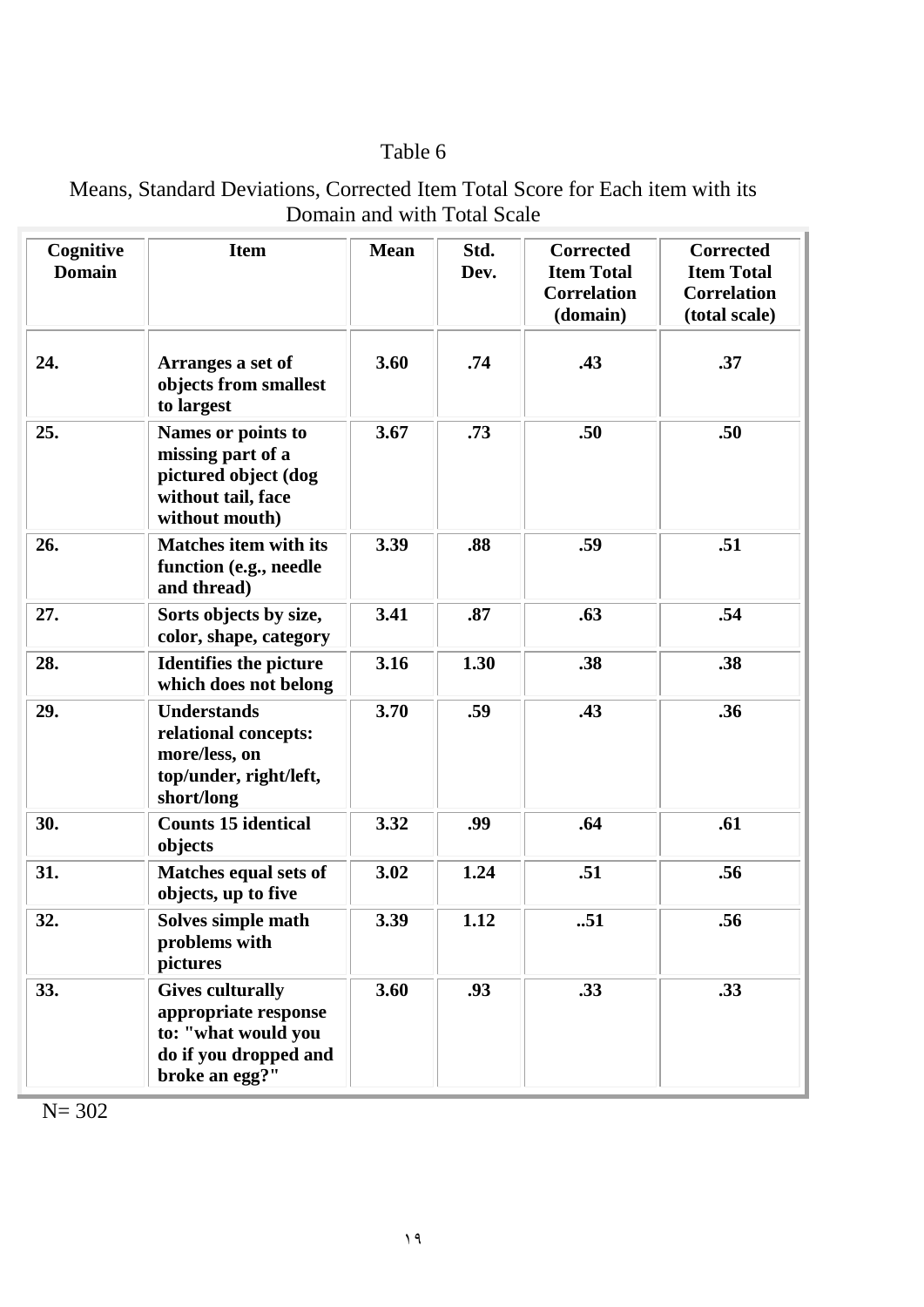## Means, Standard Deviations, Corrected Item Total Score for Each item with its Domain and with Total Scale

| Language<br><b>Domain</b> | <b>Item</b>                                                                                      | <b>Mean</b> | Std.<br>Dev. | <b>Corrected</b><br><b>Item Total</b><br><b>Correlation</b><br>(domain) | <b>Corrected</b><br><b>Item Total</b><br><b>Correlation</b><br>(total scale) |
|---------------------------|--------------------------------------------------------------------------------------------------|-------------|--------------|-------------------------------------------------------------------------|------------------------------------------------------------------------------|
| 34.                       | <b>Understands and</b><br>follows two step<br>commands                                           | 3.86        | .57          | .11                                                                     | .19                                                                          |
| 35.                       | Repeats a series of four<br>numbers in correct<br>sequence $(9, 7, 5, 3)$                        | 2.72        | 1.02         | .33                                                                     | .39                                                                          |
| 36.                       | <b>Communicates orally</b><br>in 5 or 6 word<br>sentences others can<br>understand               | 3.61        | .71          | .53                                                                     | .53                                                                          |
| 37.                       | Retells a story of 4 or 5<br>sentences in proper<br>sequence with the help<br>of picture cues    | 3.32        | .85          | .56                                                                     | .57                                                                          |
| 38.                       | <b>Recognizes words that</b><br>begin with the same<br>sound                                     | 2.18        | 1.33         | .60                                                                     | .46                                                                          |
| 39.                       | <b>Recognizes word pairs</b><br>that rhyme or sound<br>similar                                   | 1.61        | 1.01         | .44                                                                     | .30                                                                          |
| 40.                       | <b>Identifies which letter</b><br>is different                                                   | 3.44        | 1.11         | .55                                                                     | .53                                                                          |
| 41.                       | <b>Recognizes and names</b><br>eight alphabet letters                                            | 2.68        | 1.40         | .70                                                                     | .63                                                                          |
| 42.                       | <b>Matches 4 initial letters</b><br>with a picture of a<br>word beginning with<br>the same sound | 2.63        | 1.36         | .62                                                                     | .55                                                                          |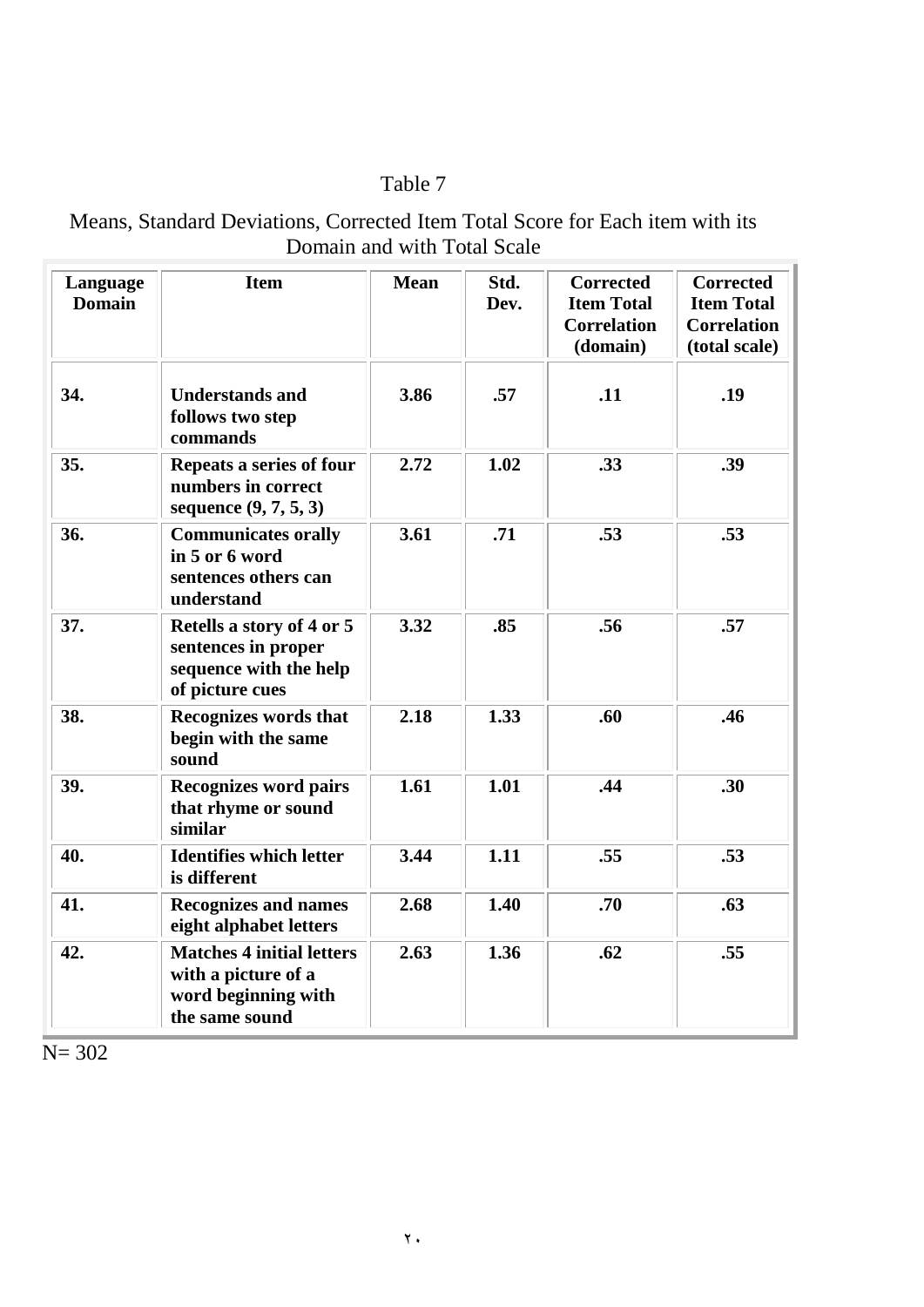| <b>Physical</b><br><b>Domain</b> | <b>Item</b>                                                                           | <b>Mean</b> | Std.<br>Dev.     | <b>Corrected</b><br><b>Item Total</b><br><b>Correlation</b><br>(domain) | <b>Corrected Item</b><br><b>Total</b><br><b>Correlation</b><br>(total scale) |
|----------------------------------|---------------------------------------------------------------------------------------|-------------|------------------|-------------------------------------------------------------------------|------------------------------------------------------------------------------|
| 43.                              | Draws a tail on a dog                                                                 | 3.50        | 1.02             | .32                                                                     | .30                                                                          |
| 44.                              | Copies two letters and<br>two numbers                                                 | 3.44        | .96              | .46                                                                     | .52                                                                          |
| 45.                              | Completes a pattern                                                                   | 2.9934      | 1.1868           | .30                                                                     | .41                                                                          |
| 46.                              | Draws a recognizable<br>person including the<br>head, trunk, arms,<br>legs, and hands | 2.82        | 1.03             | .42                                                                     | .51                                                                          |
| 47.                              | <b>Catches a soccer-size</b><br>soft ball with both<br>hands                          | 3.90        | .50 <sub>1</sub> | .44                                                                     | .22                                                                          |
| 48.                              | Runs and kicks a<br>soccer-size ball                                                  | 3.90        | .50              | .40                                                                     | .17                                                                          |
| 49.                              | <b>Jumps forward 8</b><br>times as teacher<br>counts from 1 to 8                      | 3.79        | .67              | .50                                                                     | .33                                                                          |
| 50.                              | <b>Marches/moves body</b><br>to rhythm of simple<br>tune                              | 3.26        | .99              | .38                                                                     | .35                                                                          |

Means, Standard Deviations, Corrected Item Total Score for Each item with its Domain and with Total Scale

N= 302

 Tables 9, 10, 11, 12, and 13 show the frequencies and valid percentages of children's achievement on each item in the Early Years Evaluation Instrument. Table 9 provides the frequencies of responses on the "social skills and behavior" domain as provided by the teachers. As can be seen from Table 9, the frequencies of responses for "able to perform" ranged between 32% (tries to help or comfort other children who are in distress) and 56% (kicks, bites, or hurts other children). The "able to perform" rating for the latter item was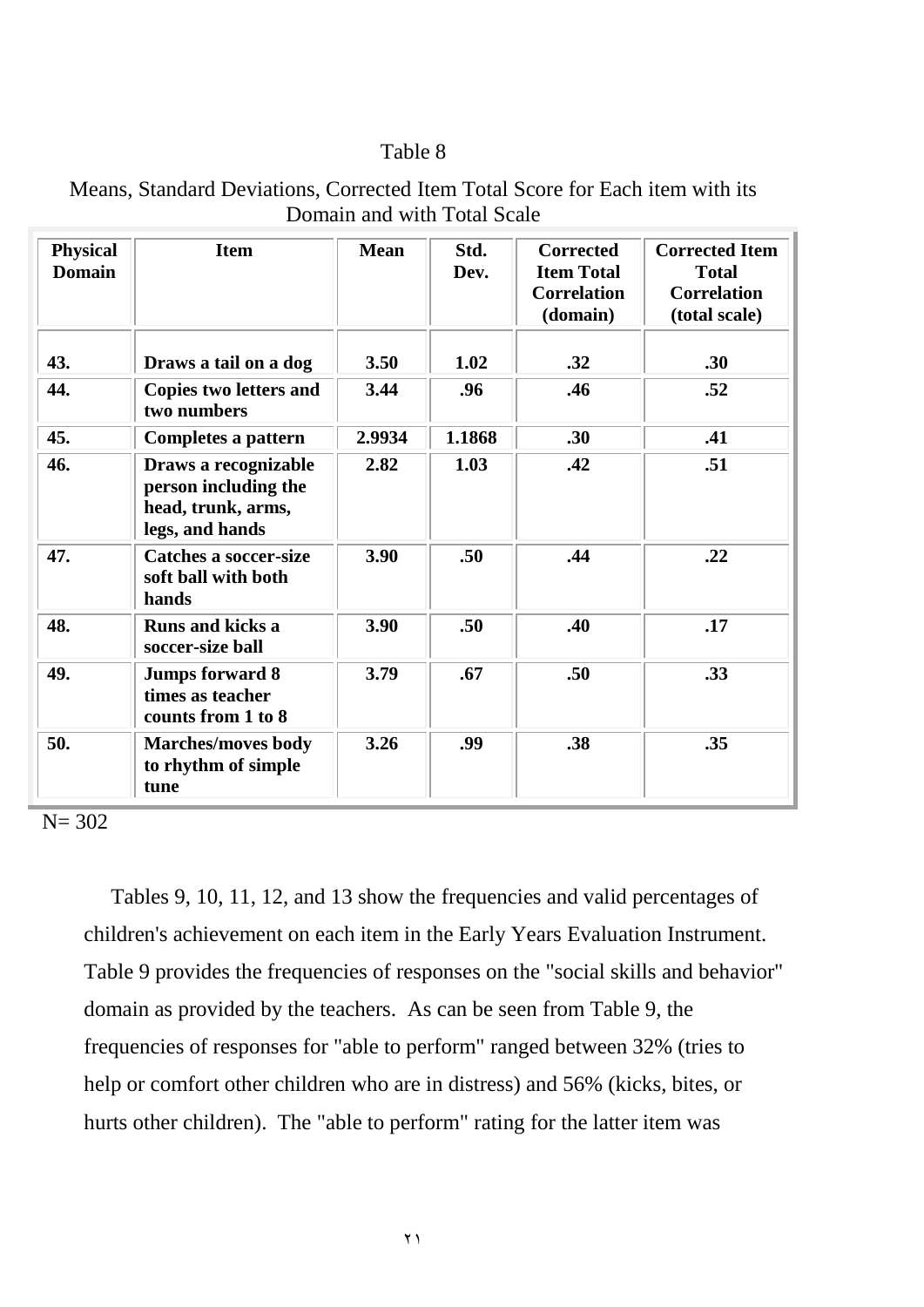statistically corrected during the analysis indicating that 56% of the children did not kick, bite or hurt others.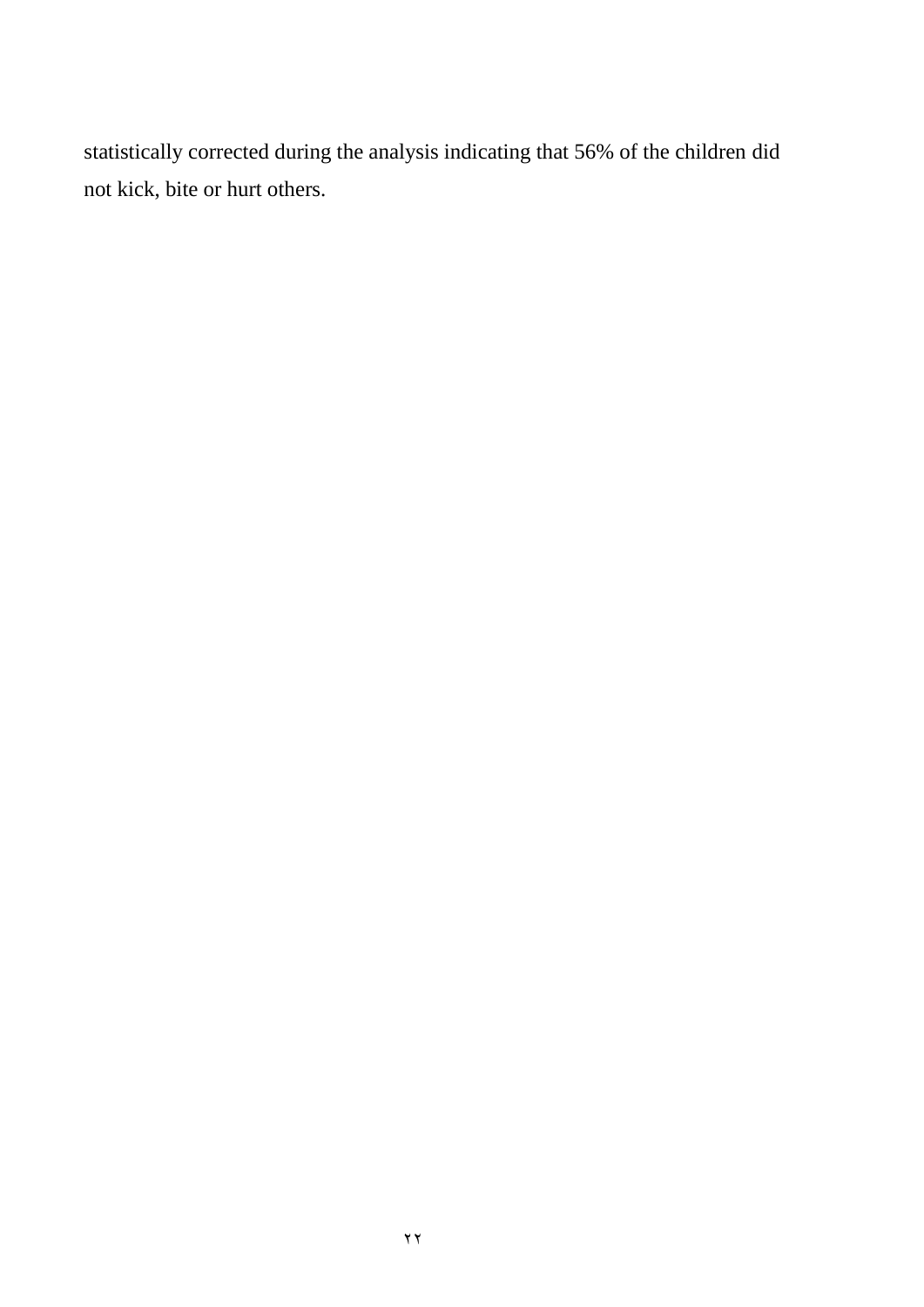Frequencies and valid percentages for the items in the social skills behavior domain

| <b>Domain</b>       | Item/ item scale                                                                         |    | $\mathbf{1}$ | $\overline{2}$ |             | 3   |      | $\overline{\mathbf{4}}$ |      |
|---------------------|------------------------------------------------------------------------------------------|----|--------------|----------------|-------------|-----|------|-------------------------|------|
|                     |                                                                                          | F. | <b>V.P.</b>  | F.             | <b>V.P.</b> | F.  | V.P. | F.                      | V.P. |
| <b>Social</b><br>1. | Appears to be<br>unhappy, sad, or<br>depressed                                           | 46 | 15.2         | 44             | 14.6        | 51  | 16.9 | 161                     | 53.3 |
| 2.                  | Cries a lot                                                                              | 60 | 19.9         | 46             | 15.2        | 38  | 12.6 | 158                     | 52.3 |
| 3.                  | Kicks, bites, or hurts<br>other children                                                 | 70 | 23.2         | 37             | 12.3        | 27  | 8.9  | 168                     | 55.6 |
| 4.                  | Gets angry when told<br>to stop an activity                                              | 51 | 16.9         | 67             | 22.2        | 65  | 21.5 | 119                     | 39.4 |
| 5.                  | <b>Shows social</b><br>courtesies such as<br>reciprocating a<br>greeting                 | 79 | 26.1         | 44             | 14.6        | 51  | 16.9 | 128                     | 42.4 |
| 6.                  | <b>Follows classroom</b><br>rules and routines                                           | 60 | 19.9         | 56             | 18.5        | 67  | 22.2 | 119                     | 39.4 |
| 7.                  | <b>Takes turns with other</b><br>children when<br>working or playing                     | 60 | 19.9         | 45             | 14.9        | 79  | 26.2 | 118                     | 39.1 |
| 8.                  | <b>Works or plays</b><br>cooperatively with<br>other children for 15-<br>20 minutes      | 46 | 15.2         | 52             | 17.2        | 98  | 32.5 | 106                     | 35.1 |
| 9.                  | <b>Works on assigned</b><br>seatwork with<br>minimal supervision<br>for 15-20 minutes    | 60 | 19.9         | 43             | 14.2        | 85  | 28.1 | 114                     | 37.7 |
| 10.                 | <b>Verbalizes feelings</b><br>with appropriate<br>language                               | 46 | 15.2         | 66             | 21.9        | 88  | 29.1 | 102                     | 33.8 |
| 11.                 | Tries to help or<br>comfort other children<br>who are in distress                        | 65 | 21.5         | 38             | 12.6        | 102 | 33.8 | 97                      | 32.1 |
| 12.                 | <b>Controls own</b><br>emotional reactions<br>when frustrated,<br>angry, or disappointed | 44 | 14.6         | 53             | 17.5        | 105 | 34.8 | 100                     | 33.1 |

1= unable to perform; 2= skill is developing; 3= skill occurs sometimes; 4= able to perform.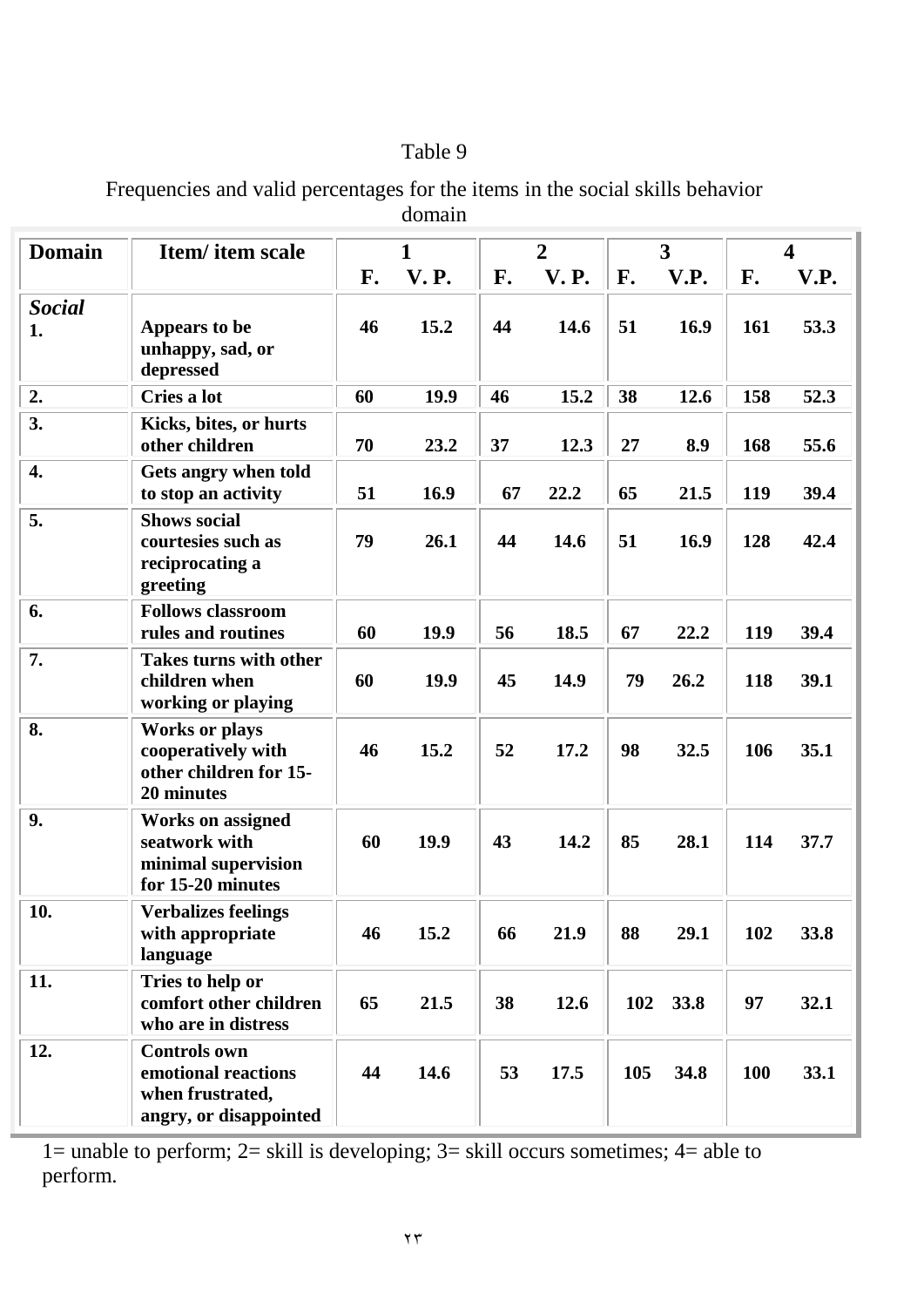Table 10 shows the frequencies and valid percentages of the individual items in the "awareness of self and environment" domain. As can be seen from the table, children's achievement responses for "able to perform" ranged from 24% (recognizes and points to these animals: cat, dog, cow, monkey, elephant, goat, lion, camel) and 99% (tell his/her name).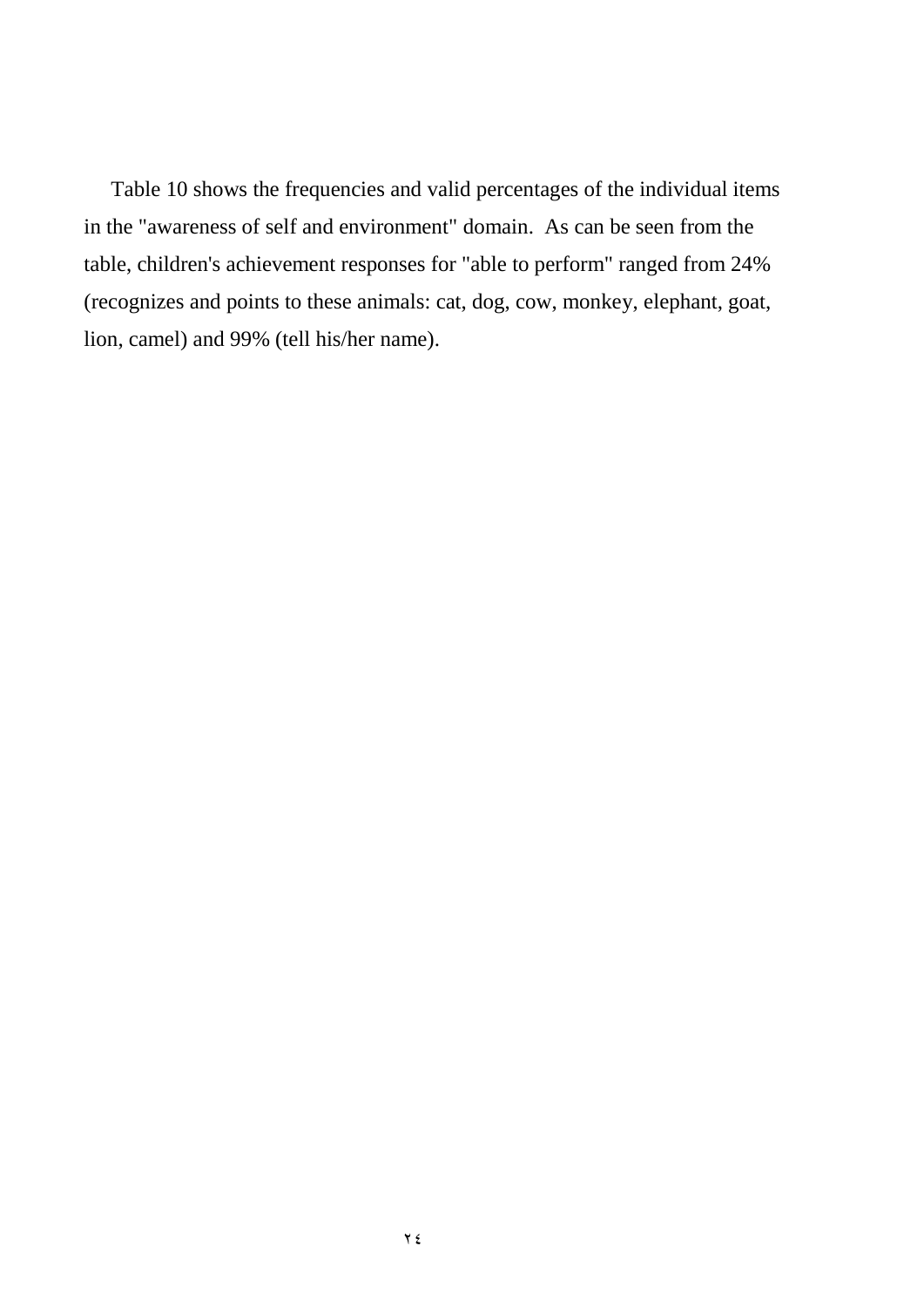| Frequencies and valid percentages for the awareness of self and environment |
|-----------------------------------------------------------------------------|
| domain                                                                      |

| <b>Domain</b>      | <b>Item/</b> item scale                                                                                       |                | 1           |                         | $\overline{2}$ |                | 3         |     | $\overline{\mathbf{4}}$ |
|--------------------|---------------------------------------------------------------------------------------------------------------|----------------|-------------|-------------------------|----------------|----------------|-----------|-----|-------------------------|
|                    |                                                                                                               | F.             | <b>V.P.</b> | F.                      | <b>V.P.</b>    | F.             | V.P.      | F.  | V.P.                    |
| <b>Self</b><br>13. | Tells his/ her name                                                                                           | $\overline{2}$ | $\cdot$     |                         |                | $\overline{2}$ | $\cdot$ 7 | 298 | 98.7                    |
| 14.                | Tells his/her age                                                                                             | 61             | 20.2        |                         |                | 9              | 3.0       | 232 | 76.8                    |
| 15.                | Names where he/she<br>lives                                                                                   | 74             | 24.5        | 3                       | 1.0            | 7              | 2.3       | 218 | 72.2                    |
| 16.                | Names these body<br>parts and identifies<br>their function                                                    | 16             | 5.3         | 35                      | 11.6           | 28             | 9.3       | 223 | 73.8                    |
| 17.                | <b>Tells what these</b><br>people do: police,<br>doctor, teacher,<br>farmer                                   | 20             | 6.6         | 51                      | 16.9           | 112            | 37.1      | 119 | 39.4                    |
| 18.                | <b>Names four animals</b>                                                                                     | 22             | 7.3         | 42                      | 13.9           | 57             | 18.9      | 118 | 59.9                    |
| 19.                | <b>Names four fruits</b>                                                                                      | 54             | 17.9        | 50                      | 16.6           | 76             | 25.2      | 122 | 40.4                    |
| 20.                | <b>Names four vegetables</b>                                                                                  | 60             | 19.9        | 55                      | 18.2           | 62             | 20.5      | 125 | 41.4                    |
| 21.                | <b>Recognizes and points</b><br>to these animals: cat,<br>dog, cow, monkey,<br>elephant, goat, lion,<br>camel | 9              | 3.0         | 70                      | 23.2           | 150            | 49.7      | 73  | 24.2                    |
| 22.                | <b>Gives culturally</b><br>appropriate response<br>to: "How do we get<br>water?"                              | 16             | 5.3         | $\overline{\mathbf{4}}$ | 1.3            | 12             | 4.0       | 270 | 89.4                    |
| 23.                | <b>Gives culturally</b><br>appropriate response<br>to: "How do we make<br>dinner?"                            | 15             | 5.0         | $\mathbf{1}$            | $\cdot$ 3      | 17             | 5.6       | 269 | 89.1                    |

1= unable to perform;  $2=$  skill is developing;  $3=$  skill occurs sometimes;  $4=$  able to perform.

 Table 11 shows the frequencies and valid percentages for the items in the "cognitive skills" domain. As can be seen from the table, the frequency of responses for "able to perform" ranged between 56% (matches equal sets of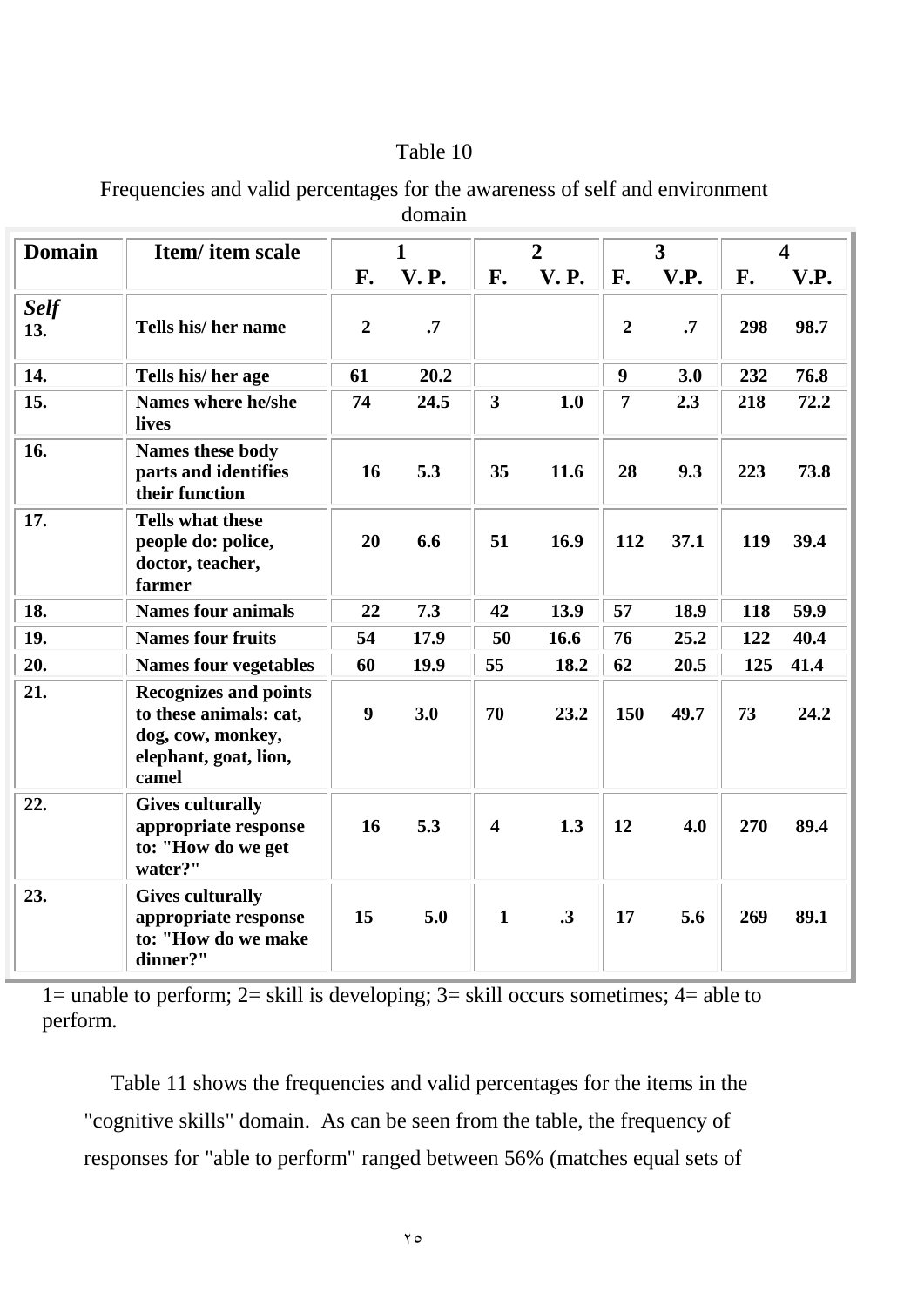objects, up to five) and 80% (names or points to a missing part of a pictured object).

## Table 11

Frequencies and valid percentages for the items in the cognitive skills domain

| <b>Domain</b>              | Item/item scale                                                                                                   |                         | $\mathbf{1}$ |                | $\overline{2}$ |    | 3    |     | 4    |
|----------------------------|-------------------------------------------------------------------------------------------------------------------|-------------------------|--------------|----------------|----------------|----|------|-----|------|
|                            |                                                                                                                   | F.                      | <b>V.P.</b>  | F.             | <b>V.P.</b>    | F. | V.P. | F.  | V.P. |
| Cognitive<br>skills<br>24. | Arranges a set of<br>objects from smallest<br>to largest                                                          | 8                       | 2.6          | 22             | 7.3            | 56 | 18.5 | 216 | 71.5 |
| 25.                        | Names or points to<br>missing part of a<br>pictured object (dog<br>without tail, face<br>without mouth)           | 8                       | 2.6          | 22             | 7.3            | 31 | 10.3 | 241 | 79.8 |
| 26.                        | <b>Matches item with its</b><br>function (e.g., needle<br>and thread)                                             | 16                      | 5.3          | 32             | 10.6           | 71 | 23.6 | 183 | 60.6 |
| 27.                        | Sorts objects by size,<br>color, shape, category                                                                  | 13                      | 4.3          | 38             | 12.6           | 63 | 20.9 | 188 | 62.3 |
| 28.                        | <b>Identifies the picture</b><br>which does not belong                                                            | 76                      | 25.2         | $\overline{7}$ | 2.3            | 11 | 3.6  | 208 | 68.9 |
| 29.                        | <b>Understands relational</b><br>concepts: more/less, on<br>top/under, right/left,<br>short/long                  | $\overline{\mathbf{3}}$ | 1.0          | 12             | 4.0            | 60 | 19.9 | 227 | 75.2 |
| 30.                        | <b>Counts 15 identical</b><br>objects                                                                             | 26                      | 8.6          | 38             | 12.6           | 50 | 16.6 | 188 | 62.3 |
| 31.                        | Matches equal sets of<br>objects, up to five                                                                      | 65                      | 21.5         | 33             | 10.9           | 35 | 11.6 | 169 | 56.0 |
| 32.                        | Solves simple math<br>problems with<br>pictures                                                                   | 47                      | 15.6         | 13             | 4.3            | 18 | 6.0  | 224 | 74.2 |
| 33.                        | <b>Gives culturally</b><br>appropriate response<br>to: "what would you<br>do if you dropped and<br>broke an egg?" | 30                      | 9.9          | 5              | 1.7            | 20 | 6.6  | 247 | 81.8 |

1= unable to perform; 2= skill is developing; 3= skill occurs sometimes; 4= able to perform.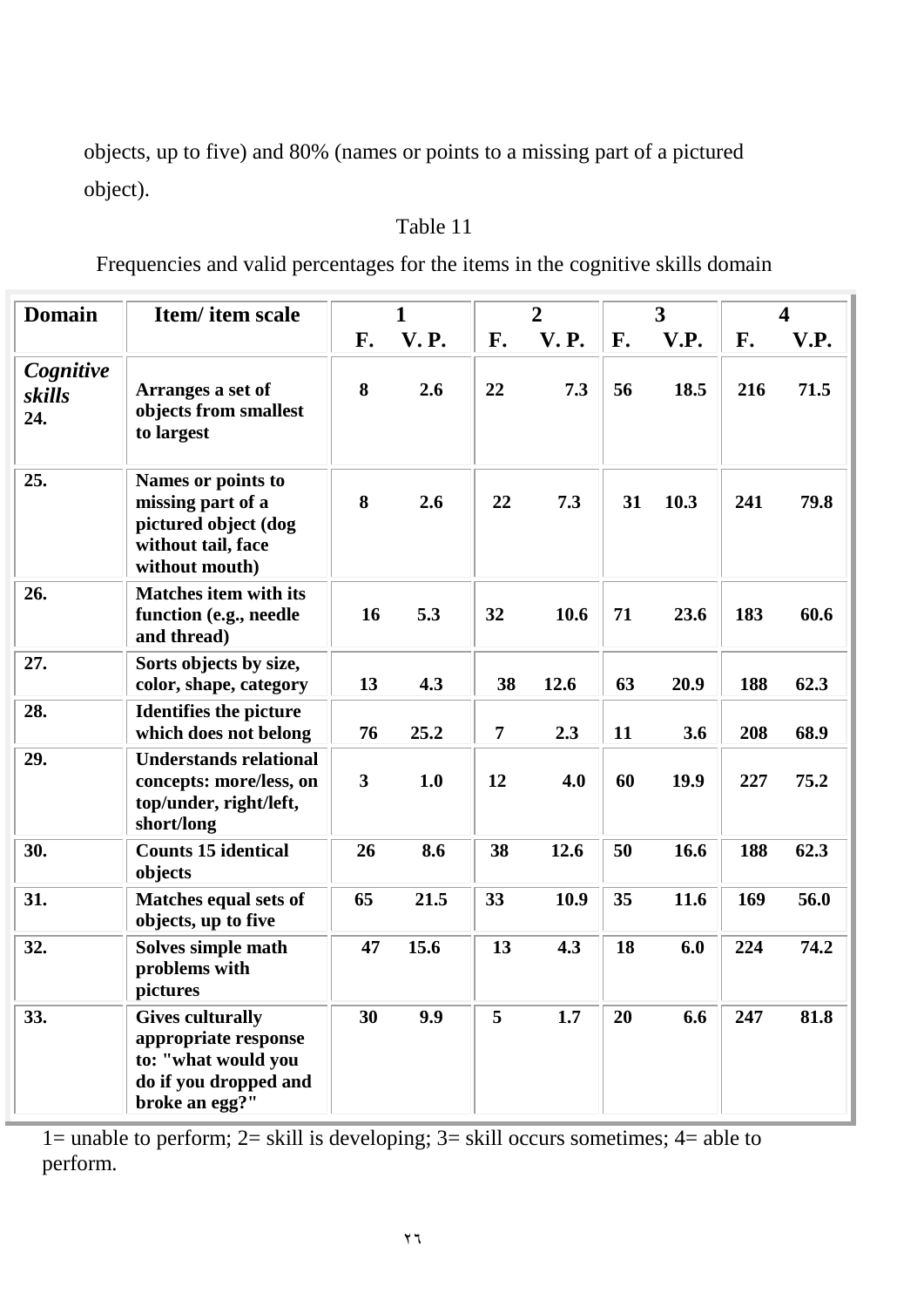Table 12 shows the frequencies and valid percentage of the item in the "language and communication" domain. As can be seen from the table, the frequency of items for "able to perform" ranged between 11% (recognizes word pairs that rhyme or sound similar) and 93% (understands and follows two step commands). 68% of the children in the sample were unable to respond to the item that received the lowest frequency (recognizes word pairs that rhyme or sound similar).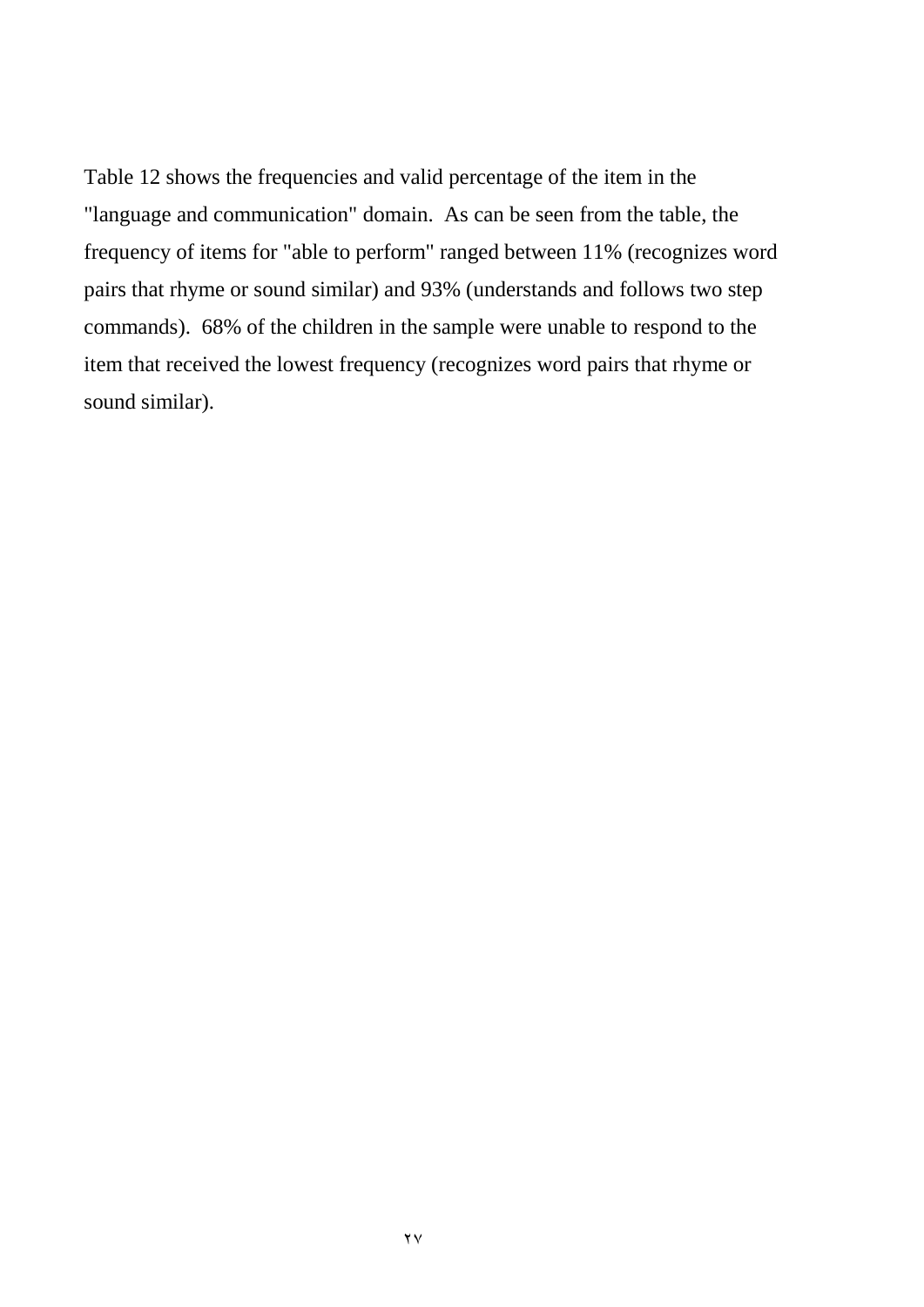| Frequencies and valid percentages for the items in the language and |  |
|---------------------------------------------------------------------|--|
| communication domain                                                |  |

| <b>Domain</b>   | Item/item scale                                                                                  | $\mathbf{1}$ |             | $\overline{2}$ |             | 3  |      | $\overline{\mathbf{4}}$ |      |
|-----------------|--------------------------------------------------------------------------------------------------|--------------|-------------|----------------|-------------|----|------|-------------------------|------|
|                 |                                                                                                  | F.           | <b>V.P.</b> | F.             | <b>V.P.</b> | F. | V.P. | F.                      | V.P. |
| Language<br>34. | <b>Understands and</b><br>follows two step<br>commands                                           | 10           | 3.3         |                |             | 12 | 4.0  | 280                     | 92.7 |
| 35.             | Repeats a series of<br>four numbers in<br>correct sequence (9,<br>7, 5, 3)                       | 45           | 14.9        | 77             | 25.5        | 98 | 32.5 | 82                      | 27.2 |
| 36.             | <b>Communicates</b><br>orally in 5 or 6 word<br>sentences others can<br>understand               |              | 6<br>2.0    | 22             | 7.3         | 56 | 18.5 | 218                     | 72.2 |
| 37.             | Retells a story of 4<br>or 5 sentences in<br>proper sequence<br>with the help of<br>picture cues | 13           | 4.3         | 37             | 12.3        | 93 | 30.8 | 159                     | 52.6 |
| 38.             | <b>Recognizes words</b><br>that begin with the<br>same sound                                     | 151          | 50.0        | 37             | 12.3        | 22 | 7.3  | 92                      | 30.5 |
| 39.             | <b>Recognizes word</b><br>pairs that rhyme or<br>sound similar                                   | 204          | 67.5        | 43             | 14.2        | 23 | 7.6  | 32                      | 10.6 |
| 40.             | <b>Identifies which</b><br>letter is different                                                   | 39           | 12.9        | 17             | 5.6         | 18 | 6.0  | 228                     | 75.5 |
| 41.             | <b>Recognizes and</b><br>names eight<br>alphabet letters                                         | 83           | 27.5        | 58             | 19.2        | 35 | 11.6 | 126                     | 41.7 |
| 42.             | <b>Matches 4 initial</b><br>letters with a picture<br>of a word beginning<br>with the same sound | 104          | 34.4        | 43             | 14.2        | 16 | 5.3  | 139                     | 46.0 |

1= unable to perform; 2= skill is developing; 3= skill occurs sometimes; 4= able to perform.

Table 13 shows the frequencies and valid percentages for the items in the

"physical development" domain. The frequencies of items in this domain for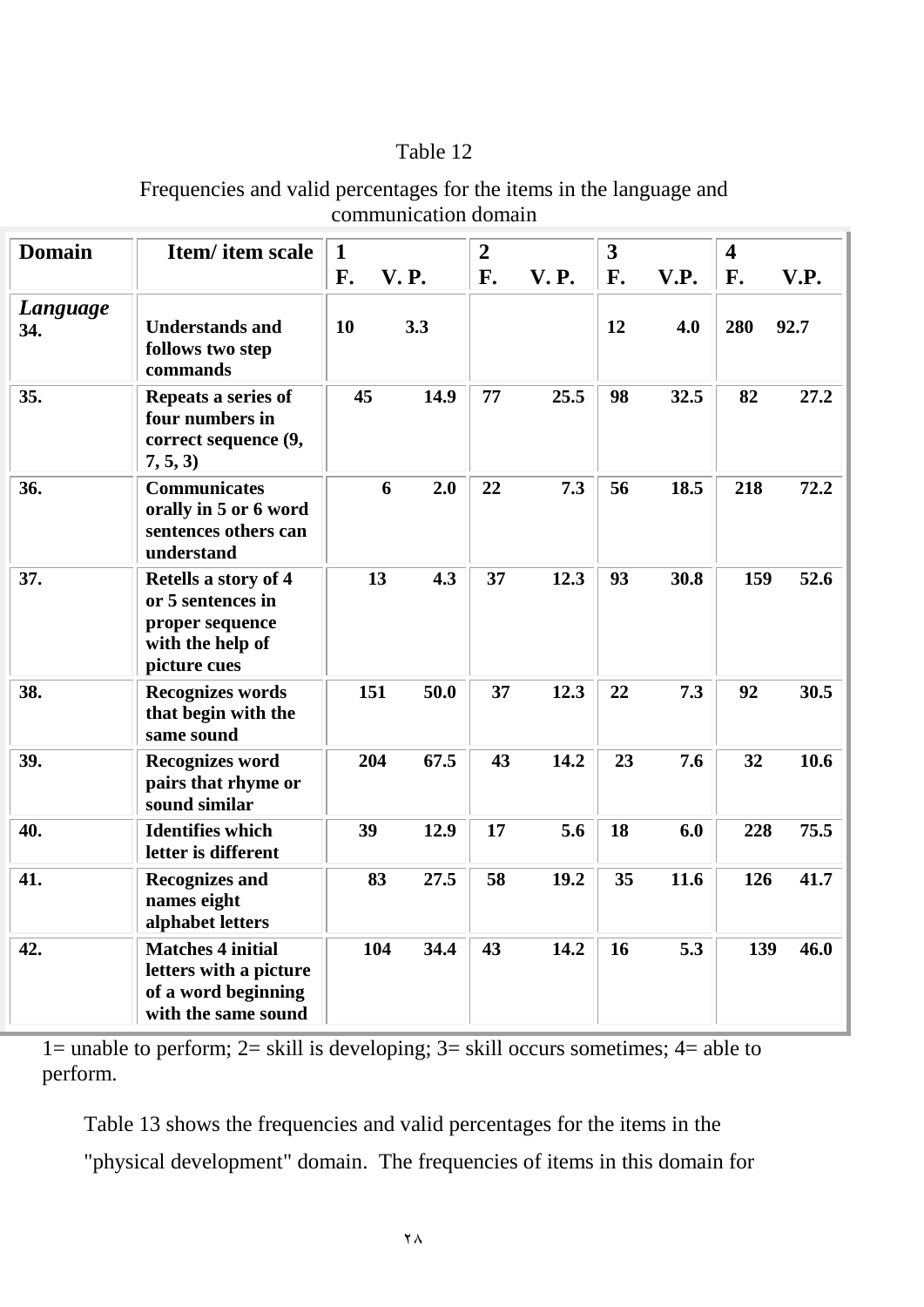"able to perform" ranged between 33% (draws a recognizable person including the head, trunk, arms, legs, and hands) and 96% (catches a soccer-size soft ball with both hands).

### Table 13

Frequencies and valid percentages for the items in the physical development

| <b>Domain</b>          | Item/ item scale                                                                      |                | $\mathbf{1}$ |                         | $\overline{2}$ |                         | 3    |     | Δ    |
|------------------------|---------------------------------------------------------------------------------------|----------------|--------------|-------------------------|----------------|-------------------------|------|-----|------|
|                        |                                                                                       | F.             | <b>V.P.</b>  | F.                      | <b>V.P.</b>    | F.                      | V.P. | F.  | V.P. |
| <b>Physical</b><br>43. | Draws a tail on a dog                                                                 | 39             | 12.9         | $\overline{2}$          | $\cdot$        | 30                      | 9.9  | 231 | 76.5 |
| 44.                    | Copies two letters and<br>two numbers                                                 | 26             | 8.6          | 23                      | 7.6            | 46                      | 15.2 | 207 | 68.5 |
| 45.                    | Completes a pattern                                                                   | 57             | 18.9         | 42                      | 13.9           | 49                      | 16.2 | 154 | 51.0 |
| 46.                    | Draws a recognizable<br>person including the<br>head, trunk, arms,<br>legs, and hands | 38             | 12.6         | 77                      | 25.5           | 88                      | 29.1 | 99  | 32.8 |
| 47.                    | <b>Catches a soccer-size</b><br>soft ball with both<br>hands                          | $\overline{7}$ | 2.3          | $\overline{2}$          | $\cdot$ 7      | $\overline{\mathbf{4}}$ | 1.3  | 289 | 95.7 |
| 48.                    | <b>Runs and kicks a</b><br>soccer-size ball                                           | 6              | 2.0          | $\overline{\mathbf{3}}$ | 1.0            | 8                       | 2.6  | 285 | 94.4 |
| 49.                    | <b>Jumps forward 8</b><br>times as teacher<br>counts from 1 to 8                      | 12             | 4.0          | 6                       | 2.0            | 18                      | 6.0  | 266 | 88.1 |
| 50.                    | <b>Marches/moves body</b><br>to rhythm of simple<br>tune                              | 29             | 9.6          | 34                      | 11.3           | 69                      | 22.8 | 170 | 56.3 |

domain

1= unable to perform;  $2=$  skill is developing;  $3=$  skill occurs sometimes;  $4=$  able to perform.

# **Research Objective (2): To determine the validity of the Early Years Evaluation Instrument.**

The content validity for the EYE instrument was established through the critical review of early childhood professionals in Jordan during the pre-pilot phase of this study. Modifications to the instrument were made according to the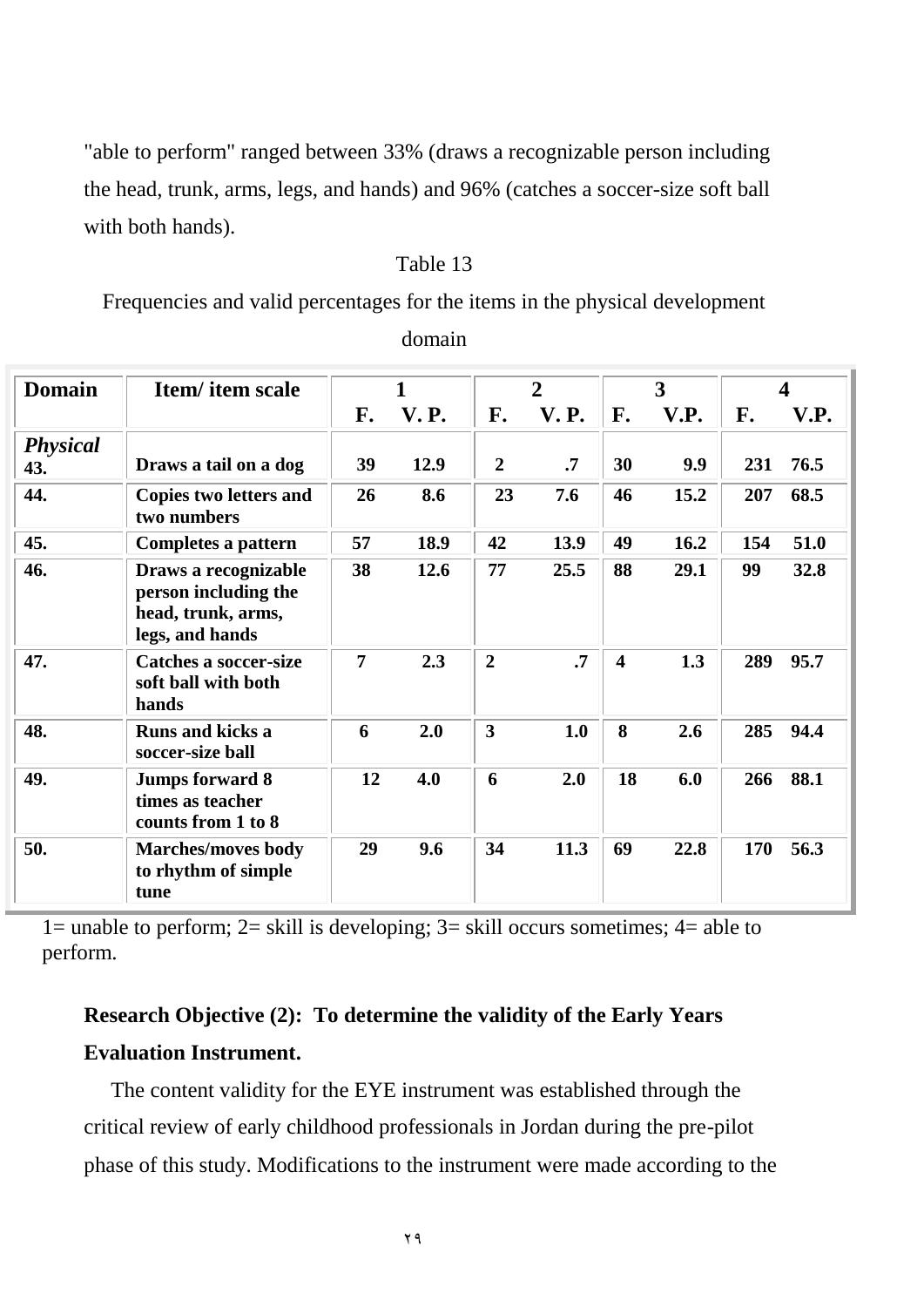specific comments provided by the evaluation group. Some of the items from the original instrument were either modified or deleted.

 The EYE instruments' discriminant validity was established through this study. The analysis presented previously shows that the instrument was able to distinguish among the various groups of participants. The instrument discriminated for example between children who attended kindergarten and those who did not attend kindergarten. It also discriminated between the achievement abilities of children from various residential areas and geographical locations.

 To explore the item level structure of results, a principal-components analysis using varimax rotation was applied. This analysis was run for five factor solutions. The five-factor solution accounted for 43.76% of the total variance. Factor-loadings by item are noted in Table 14.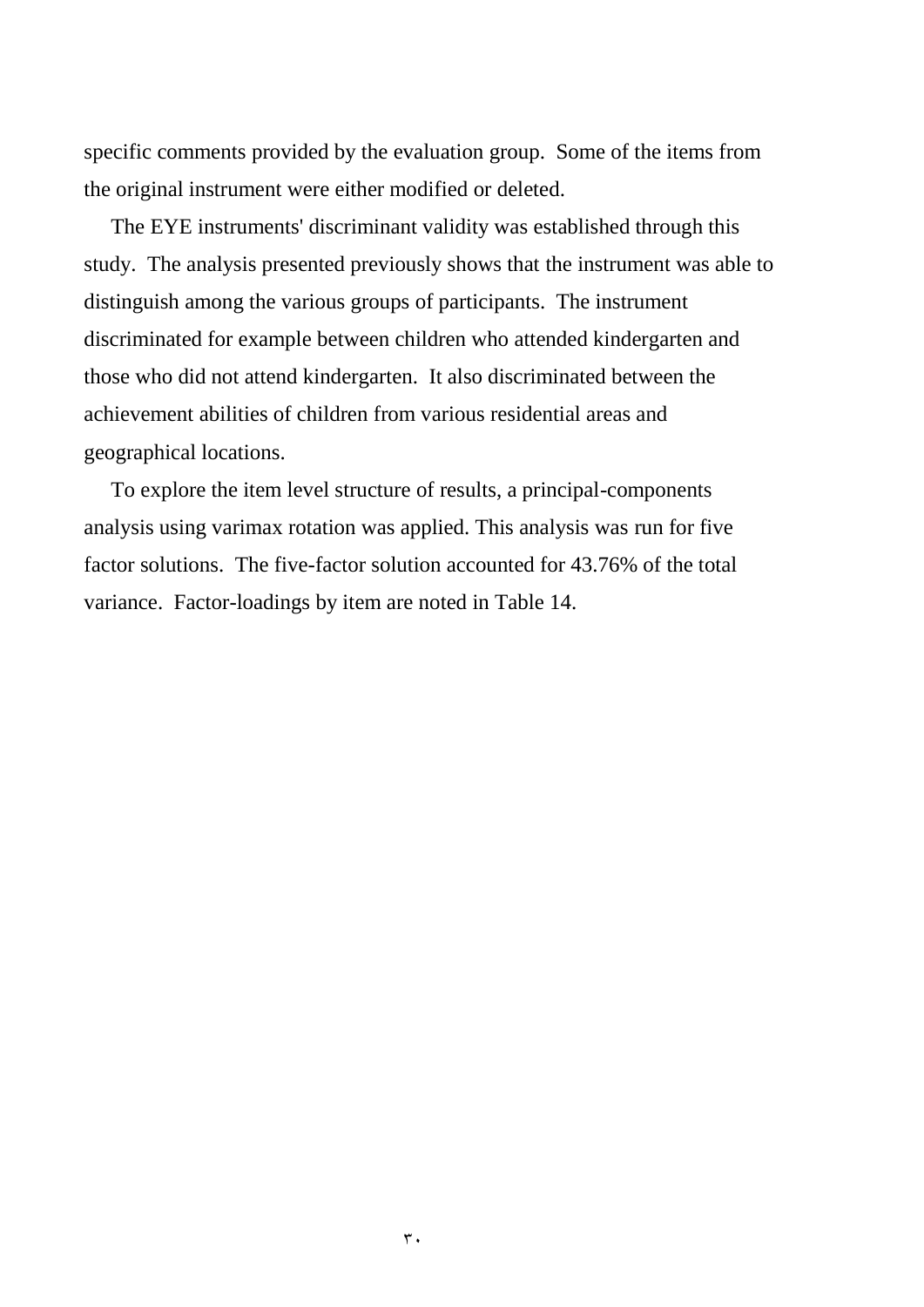## Rotated Factor Matrix for the Early Years Evaluation Instrument Rotated Factor Matrix

|             | Factor 1 |             | Factor 2       | Factor 3         |                | Factor 4    |                |                  | Factor 5       |
|-------------|----------|-------------|----------------|------------------|----------------|-------------|----------------|------------------|----------------|
| <b>Item</b> | Loading  | <b>Item</b> | <b>Loading</b> | <b>Item</b>      | <b>Loading</b> | <b>Item</b> | <b>Loading</b> | <b>Item</b>      | <b>Loading</b> |
| 14          | .338     | 13          | .598           | 5                | .699           | 33          | .260           | $\boldsymbol{l}$ | .763           |
| 29          | .317     | 15          | .317           | 6                | .776           | 47          | .869           | $\overline{2}$   | .754           |
| 30          | .632     | 16          | .564           | $\overline{7}$   | .784           | 48          | .855           | $\mathfrak{z}$   | .722           |
| 31          | .603     | 17          | .523           | 8                | .822           | 49          | .820           | $\boldsymbol{4}$ | .710           |
| 32          | .513     | 18          | .510           | $\boldsymbol{g}$ | .799           | 50          | .615           |                  |                |
| 35          | .374     | 19          | .445           | 10               | .717           |             |                |                  |                |
| 36          | .474     | 20          | .492           | 11               | .445           |             |                |                  |                |
| 37          | .555     | 21          | .405           | 12               | .635           |             |                |                  |                |
| 38          | .741     | 22          | .554           |                  |                |             |                |                  |                |
| 39          | .604     | 23          | .588           |                  |                |             |                |                  |                |
| 40          | .597     | 24          | .345           |                  |                |             |                |                  |                |
| 41          | .785     | 25          | .548           |                  |                |             |                |                  |                |
| 42          | .689     | 26          | .519           |                  |                |             |                |                  |                |
| 43          | .271     | 27          | .495           |                  |                |             |                |                  |                |
| 44          | .528     | 28          | .388           |                  |                |             |                |                  |                |
| 45          | .444     | 34          | .323           |                  |                |             |                |                  |                |
| 46          | .498     |             |                |                  |                |             |                |                  |                |

**Note**: Rotation converged in 6 iterations. Extraction Method: Principal Component Analyses. Rotation Method: Varimax with Kaiser Normalization.

 The analyses clustered the items of the EYE instrument into five components. The most apparent rotation of items was within the "cognitive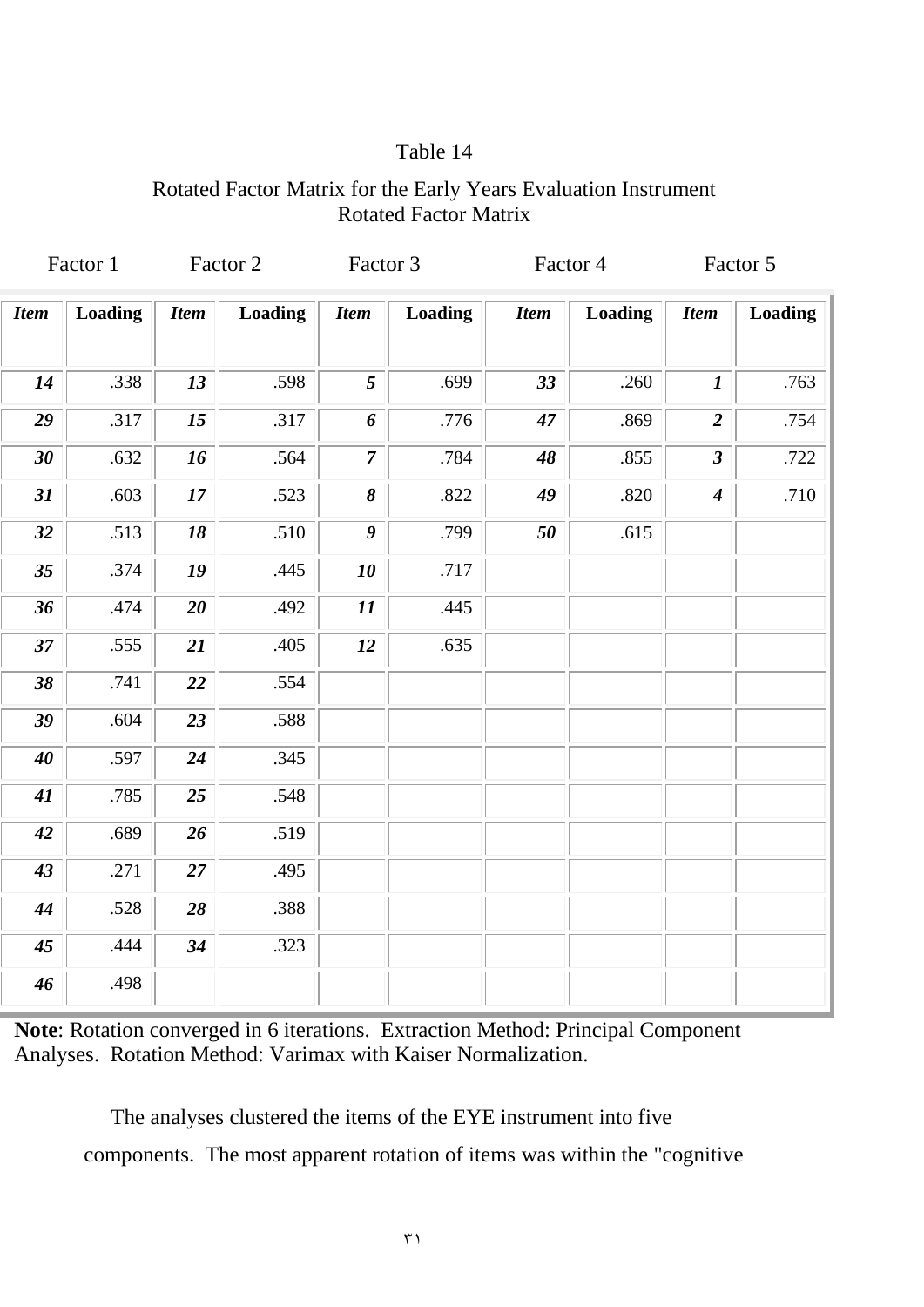skills" and "language and communication" domains. All of the Language items with the exception of one (understands and follows two step commands) were shifted to form a single component comprising of cognitive and language items. Four items were shifted from the physical domain and were included in the cognitive domain (draws a tail on a dog; copies two letters and two numbers; completes a pattern; draws a recognizable person). Several items from the cognitive domain were shifted and included in the "Awareness of self and environment" domain (arranges a set of items from smallest to largest; names or points to missing part of a pictured object; matches item with its function; sorts objects by size, color, shape, category; identifies the picture that does not belong).

 The analysis also separated the items in the "social skills and behavior" domain into two separate components. Component 4 included items portraying positive social behaviors. Component 5 included items portraying negative social behaviors.

# **Research Objective (3): To determine gender differences in the achievement abilities of first grade children.**

 Table 15 shows the analysis for differences between children according to their gender. No significant differences between boys and girls on the separate domains and on the total scale were observed.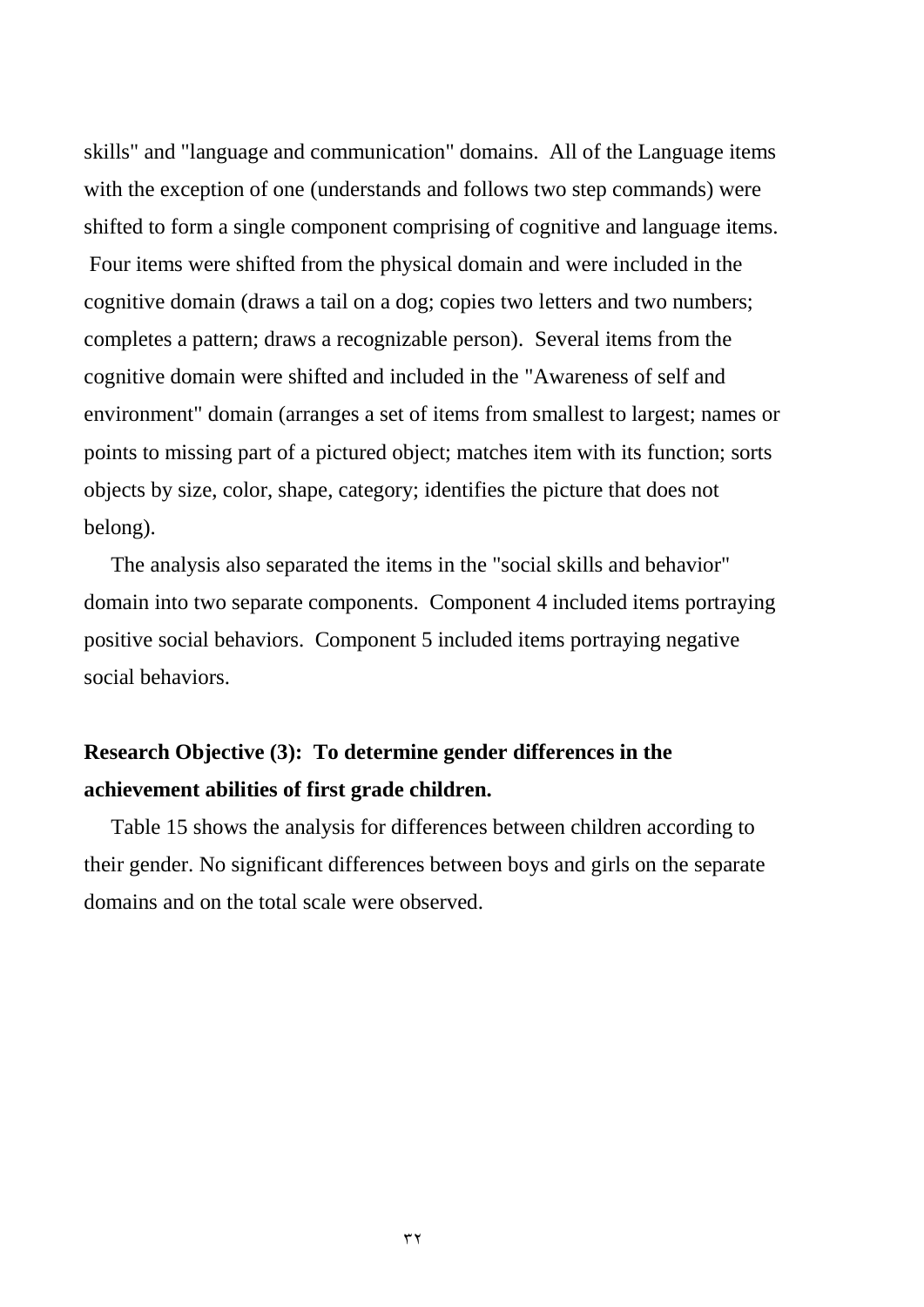| <b>Domain</b>   | <b>Gender</b> | <b>Mean</b> | Std. Dev. | $\mathbf t$ | <b>Significance</b> |
|-----------------|---------------|-------------|-----------|-------------|---------------------|
| <b>Social</b>   | <b>Male</b>   | 33.72       | 7.73      | $-14$       | .16                 |
|                 | <b>Female</b> | 35.07       | 8.67      |             |                     |
| <b>Self</b>     | <b>Male</b>   | 36.93       | 6.34      | .606        | .55                 |
|                 | <b>Female</b> | 36.51       | 5.75      |             |                     |
| Cognitive       | <b>Male</b>   | 34.32       | 6.14      | .17         | .86                 |
|                 | <b>Female</b> | 34.20       | 7.13      |             |                     |
| Language        | <b>Male</b>   | 26.02       | 6.12      | $-.073$     | .94                 |
|                 | <b>Female</b> | 26.07       | 5.70      |             |                     |
| <b>Physical</b> | <b>Male</b>   | 27.32       | 4.14      | $-1.12$     | .26                 |
|                 | <b>Female</b> | 27.83       | 3.75      |             |                     |
| <b>Total</b>    | <b>Male</b>   | 158.31      | 22.60     | $-.55$      | .58                 |
|                 | <b>Female</b> | 159.69      | 20.80     |             |                     |

Means, Standard Deviations, and t Scores for Gender Differences

N males= 145; N females= 157

# **Research Objective (4): To determine differences in achievement abilities between first grade children who attended kindergarten and those who did not attend kindergarten**

 Table 16 shows that children who attended kindergarten had higher scores on all the domains of the Early Years Evaluation Instrument and the total score when compared to their counterparts with no kindergarten experience. An examination of the means reveals that the most apparent discrepancy between the two groups was on the language and communication domain. Children who attended kindergarten showed higher abilities in understanding and following commands, repeated a series of four numbers in correct sequence, used sentences that are readily understood by others, repeated a short story,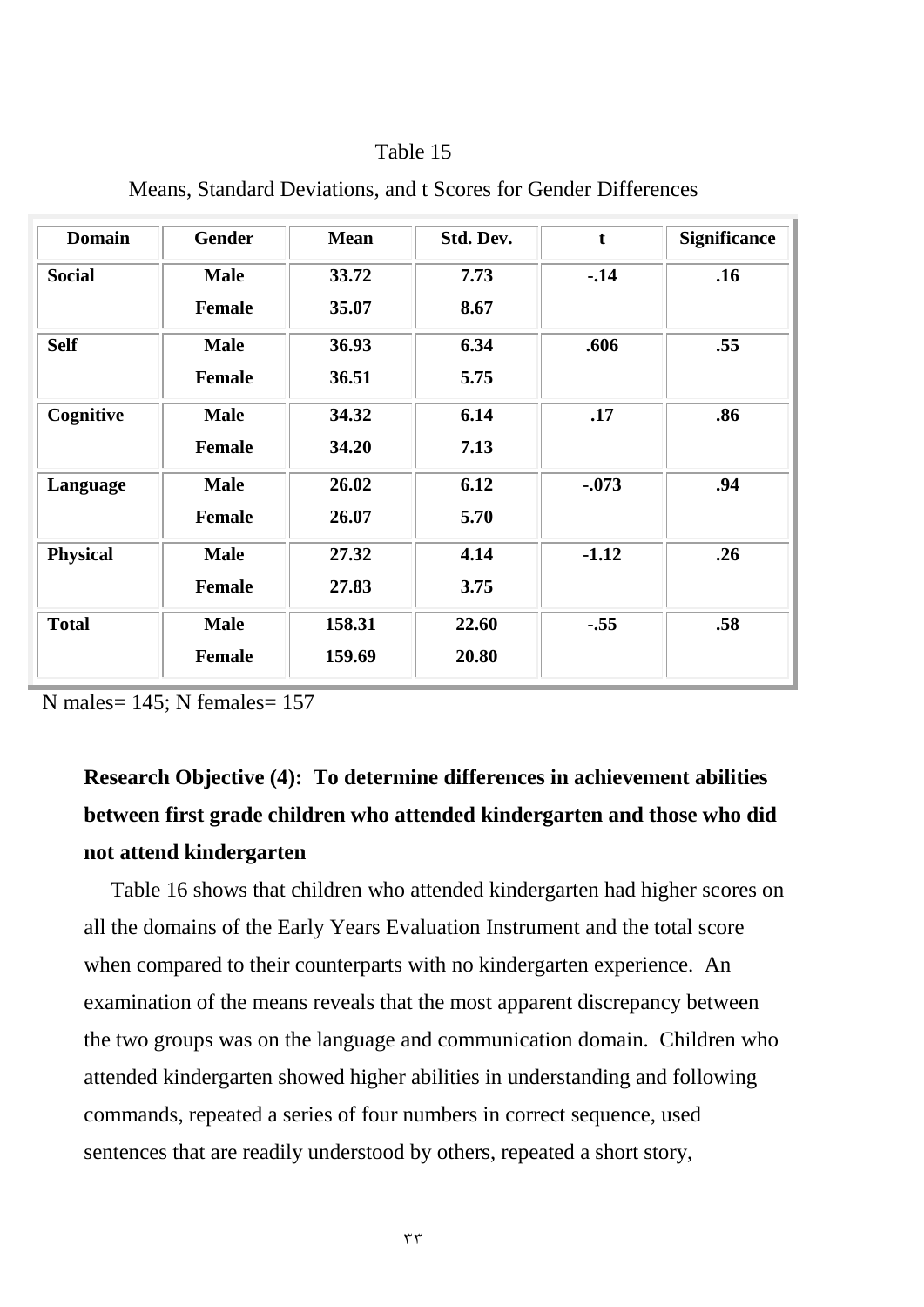recognized words that began with the same sound, recognized rhyming words, identified letters that were different, recognized and named eight letters of the alphabet, and matched letters with pictures of a word beginning with the same sound.

 The awareness of self and environment and cognitive domains revealed the second largest discrepancies between children who attended kindergarten and those who did not, followed by the social skills and behavior and physical development domains.

| Table 16 |  |
|----------|--|
|----------|--|

Means, Standard Deviations, and t Scores for Differences in Children Attending Kindergarten and Those with no Attendance

| <b>Domain</b>   | Kindergarten   | <b>Mean</b> | Std. Dev. | $\mathbf t$ | <b>Significance</b> |
|-----------------|----------------|-------------|-----------|-------------|---------------------|
| <b>Social</b>   | <b>Yes</b>     | 35.20       | 8.61      | 2.20        | .03                 |
|                 | N <sub>0</sub> | 33.04       | 7.382     |             |                     |
| <b>Self</b>     | Yes            | 38.36       | 5.20      | 6.90        | .00.                |
|                 | N <sub>0</sub> | 33.74       | 6.326     |             |                     |
| Cognitive       | <b>Yes</b>     | 36.11       | 4.73      | 7.67        | .00.                |
|                 | N <sub>0</sub> | 30.92       | 6.10      |             |                     |
| Language        | Yes            | 28.48       | 5.018     | 11.60       | .00.                |
|                 | N <sub>0</sub> | 21.66       | 4.692     |             |                     |
| <b>Physical</b> | Yes            | 28.58       | 3.49      | 5.90        | .00.                |
|                 | N <sub>0</sub> | 25.81       | 3.10      |             |                     |
| <b>Total</b>    | <b>Yes</b>     | 166.74      | 18.64     | 9.26        | .00.                |
|                 | N <sub>0</sub> | 145.17      | 19.78     |             |                     |

N Kindergarten= 194; N without Kindergarten= 108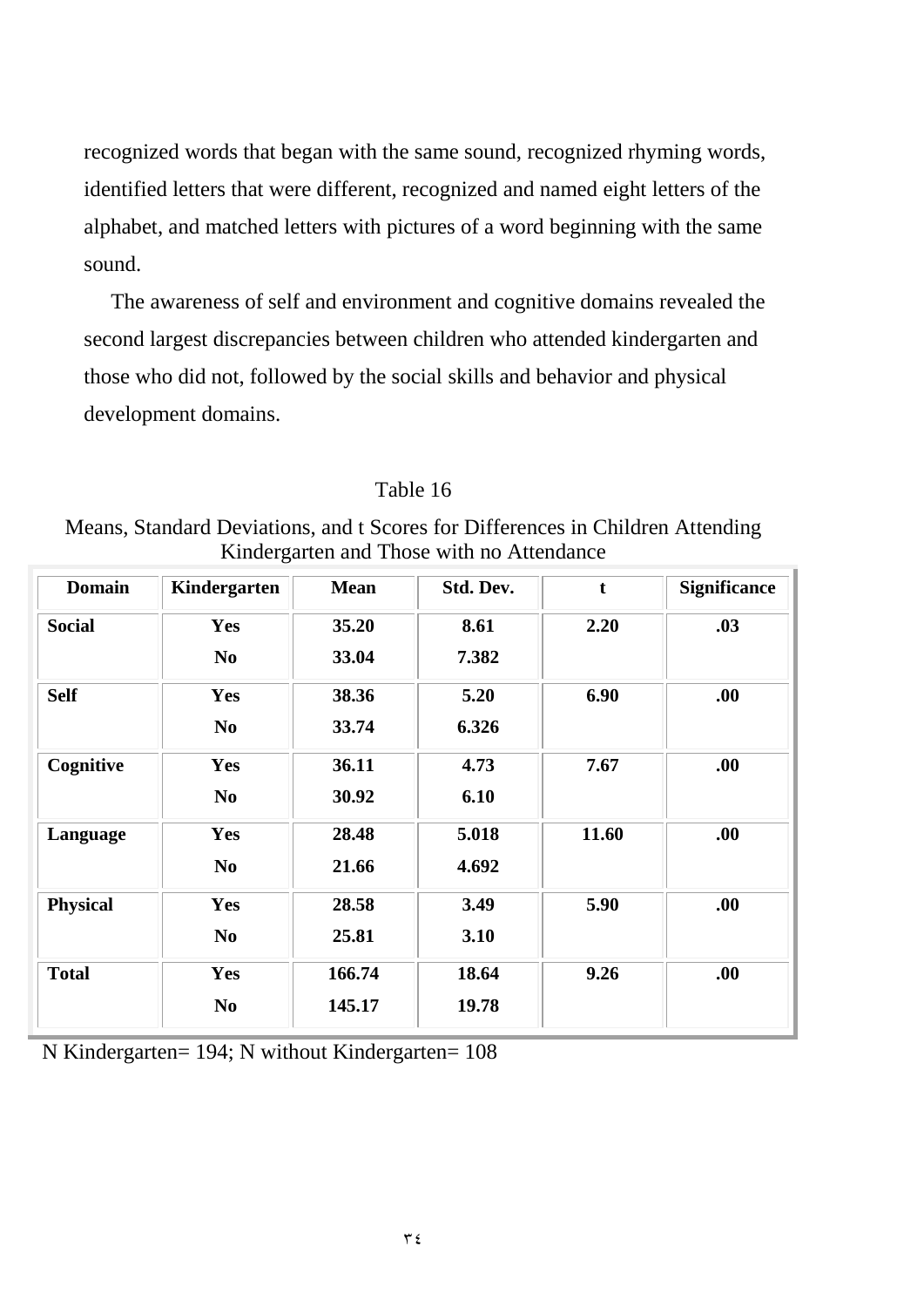# **Research Objective (5): To determine differences in achievement abilities between first grade children according to their residential area (rural, urban)**

 Table 17 shows the t-test analysis for differences in children's abilities according to area; rural and urban. Significant differences were found between the two groups of children. Children living in urban areas scored significantly higher on the social skills and behavior, cognitive skills, language and communication, and total score than their counterparts living in rural areas. An examination of the means reveals that the largest discrepancy between the two groups was on the social domain indicating that children from urban areas appeared happier, cried less, were less aggressive, controlled their anger, and showed social courtesies at higher levels than did their counterparts from rural areas. Children from urban areas were also rated as more capable in following classroom rules, worked cooperatively with others, completed assigned classroom work with minimum supervision, used appropriate language to express feelings, comforted others and were more in control of their emotional reactions when compared to children from rural areas.

 No significant differences were found between children from rural and those from urban areas on the "awareness of self and environment" domain.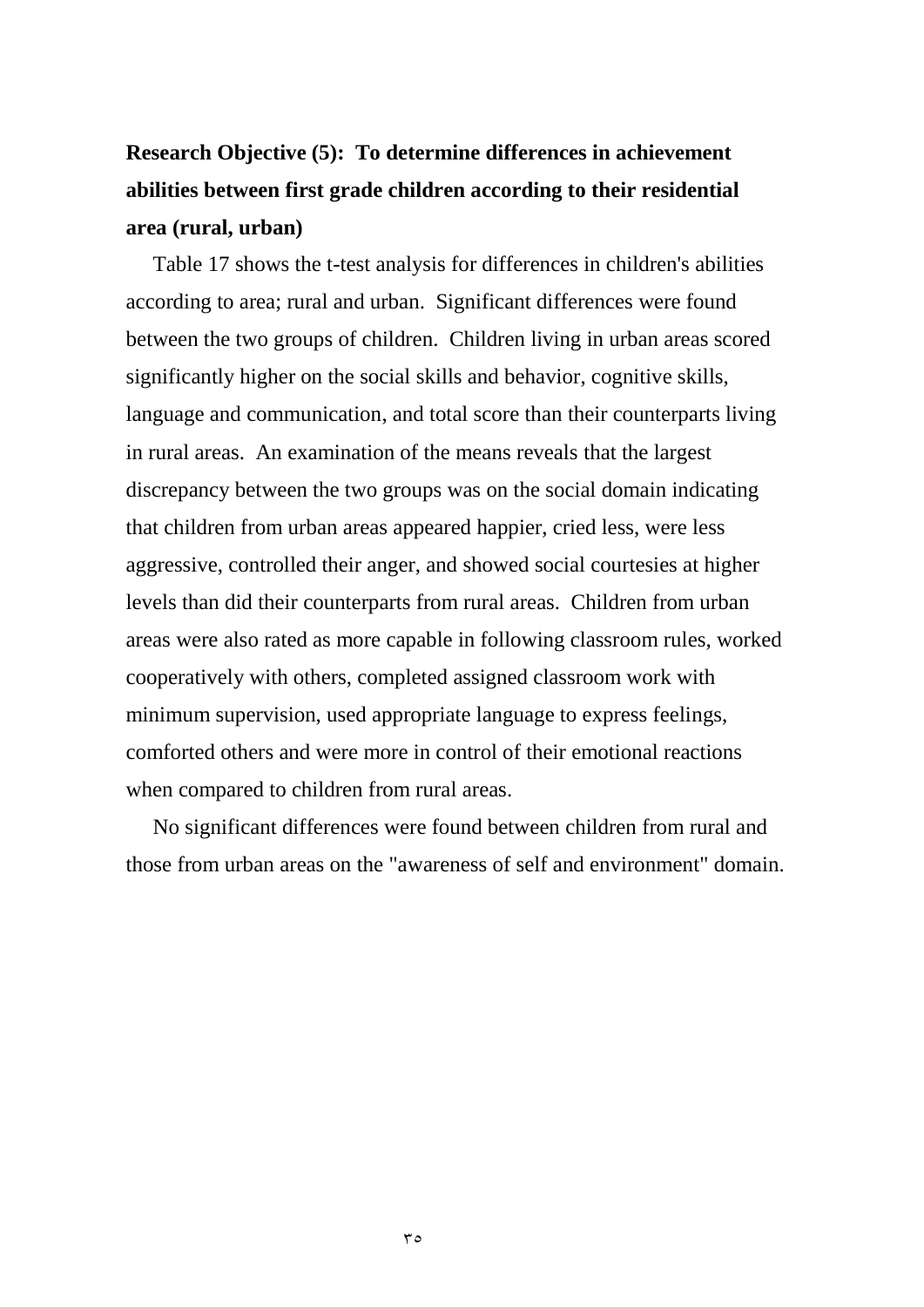| <b>Domain</b>   | <b>Location</b> | <b>Mean</b> | Std. Dev. | $\mathbf t$ | <b>Significance</b> |
|-----------------|-----------------|-------------|-----------|-------------|---------------------|
| <b>Social</b>   | <b>Rural</b>    | 31.01       | 8.70      | $-5.40$     | .00.                |
|                 | <b>Urban</b>    | 36.17       | 7.50      |             |                     |
| <b>Self</b>     | <b>Rural</b>    | 36.01       | 6.38      | $-1.40$     | .163                |
|                 | <b>Urban</b>    | 37.04       | 5.84      |             |                     |
| Cognitive       | <b>Rural</b>    | 32.93       | 6.10      | $-2.73$     | .00.                |
|                 | <b>Urban</b>    | 34.89       | 5.60      |             |                     |
| Language        | <b>Rural</b>    | 24.60       | 6.30      | $-3.04$     | .00.                |
|                 | <b>Urban</b>    | 26.80       | 5.60      |             |                     |
| <b>Physical</b> | <b>Rural</b>    | 26.51       | 4.16      | $-3.32$     | .00.                |
|                 | <b>Urban</b>    | 28.14       | 3.73      |             |                     |
| <b>Total</b>    | <b>Rural</b>    | 151.10      | 20.47     | $-4.72$     | .00.                |
|                 | <b>Urban</b>    | 163.01      | 21.23     |             |                     |

Means, Standard Deviations, and t Scores for Area Differences

N Rural= 102; N Urban= 200

# **Research Objective (6): To determine differences in achievement abilities between first grade children according to their geographical regions (north, middle, and south)**

 Table 18 shows the differences in means between children's abilities according to their geographical locations on the various domains and as a total score. As can be seen from the table, differences in means exist between the various locations. An analysis of variance was completed to determine if the differences were significant. The analysis is shown in Table 19.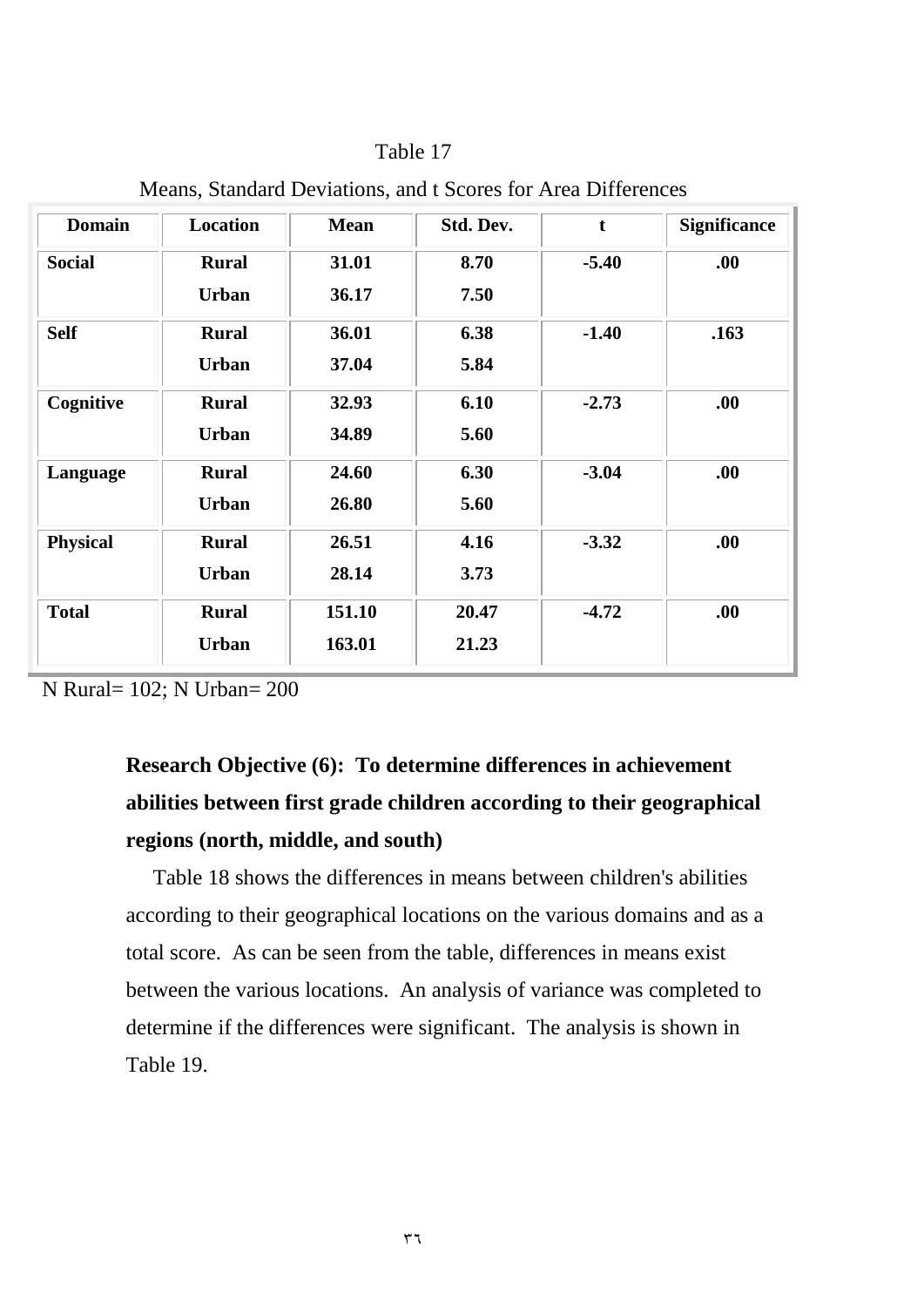| <b>Domain</b>   | Area          | <b>Mean</b> | <b>Std. Deviation</b> |
|-----------------|---------------|-------------|-----------------------|
| <b>Social</b>   | <b>North</b>  | 33.94       | 9.25                  |
|                 | <b>Middle</b> | 35.62       | 7.90                  |
|                 | <b>South</b>  | 31.82       | 6.45                  |
|                 | <b>Total</b>  | 34.43       | 8.25                  |
| <b>Self</b>     | <b>North</b>  | 37.99       | 5.98                  |
|                 | <b>Middle</b> | 36.66       | 5.75                  |
|                 | <b>South</b>  | 34.26       | 6.33                  |
|                 | <b>Total</b>  | 36.71       | 6.03                  |
| Cognitive       | <b>North</b>  | 35.41       | 4.90                  |
|                 | <b>Middle</b> | 34.52       | 5.53                  |
|                 | South         | 31.10       | 7.18                  |
|                 | <b>Total</b>  | 34.25       | 5.18                  |
| Language        | <b>North</b>  | 27.58       | 5.72                  |
|                 | <b>Middle</b> | 26.00       | 5.50                  |
|                 | <b>South</b>  | 23.04       | 6.36                  |
|                 | <b>Total</b>  | 26.05       | 5.90                  |
| <b>Physical</b> | <b>North</b>  | 27.93       | 3.45                  |
|                 | <b>Middle</b> | 28.10       | 3.57                  |
|                 | <b>South</b>  | 25.44       | 3.16                  |
|                 | <b>Total</b>  | 27.59       | 3.94                  |
| <b>Total</b>    | <b>North</b>  | 162.86      | 19.47                 |
|                 | <b>Middle</b> | 160.88      | 20.67                 |
|                 | South         | 145.66      | 24.05                 |
|                 | <b>Total</b>  | 159.03      | 21.66                 |

## Means, Standard Deviations for Scale According to Geographical Area

N North= 102, N Middle= 150, N South= 5

 Table 19 shows the existence of differences in means between the groups in the three different geographical regions. Significant differences exist between the regions on all subscales as well as the total score. Post Hoc tests (Scheffe) were completed to specify the sources of these differences. This analysis is depicted in Table 20.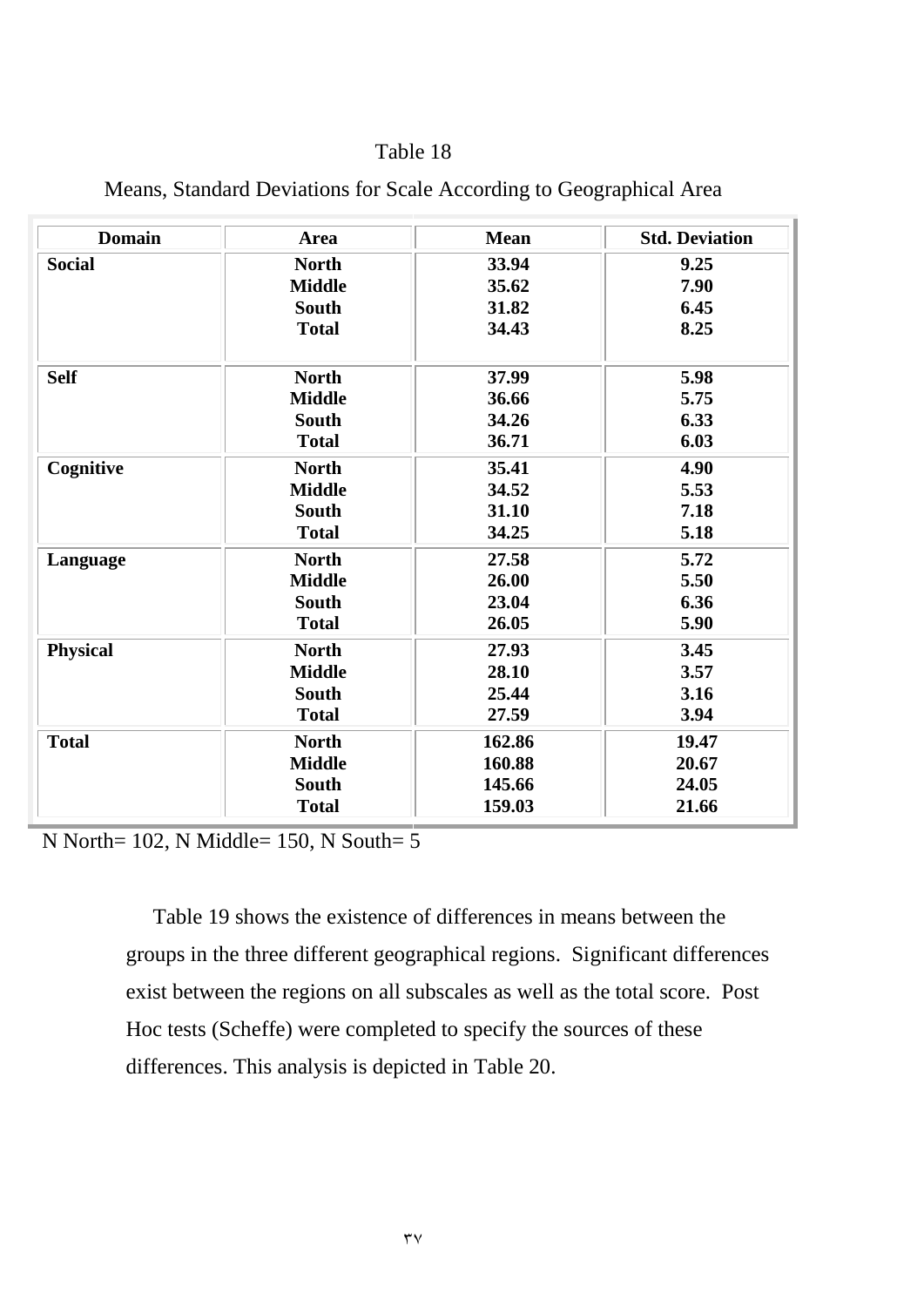| <b>Domain</b>   |                                                               | Sum of<br><b>Squares</b>        | <b>Mean Square</b> | F     | <b>Significance</b> |
|-----------------|---------------------------------------------------------------|---------------------------------|--------------------|-------|---------------------|
| <b>Social</b>   | <b>Between Groups</b><br><b>Within Groups</b><br><b>Total</b> | 579.78<br>19884.12<br>20463.80  | 289.89<br>66.50    | 4.36  | .014                |
| <b>Self</b>     | <b>Between Groups</b><br><b>Within Groups</b><br><b>Total</b> | 467.67<br>10492.27<br>10959.94  | 233.83<br>35.09    | 6.66  | .001                |
| Cognitive       | <b>Between Groups</b><br><b>Within Groups</b><br><b>Total</b> | 644.72<br>9512.6<br>1015.7      | 322.36<br>31.81    | 10.13 | .00.                |
| Language        | <b>Between Groups</b><br><b>Within Groups</b><br><b>Total</b> | 694.73<br>9746.63<br>10441.35   | 347.36<br>32.597   | 10.66 | .000                |
| <b>Physical</b> | <b>Between Groups</b><br><b>Within Groups</b><br><b>Total</b> | 278.05<br>4411.03<br>4689.1     | 139.03<br>14.75    | 9.42  | .000                |
| <b>Total</b>    | <b>Between Groups</b><br><b>Within Groups</b><br><b>Total</b> | 10949.6<br>130263.1<br>141212.7 | 5474.79<br>435.66  | 12.56 | .000                |

### Analysis of Variance for Differences between Geographical Areas

 Table 20 shows that significant differences exist between children from the middle region and those from the south on the social domain (.08). There were also significant differences on the awareness of self and environment domain between children from the north and the south (.00) and between the middle and south (.05), between south and north (.00), and south and middle (.05).

 Significant differences were found between children from the north and those from the south (.00), between middle and south (.00) and south and middle (.00)

 Significant differences were also found for children from different regions on the language and communication domain. Children from the north scored higher than those from the south (.000), those from the middle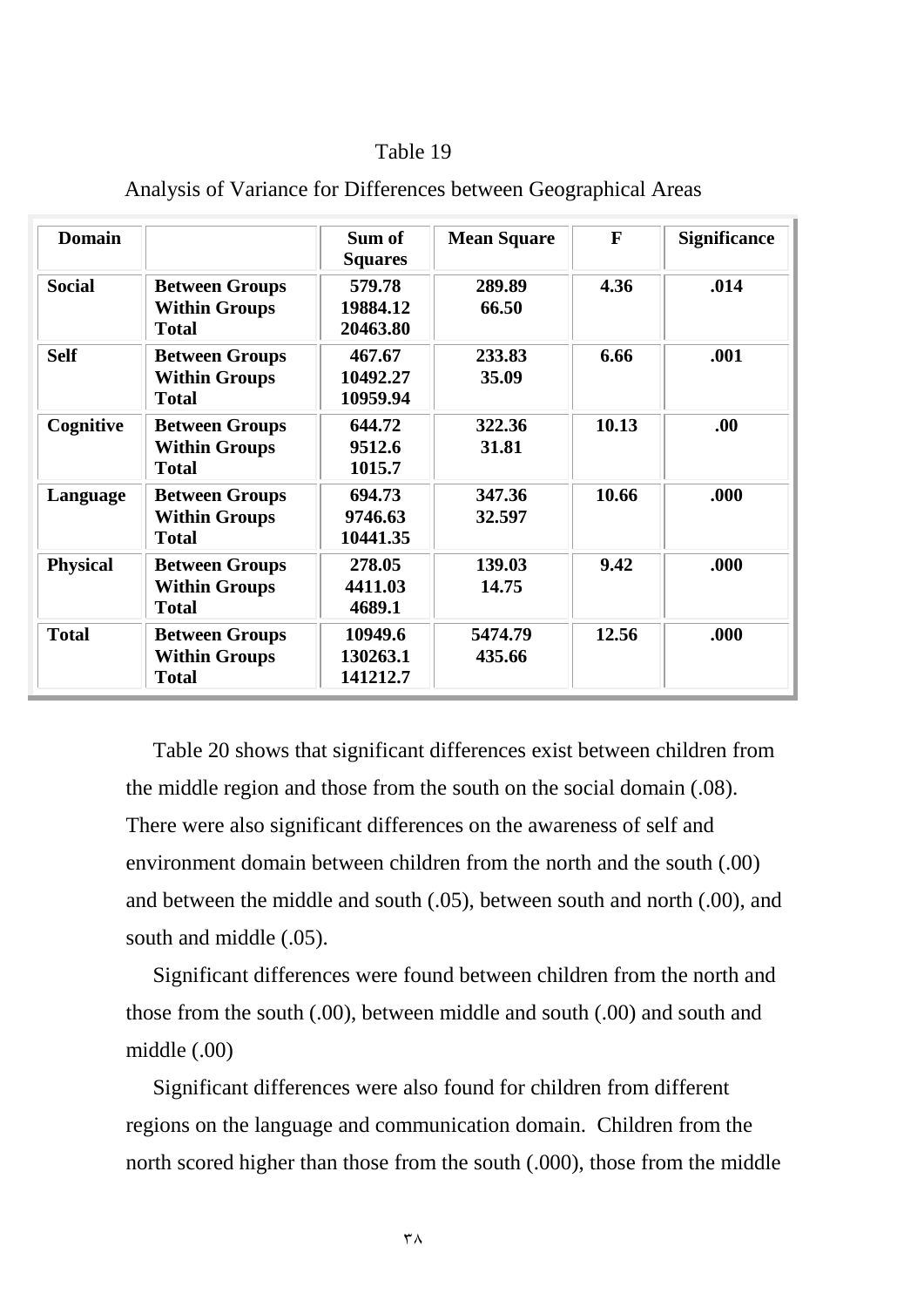scored higher than children from the south (.007), and children from the south scored higher than children from the north (.000) and those from the middle region (.007).

 There were significant differences between the regions on the physical development domain. Children from the northern region scored higher than those from the southern region (.002), those from the middle scored higher than children from the south (.000), and children from the south scored higher than those from the north (.002) and from the middle region (.000).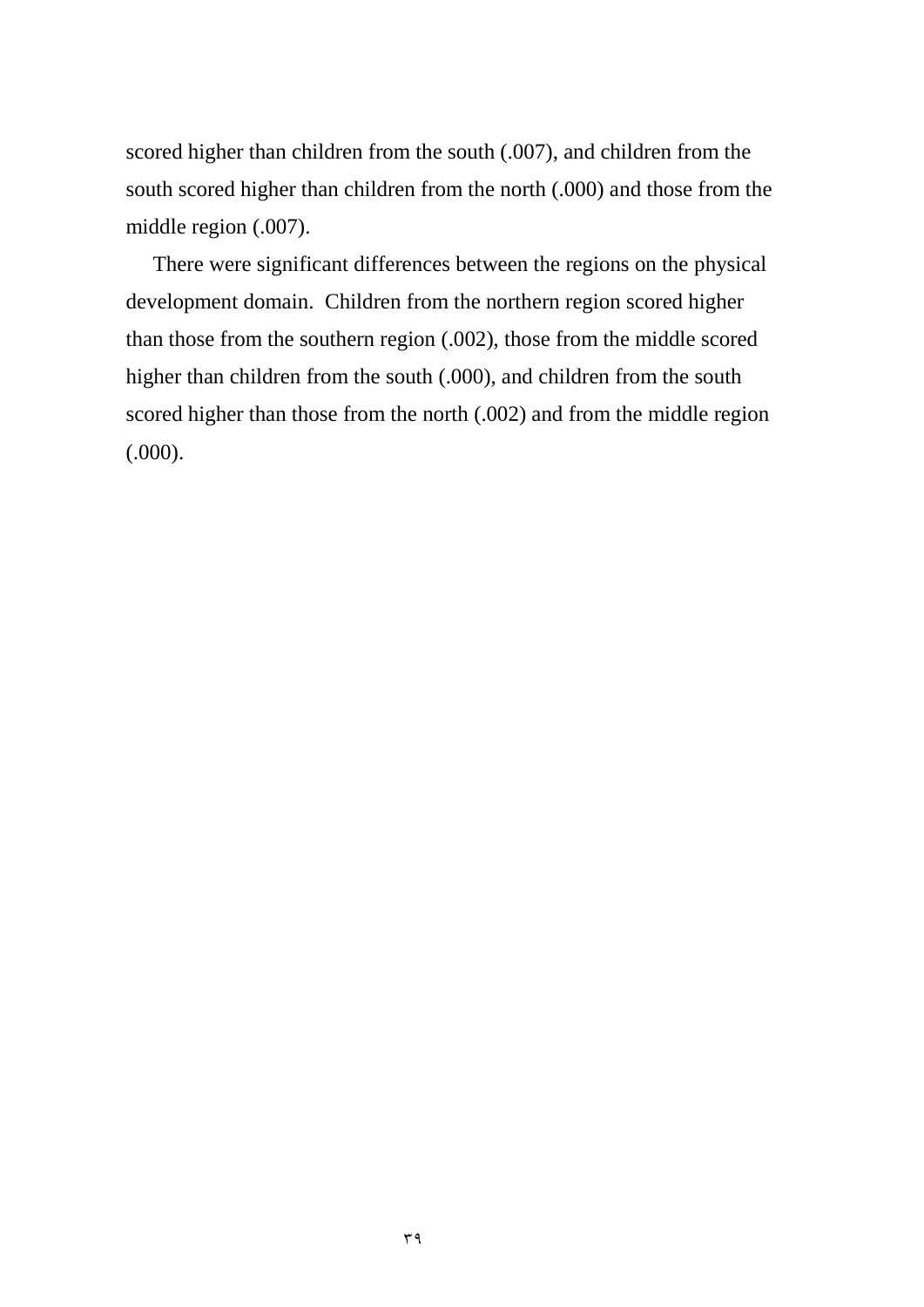| Dependent Variable (I) region (J) region |               |               | <b>Mean Differences</b> | <b>Significance</b> |
|------------------------------------------|---------------|---------------|-------------------------|---------------------|
| <b>Social</b>                            | <b>North</b>  | <b>Middle</b> | $-1.69$                 | .28                 |
|                                          |               | <b>South</b>  | 2.12                    | .32                 |
|                                          | <b>Middle</b> | <b>North</b>  | 1.69                    | .28                 |
|                                          |               | <b>South</b>  | $3.81*$                 | .08                 |
|                                          | South         | <b>North</b>  | $-2.12$                 | .32                 |
|                                          |               | <b>Middle</b> | $-3.81$                 | .02                 |
| <b>Self</b>                              | <b>North</b>  | <b>Middle</b> | 1.33                    | .22                 |
|                                          |               | <b>South</b>  | $3.73*$                 | .00                 |
|                                          | <b>Middle</b> | <b>North</b>  | $-1.33$                 | .22                 |
|                                          |               | <b>South</b>  | $2.40*$                 | .05                 |
|                                          | <b>South</b>  | <b>North</b>  | $-3.73*$                | .00                 |
|                                          |               | <b>Middle</b> | $-2.40*$                | .05                 |
| Cognitive                                | <b>North</b>  | <b>Middle</b> | .89                     | .58                 |
|                                          |               | South         | $4.31*$                 | .00.                |
|                                          | <b>Middle</b> | <b>North</b>  | $-.89$                  | .58                 |
|                                          |               | <b>South</b>  | $3.42*$                 | .00                 |
|                                          | <b>South</b>  | <b>North</b>  | $-4.31$                 | .00                 |
|                                          |               | <b>Middle</b> | $-3.42$                 | .00                 |
| Language                                 | <b>North</b>  | <b>Middle</b> | 1.59                    | .09                 |
|                                          |               | South         | $4.55*$                 | .00                 |
|                                          | <b>Middle</b> | <b>North</b>  | $-1.59$                 | .09                 |
|                                          |               | South         | $2.96*$                 | .01                 |
|                                          | <b>South</b>  | <b>North</b>  | $-4.55*$                | .00                 |
|                                          |               | <b>Middle</b> | $-2.96*$                | .01                 |
| <b>Physical</b>                          | <b>North</b>  | <b>Middle</b> | $-14$                   | .77                 |
|                                          |               | <b>South</b>  | $2.49*$                 | .00                 |
|                                          | <b>Middle</b> | <b>North</b>  | .14                     | .77                 |
|                                          |               | South         | $2.63*$                 | .00                 |
|                                          | <b>South</b>  | <b>North</b>  | $-2.49*$                | .00                 |
|                                          |               | <b>Middle</b> | $-2.63*$                | .00                 |
| <b>Total</b>                             | <b>North</b>  | <b>Middle</b> | 1.98                    | .76                 |
|                                          |               | <b>South</b>  | $17.20*$                | .00.                |
|                                          | <b>Middle</b> | <b>North</b>  | $-1.98$                 | .76                 |
|                                          |               | <b>South</b>  | 15.20*                  | .00.                |
|                                          | <b>South</b>  | <b>North</b>  | $-17.20*$               | .00                 |
|                                          |               | <b>Middle</b> | $-15.20*$               | .00                 |

# Multiple Comparisons between Groups in Geographical Areas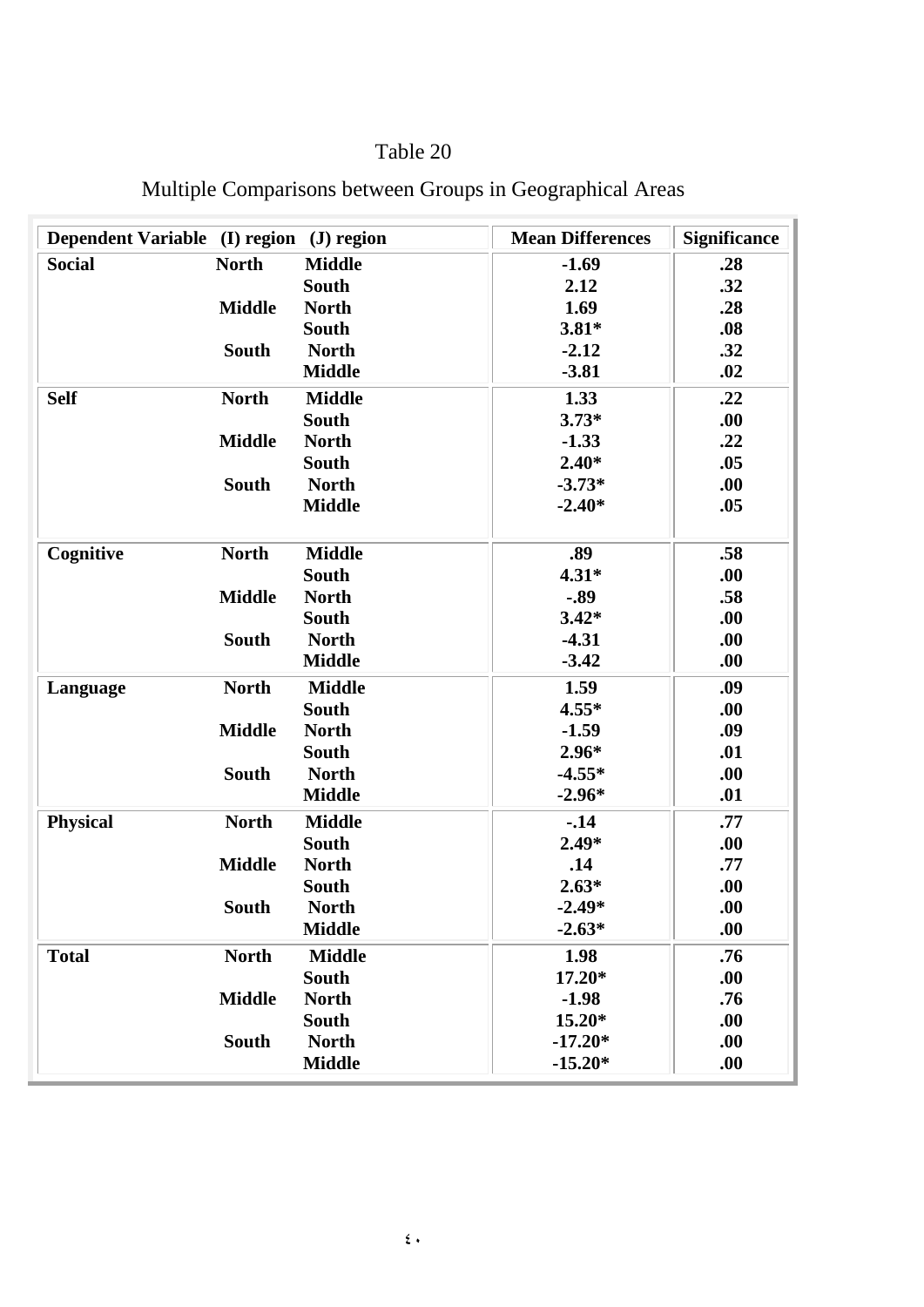| <b>Domain</b> | <b>Social</b> | <b>Self</b> | Cognitive | Language | <b>Physical</b> |
|---------------|---------------|-------------|-----------|----------|-----------------|
| <b>Social</b> |               |             |           |          |                 |
| <b>Self</b>   | $.176*$       |             |           |          |                 |
| Cognitive     | $.165*$       | $.686*$     |           |          |                 |
| Language      | $.163*$       | $.629*$     | $.704*$   |          |                 |
| physical      | $.203*$       | $.491*$     | $.576*$   | $.590*$  |                 |
| <b>Total</b>  | $.555*$       | .790*       | .819*     | $.806*$  | $.712*$         |

### Correlations between Domains

 $*p<.05$ 

 Table 21 shows the correlations of the subscales with each other and with the total scale. As can be seen from the table, the correlations between most of the domains are at appropriate levels. The correlations ranged between .16 for the language and social domains, and .70 for the language and cognitive domains.

## **Discussion of Results**

 The main objective of this study was to determine the validity and reliability of the Early Years Evaluation Instrument and its suitability of use with children entering first grade. The instrument was also used to determine if gender differences exist among children with respect to their performance abilities. Differences in abilities were also tested for children who had previously attended kindergarten and those with no kindergarten experience, children from rural as opposed to urban areas, and children from the varying regions of Jordan (South, Middle, and North). Data was collected during the third and forth weeks of September (2003). The sample of the study consisted of 302 first grade children.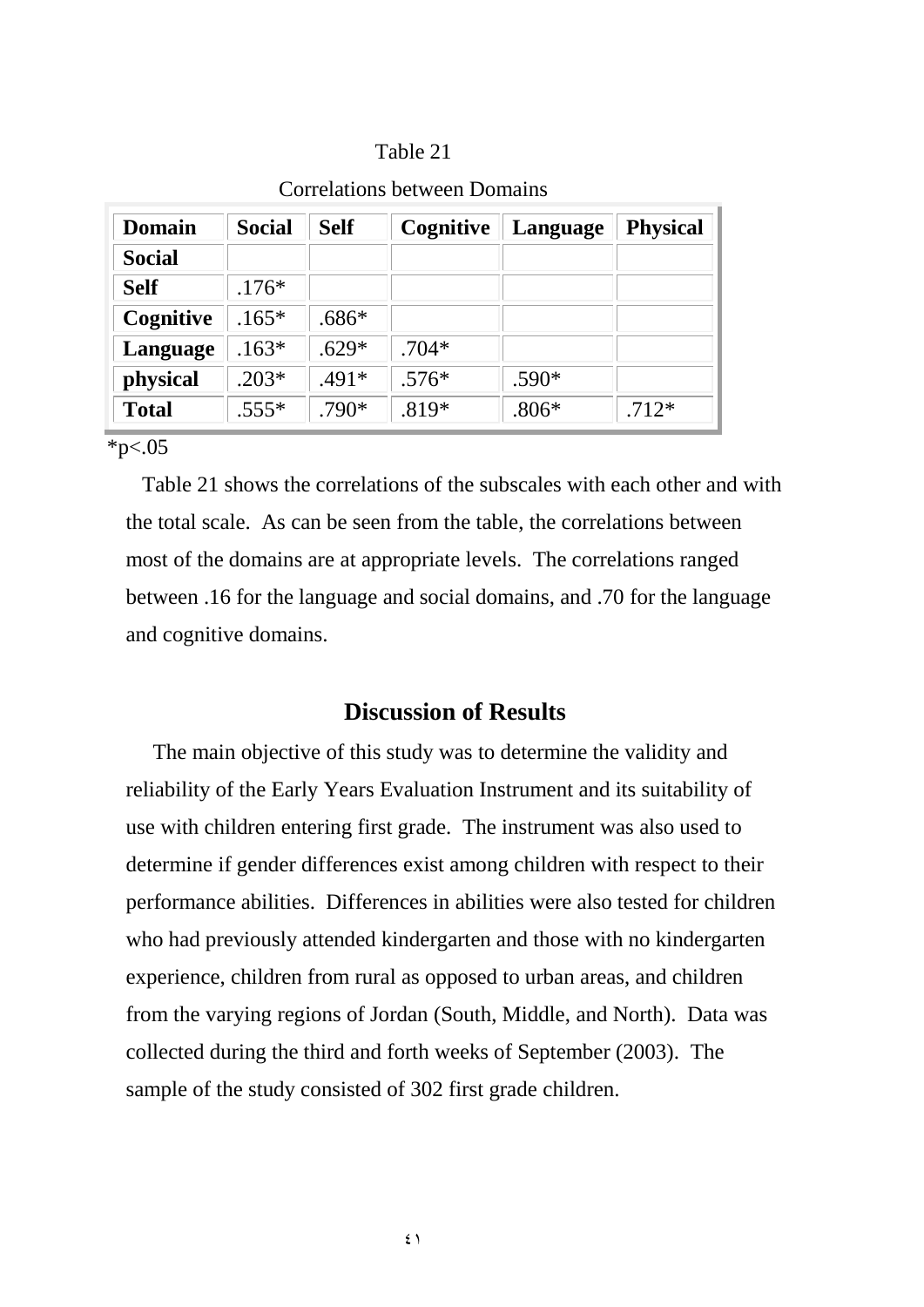### **Reliability of the Early Years Evaluation Instrument**

 Data analysis revealed evidence for the instruments high reliability which reaches the .91 level. Each domain of the instrument also had appropriate reliability levels. The reliability values indicate the suitability of this instrument as an appropriate measure to be used with the national sample that will consist of 5,000 first grade children in the year 2004.

 Some modifications need to be made to a limited number of the items on the (EYE) instrument before implementing it with the national sample.

### **\* Social Skills and Behavior Domain**

 This section of the instrument was completed for each individual child by his or her classroom teacher. The items of this domain required teachers to possess sufficient information in order to assess the child's social abilities. The teachers found this to be a difficult task due to the time of the school year during which the study was implemented. This timeframe had not yet allowed teachers to sufficiently acquaint themselves with each assessed child. It is then reasonable to assume that teacher's responses on these items were somewhat superficial. It is also reasonable to assume, however, that the behaviors included in this domain are easily assessed by teachers, even those who do not have the proper observation skills. In reality, children who kick and bite, those who show social courtesies, and control their emotions can be identified by their teachers, even at the beginning of the school year.

 The field researchers also reported that a large number of the evaluating teachers had difficulty understanding the way they were required to respond to the question of this domain. This was mainly due to the manner in which the items were phrased. For example, teachers responded to questions phrased as follows: This child does not appear to be unhappy, sad, or depressed. This dilemma was statistically corrected for this pilot

 $55$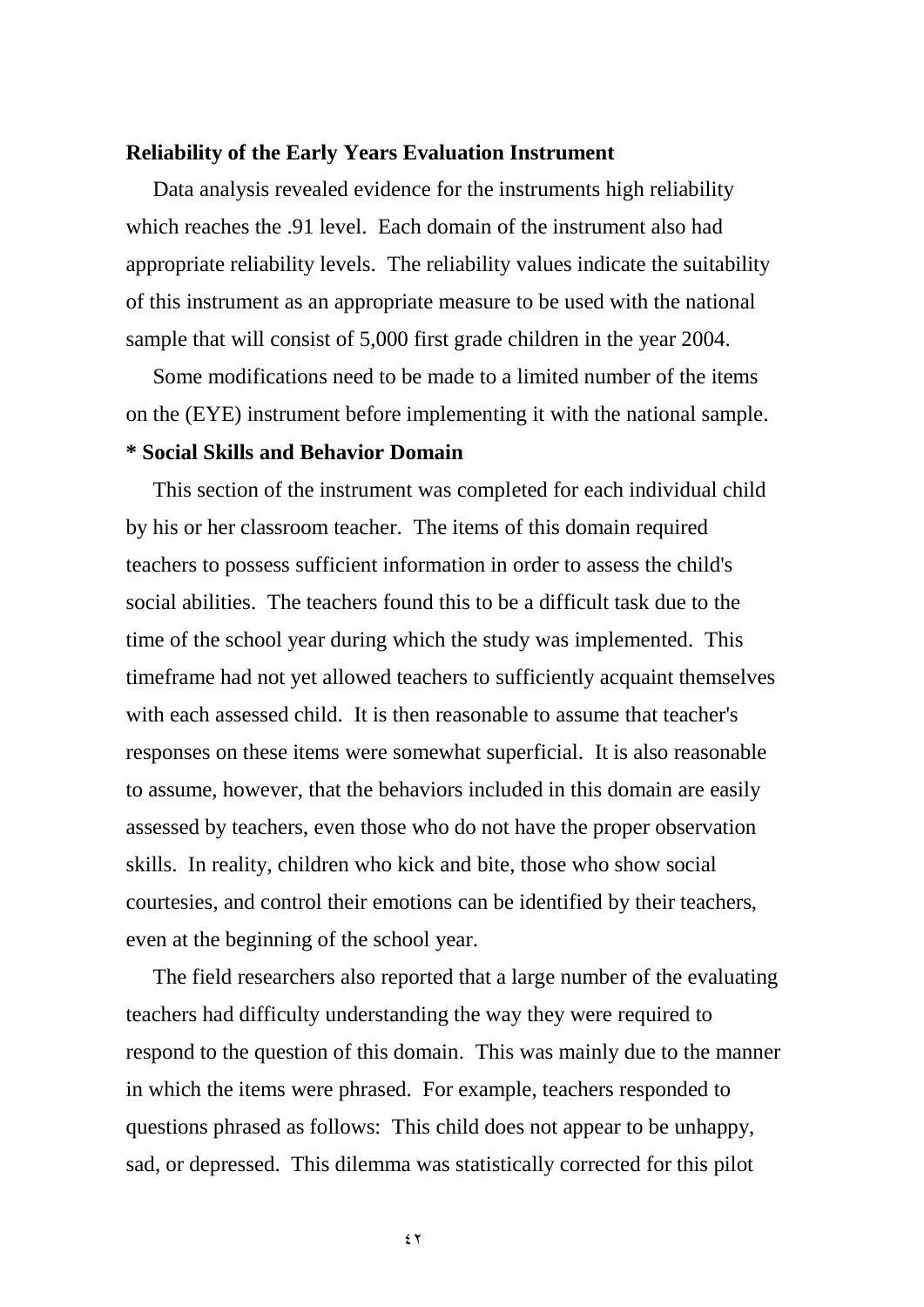study during the analysis to reveals the true values of these responses. This predicament will not be an issue when using the EYE with the national sample. This domain will be modified to include items that are phrased directly.

### **\* Awareness of Self and Environment Domain**

 All of the items in this domain, except one, were appropriate with no implementation difficulties either for the field researchers or the participating children. The single item that needs to be modified is the one requesting children to recognize and point to various pictures of animals. The drawings of these pictures were provided for by the original source of the instrument. The pictures included drawings of a cat, dog, cow, monkey, elephant, goat, lion, and camel. Almost all of the children in the sample had difficulty identifying the goat. This difficulty arose because the drawing was not a clear representation of this animal. This picture will be modified before implementation of the scale with the national sample. Two other pictures posed some difficulty for the children, and those were the drawing of the lion and the camel. Those pictures will also be modified.

### **\* Cognitive Skills Domain**

 No apparent difficulties were reported for any of the items in this domain. No modifications will, therefore, be needed before implementation with the national sample.

### **\* Language and Communication Domain**

 It was reported by the field researchers that the children had some difficulty responding to some of the items in this domain. Two items in particular were troublesome for the children. The first, which actually received the lowest mean out of all the instrument items, was the one requesting children to recognize word pairs or words that sound similar.

 $55$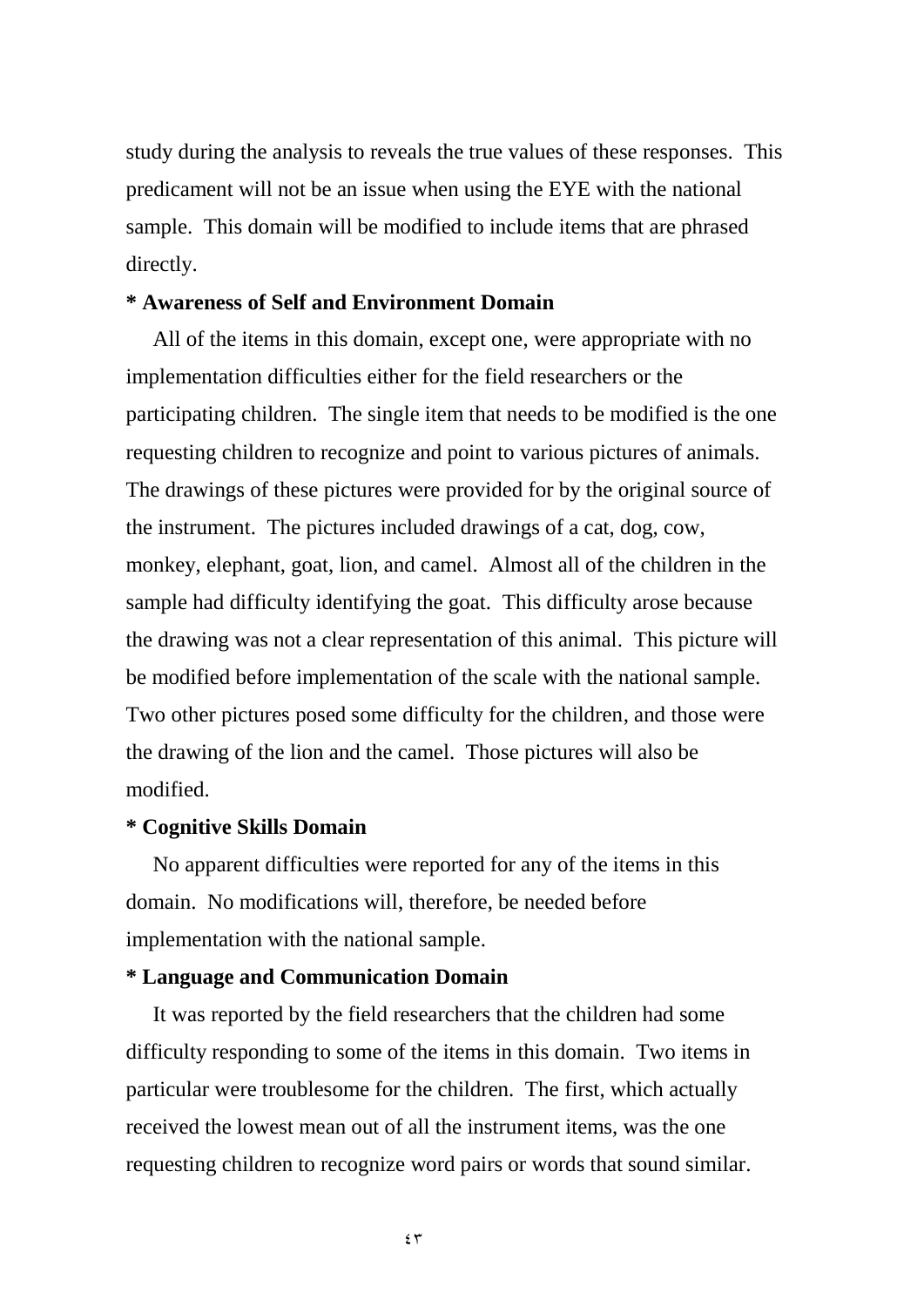This item was unable to discriminate between children's abilities due to its difficulty. This may be due to the fact that rhyming words are not of particular importance to the Jordanian culture. This item will be deleted from the instrument before implementation of the national survey.

 Another item that was reported as being difficult for the participating children was the one asking them to repeat a series of four numbers in correct sequence. The difficulty encountered was because the numbers were presented in descending order. It may therefore be more realistic to consider presenting several ascending numbers for children to identify instead.

### **\* Physical Development Domain**

 No apparent difficulties were reported for the items of this domain. No modifications will therefore be needed before implementation with the national sample.

### **Validity of the Early Years Evaluation Instrument**

 The Early Years Evaluation Instrument consisted of a total of 50 items separated into five conceptualized domains. The factor analysis applied to these domains revealed, somewhat, different clusters for the items with in each domain. The most apparent difference in item clustering occurred when the analyses grouped most of the cognitive and language items into one single domain. The results of the factor analysis should be thoroughly reviewed and considered before the implementation of the instrument with the national sample.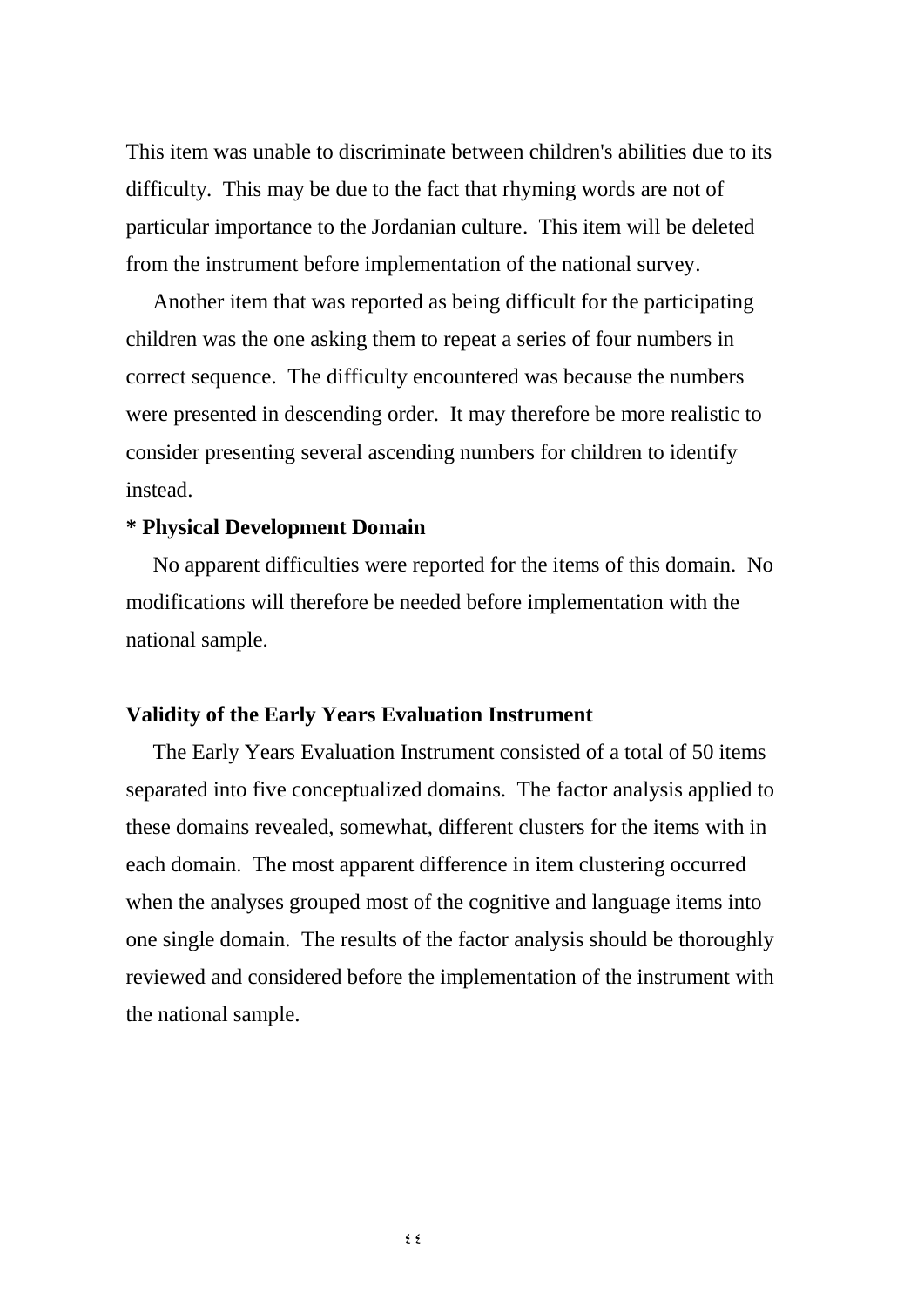## **Gender differences in children's achievement abilities as measured by the Early Years Evaluation Instrument**

 The analysis of the data revealed no significant achievement differences between first grade boys and girls. This result may indicate that, regardless of gender, children are exposed to similar social, physical, language, cognitive, and awareness experiences.

# **Achievement differences among first grade students with regard to kindergarten attendance**

 The findings of this pilot study revealed significant differences in achievement outcomes between children who attended kindergarten and those who did not attend kindergarten. These differences were evident across all of the instrument's domains. The most apparent discrepancy between the two groups was on the "awareness of self and environment", "cognitive skills", and "language and communication" domains. It is clear from these findings that kindergarten experience positively affected first grade children's achievement outcomes.

 Although this study did not investigate the relationship between the quality of kindergarten programs and their differing effects on the achievement of first grade children, it was clear that attending children benefited from this experience, regardless of program quality. This result lends support to the present national goal of educating all children at the kindergarten level. This goal is being achieved by the Ministry of Education's long term plan to establish and expand public kindergartens throughout Jordan, especially in economically disadvantaged geographical locations.

 Providing young children with quality kindergarten experiences increases their chances for future academic success and achievement. It

 $65$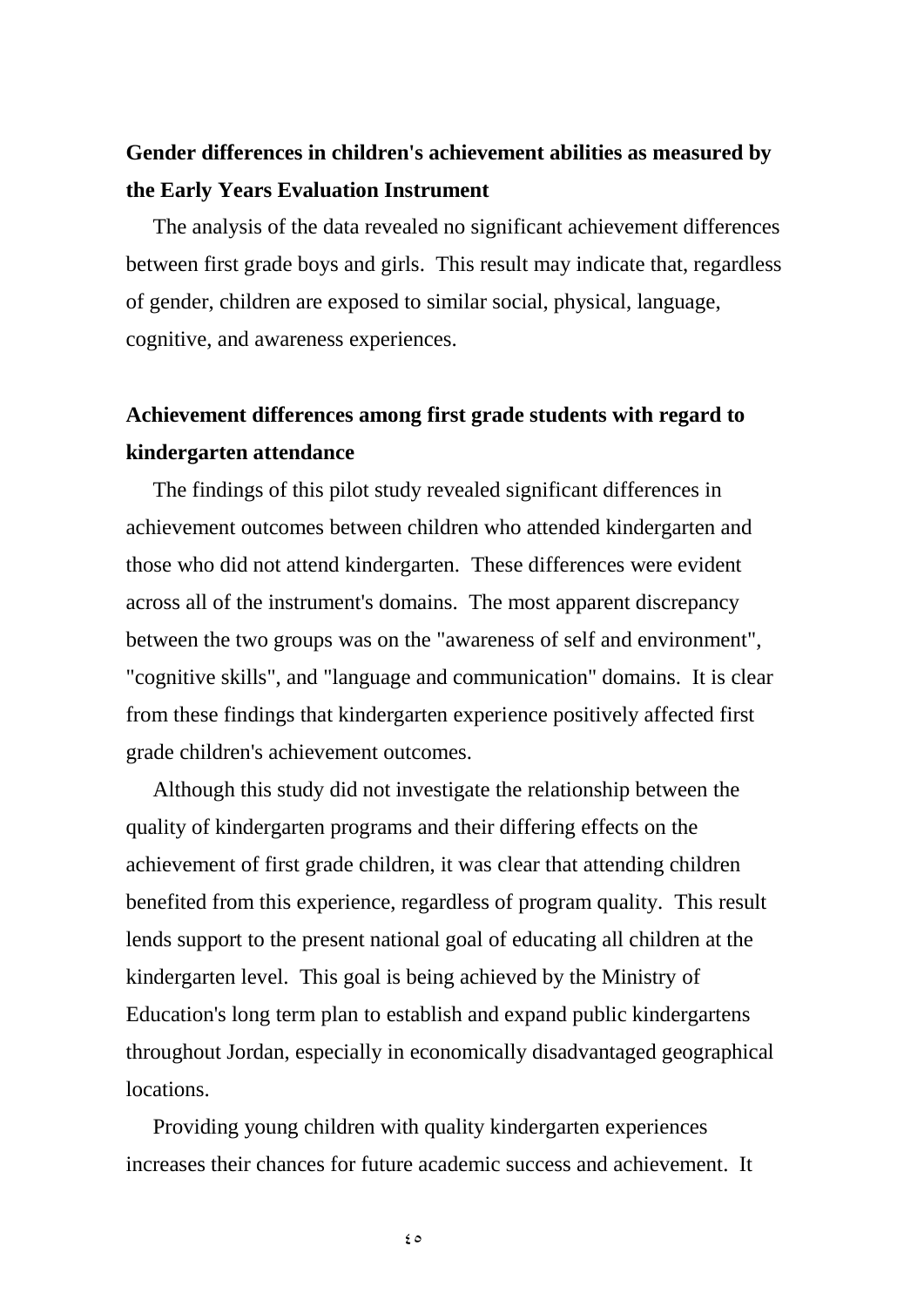may be assumed, then, that society as a whole may also benefit from the establishment of preschool programs. More expenditure is allocated for programs with beneficial outcomes, and less is spent on remedying problematic situations.

# **Achievement differences among first grade children according to their residential area**

 The results of this study indicated the existence of significant differences in children's achievement outcomes according to their residential areas. These differences were apparent on the "social skills and behavior", "language and communication", and "physical development" domains. This is most probably due to the nature and quality of experiences that the two groups are exposed to. Social opportunities are greater for those residing in urban areas. The social structure of urban areas allows for more exposure to varying cultures and backgrounds. This mainstreaming of various cultures encourages children to interact and learn from others who differ from themselves.

 The quality of educational programs that urban children receive may also have contributed to this difference between children's achievement levels. Quality education entails several dimensions that, when implemented, reflect positively on the child's developing skills. Children who are exposed to quality education, are more likely to be socially and cognitively more skillful. In Jordan, the quality of education received by urban children is more conducive to their growth and promotes positive achievement outcomes.

 $57$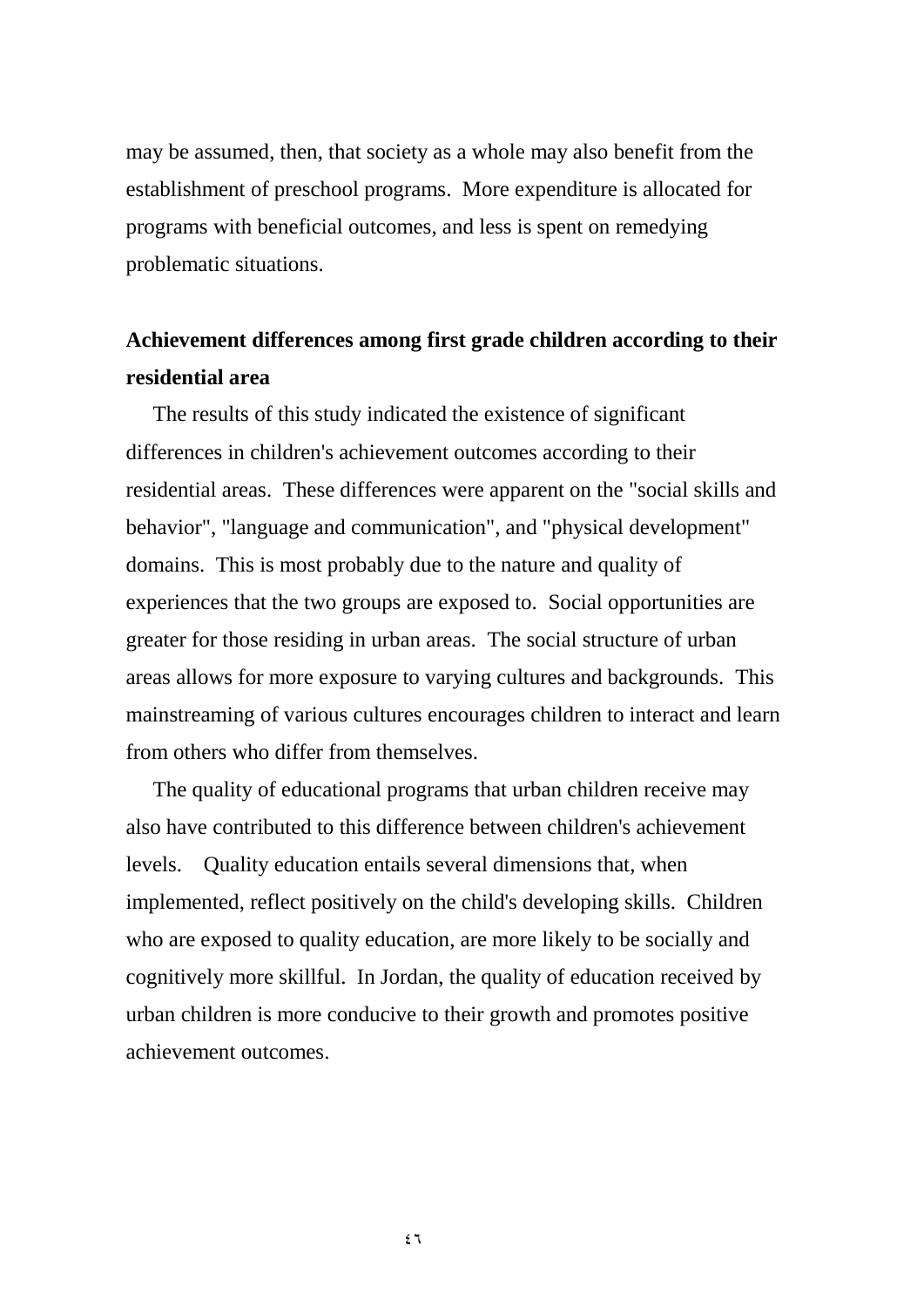# **Achievement differences among first grade children according to their geographical region**

 The results of this study indicated the existence of significant differences between children's achievement level on all of the instruments domains except for the cognitive skills domain. Those differences were, for the most part, in favor of children who lived in the middle region of Jordan. There was however, no consistent evidence that children from the middle region scored higher than those from the southern and northern regions. Of particular interest was the lack of evidence for differences among children for the varying geographical locations. This outcome may be explained by the simple nature of the items on the cognitive domain. By five years of age, children may have acquired enough experience to logically respond to the items of this domain. Arranging items by size, naming missing parts, and matching items with their function, for example, are skills the children of this sample may have acquired through accumulative experiences.

### **Child information section of the Early Years Evaluation Instrument**

 Several items need to be considered for inclusion in the instrument before implementation with the national sample. The mother's employment status should be acquired and correlated with children's achievement levels. The family's socioeconomic status should also be included to test for existing differences among children from differing economic backgrounds. One item that needs to be deleted from the national survey is the child's height due to its irrelevance to this type of study.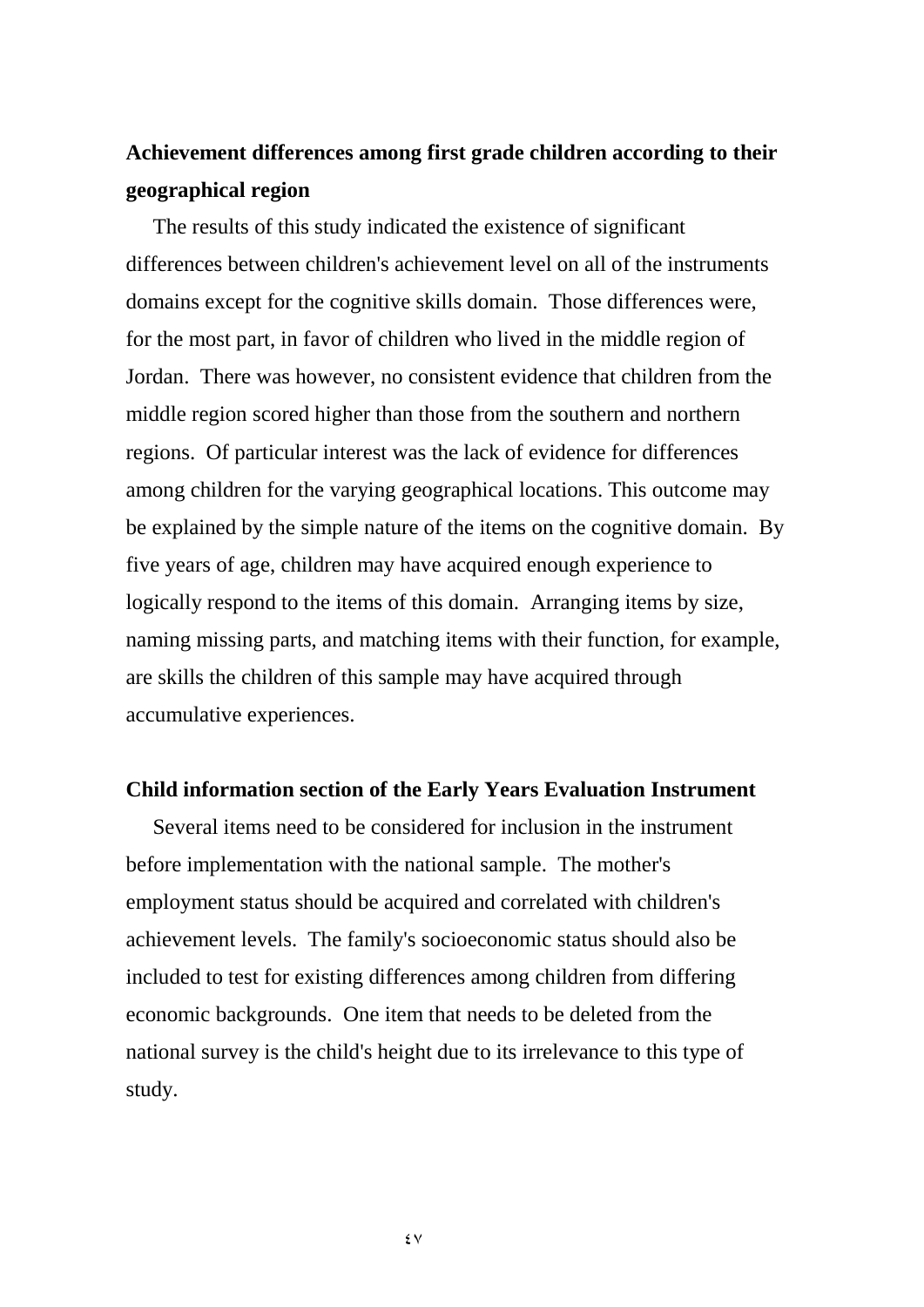## **Recommendation of this Study**

 Several recommendations can be drawn from the results of this study: - The Early Years Evaluation Instrument is recommended for use with the national sample to be implemented in September of the year 2004. This instrument is recommended due to its high reliability and for its ability to provide baseline information on children's achievement outcomes.

- The Ministry of Education should continue its development and expansion plan to provide kindergarten services to all children. This expansion ensures that a larger number of children will benefit from the services provided by the Ministry, which increases the chances for elevated school readiness levels.

- One dimension of school readiness entails making schools ready for children. It is, therefore, recommended that increased government effort should be placed on the training of kindergarten and elementary school teachers in all aspects of children's development.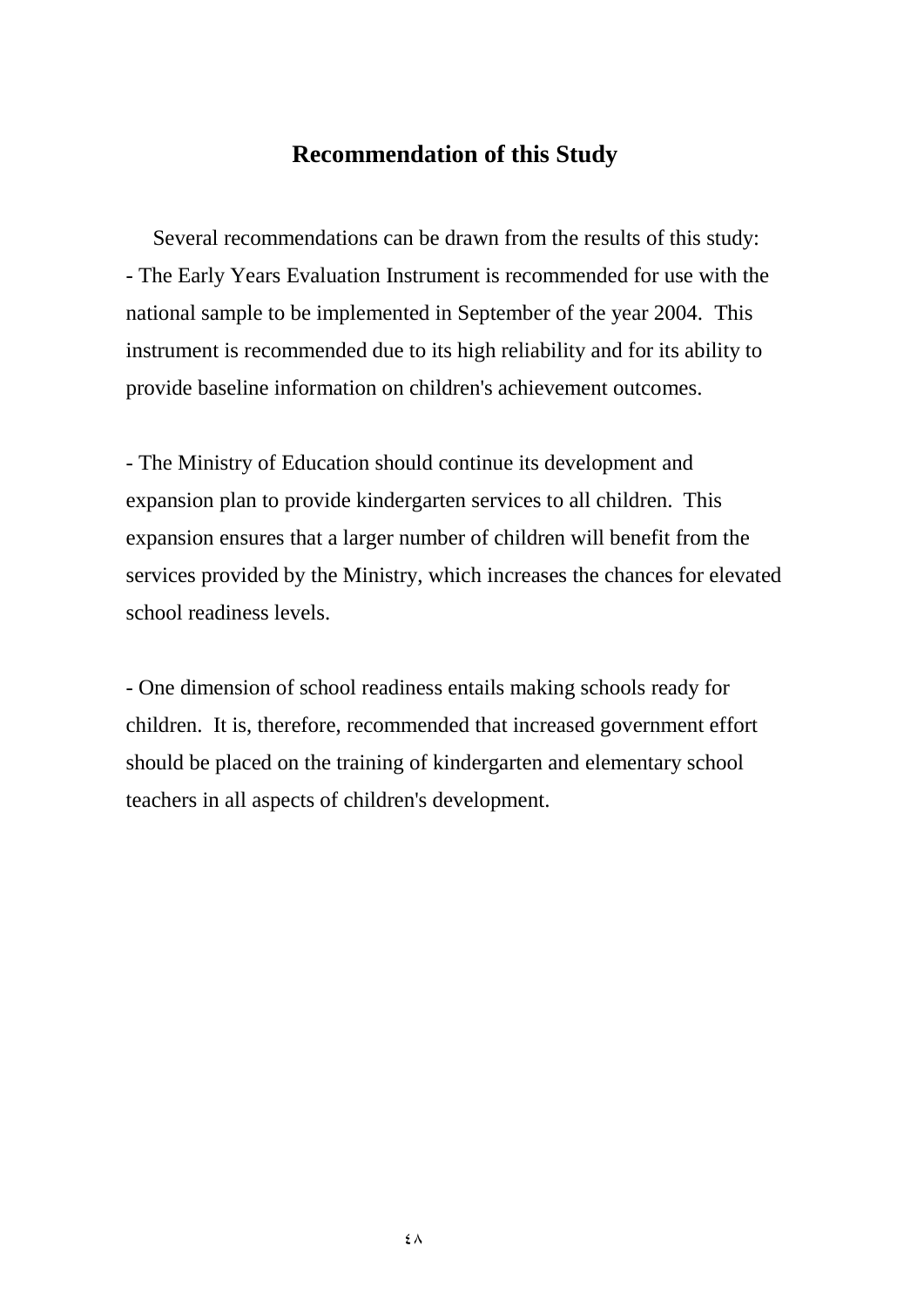### **References**

- Doherty, G. (1997). *Zero to Six: The Basis of School Readiness*. Applied Research Branch, Strategic Policy, Human Resources Development Canada.
- Edwards, D. (1999). Public Factors That Contribute to School Readiness. *Early Childhood Research and Practice,1,* n (2).
- Katz, L. (1997). Tomorrow Begins Today: Implications From Research. *ERIC/EECE Newsletter*, 9(2), 1-2.
- Ministry of Education (2002). *Education Reform for the Knowledge*
- *Econom "ERFKE" Project: An Integrated Project Proposal Submitted to*
- *the World Bank*. Ministry of Education, Amman, Jordan
- Murphy, D. (2003). Discriminant Validity of a Community-Level Measure of Children's Readiness for Schools. *Early Childhood Research & Practice 5*, n (2).
- Murphy, D., & Burns, C. (2002). Development of a Comprehensive Community Assessment of School Readiness. *Early Childhood Research & Practice 4*, n (2).
- National Association for the Education of Young Children (1995). *NAEYC Position Statement on School Readiness*. NAEYC, Washington, D.C.
- National Education Goals Panel (1998). *Ready Schools*. National Education Goals Panel, Washington, D.C.
- National Education Goals Panel (1997). *Getting a Good Start in School*. National Education Goals Panel, Washington, D.C.
- National Education Goals Panel (1991). *The Goal 1 Technical Planning Subgroup Report on School Readiness.* National Education Goals Panel, Washington, D.C.
- Saluja, G., Scott-Little, C., & Clifford, M. (2000). Readiness for School: A Survey of State Policies and Definitions. *Early Childhood Research*